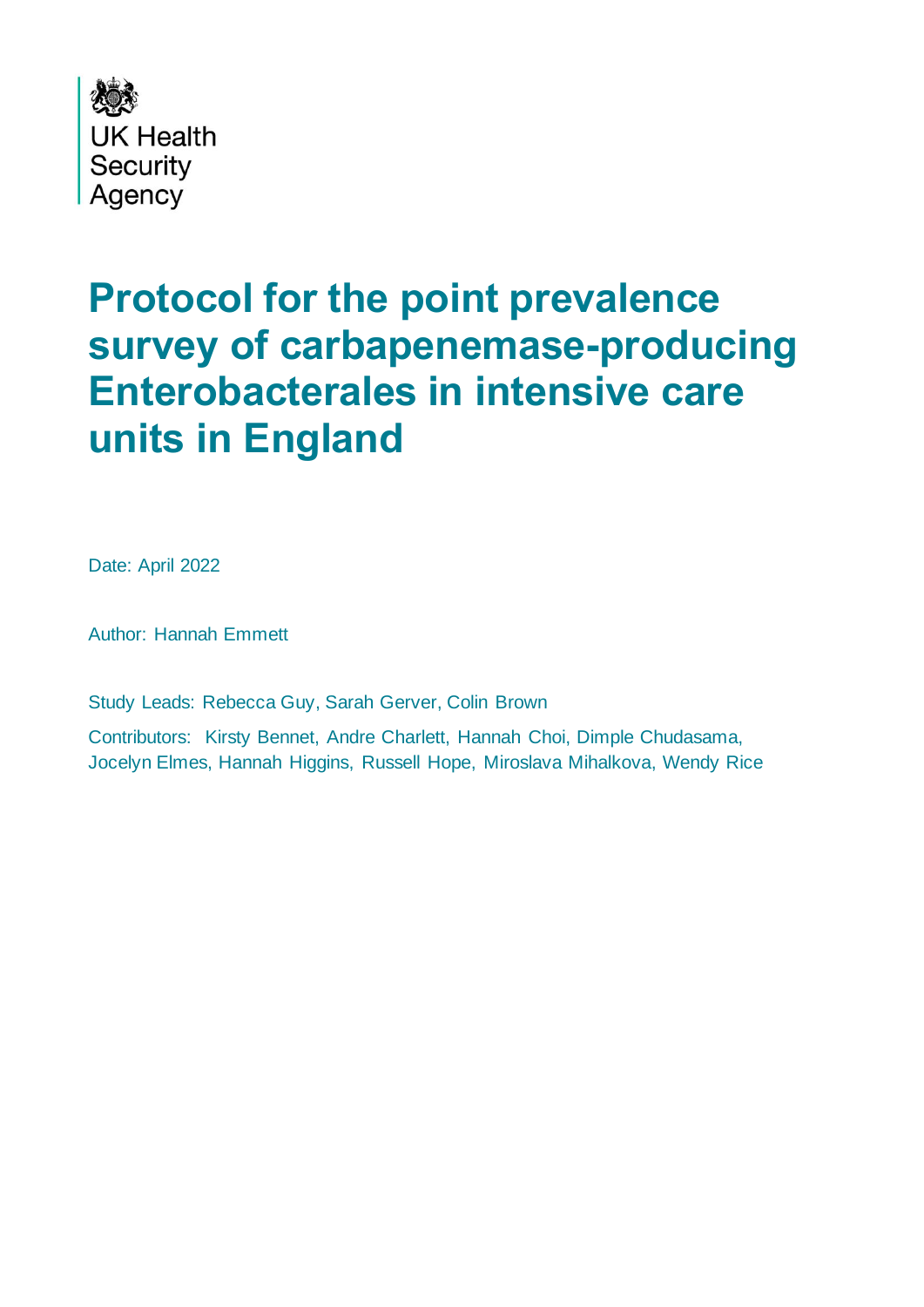# <span id="page-1-0"></span>Document History

| <b>Revision date</b> | <b>Author</b>                    | <b>Version</b> |  |
|----------------------|----------------------------------|----------------|--|
|                      |                                  |                |  |
| 07/04/2022           | <b>UK Health Security Agency</b> | 1.0            |  |
|                      |                                  |                |  |
|                      |                                  |                |  |
|                      |                                  |                |  |
|                      |                                  |                |  |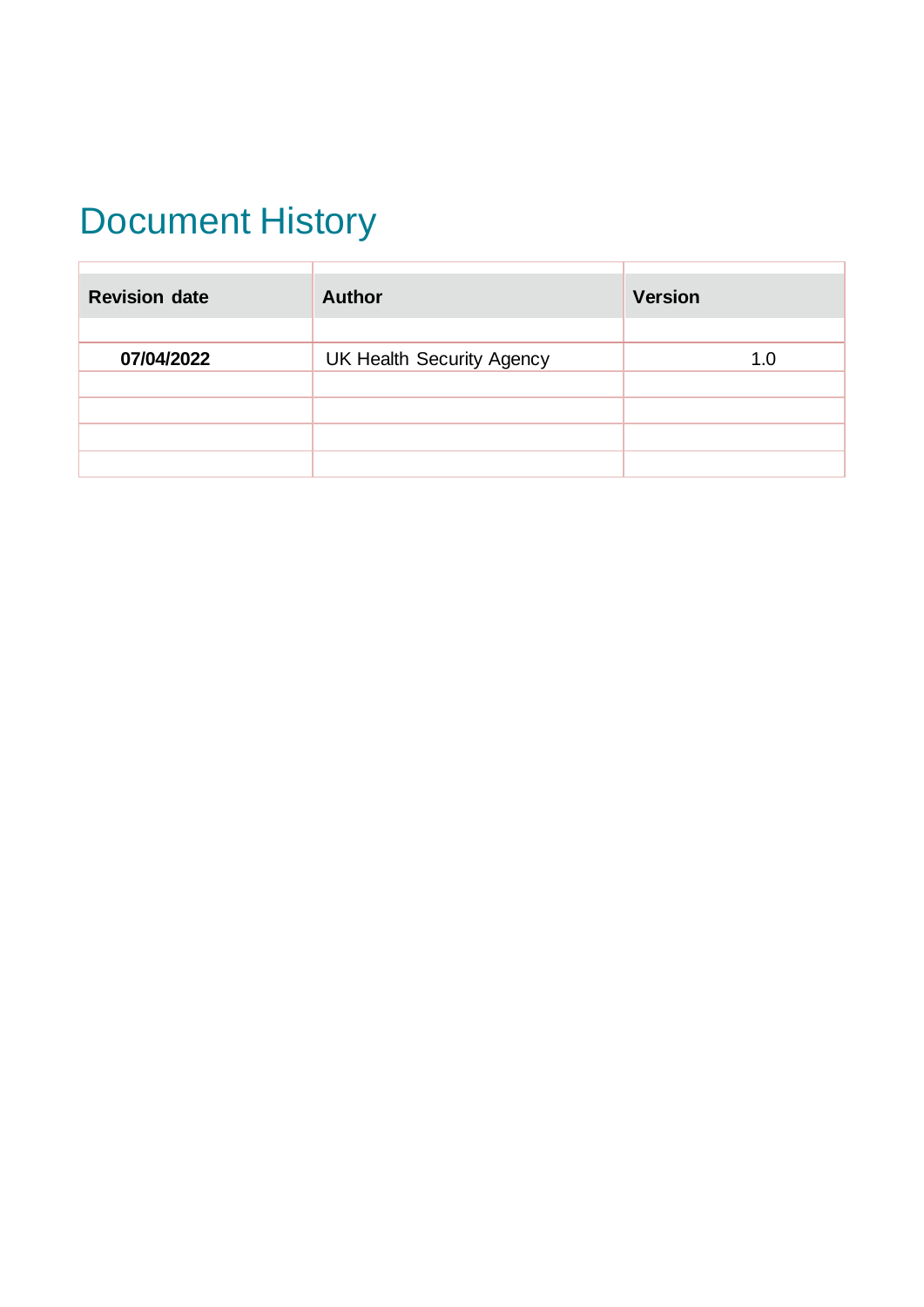# <span id="page-2-0"></span>**Contents**

<span id="page-2-1"></span>

| Protocol for the point prevalence survey of carbapenemase-producing |  |
|---------------------------------------------------------------------|--|
|                                                                     |  |
|                                                                     |  |
|                                                                     |  |
|                                                                     |  |
|                                                                     |  |
|                                                                     |  |
|                                                                     |  |
|                                                                     |  |
|                                                                     |  |
|                                                                     |  |
|                                                                     |  |
|                                                                     |  |
|                                                                     |  |
|                                                                     |  |
|                                                                     |  |
|                                                                     |  |
|                                                                     |  |
|                                                                     |  |
|                                                                     |  |
|                                                                     |  |
|                                                                     |  |
|                                                                     |  |
|                                                                     |  |
|                                                                     |  |
|                                                                     |  |
|                                                                     |  |
|                                                                     |  |
|                                                                     |  |
|                                                                     |  |
|                                                                     |  |
|                                                                     |  |
|                                                                     |  |
|                                                                     |  |
|                                                                     |  |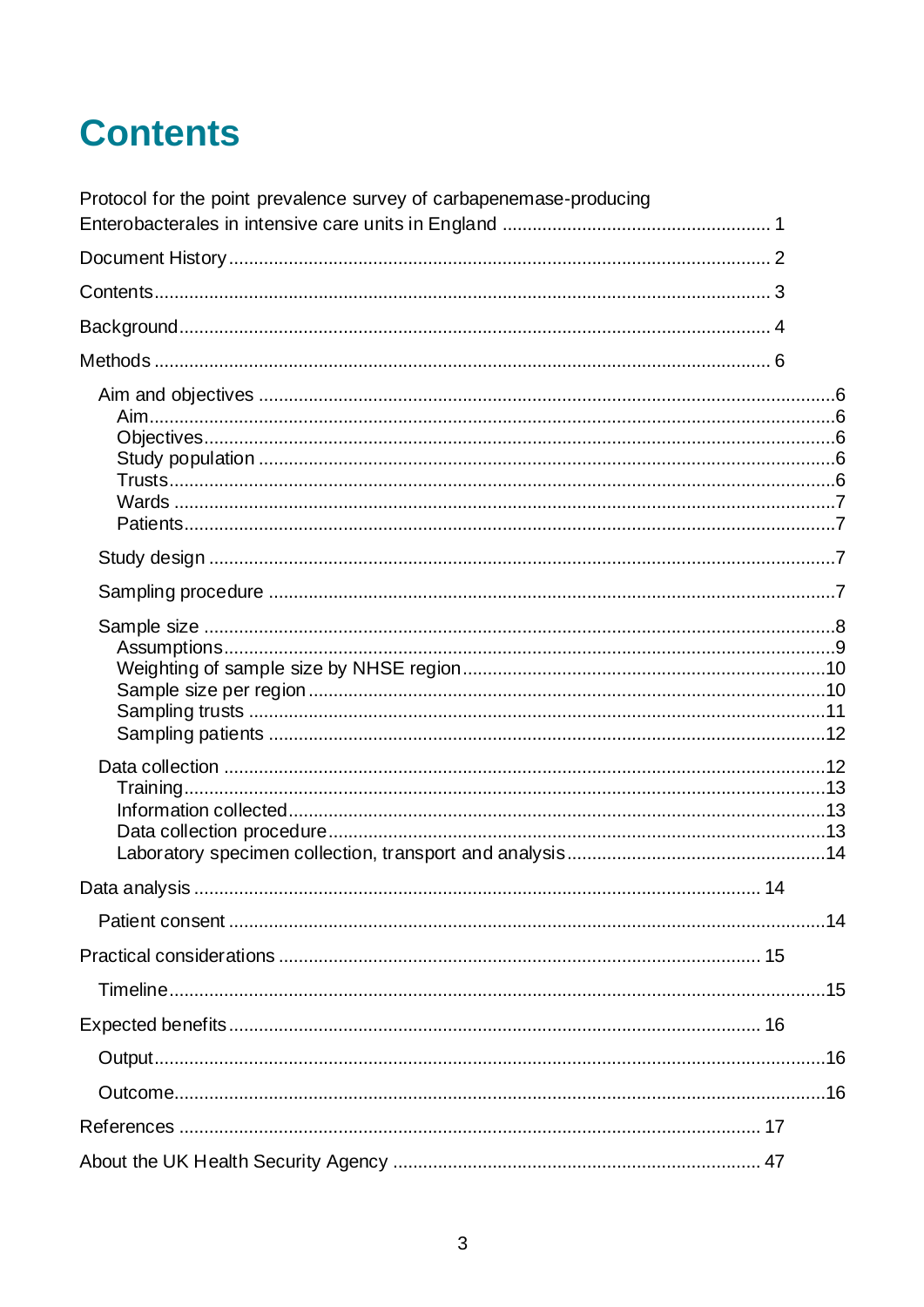### **Background**

Infections caused by Gram-negative bacteria have been recognised as an increasing cause of healthcare-associated infections worldwide. Of concern is the spread of multi-drug resistant Gram-negative bacteria, with increased resistance to carbapenems being seen globally. Carbapenems are a family of antibiotics that are used to treat serious infections and are often viewed as an antibiotic of last resort for multi-drug resistant bacterial infections. Therefore, the spread of carbapenem-resistant organisms (CROs) will complicate the management and treatment of infections in vulnerable patients, including those in intensive care.

There are several resistance mechanisms that have been adopted by CROs, but much attention has been paid to the production of carbapenemase by Gram-negative Enterobacterales (previously Enterobacteriaceae). Enterobacterales are a large family of bacteria that are common causes of infections (including *Escherichia coli* and *Klebsiella* spp). Carbapenemase is an enzyme acquired by these organisms that destroys carbapenems. In the past ten years, we have seen clusters and outbreaks associated with CROs and carbapenemase-producing Enterobacterales (CPE) in hospital settings in England, particularly in London and Manchester. However, globally, some countries are seeing near endemic-levels of CRO/CPE being reported, particularly in the European Mediterranean, Balkan states and Indian sub-continent.<sup>1, 2</sup>

While the number of CPE infections is still relatively low in most of England, they are increasing. A retrospective microbiology review at a London hospital with low CPE prevalence found no carbapenem resistant *K. pneumoniae* reported in 2011, but found 1.3% of *K. pneumoniae* isolates were carbapenem resistant two years later.<sup>3</sup> This represents a small but significant background rate of resistance. However, the epidemiology in England of CROs in general, and CPEs specifically, remains relatively unknown. We do know that there is significant variation in carriage and infection rates globally, but awareness of local prevalence and incidence is crucial to prevent spread, manage infections and identify appropriate treatment options.<sup>4</sup>

In 2013, Public Health England (PHE) published a toolkit for acute trusts for detecting and managing CPE in the hospital environment.<sup>5</sup> Considerable effort has been made to limit the propagation of these organisms, but further work must be done to reduce their impact. It is believed that carbapenem resistant infections are mostly healthcare acquired, but infections caused by many Enterobacterales are also found in the wider community. Therefore, there is a risk of colonisation or infection outside the hospital setting.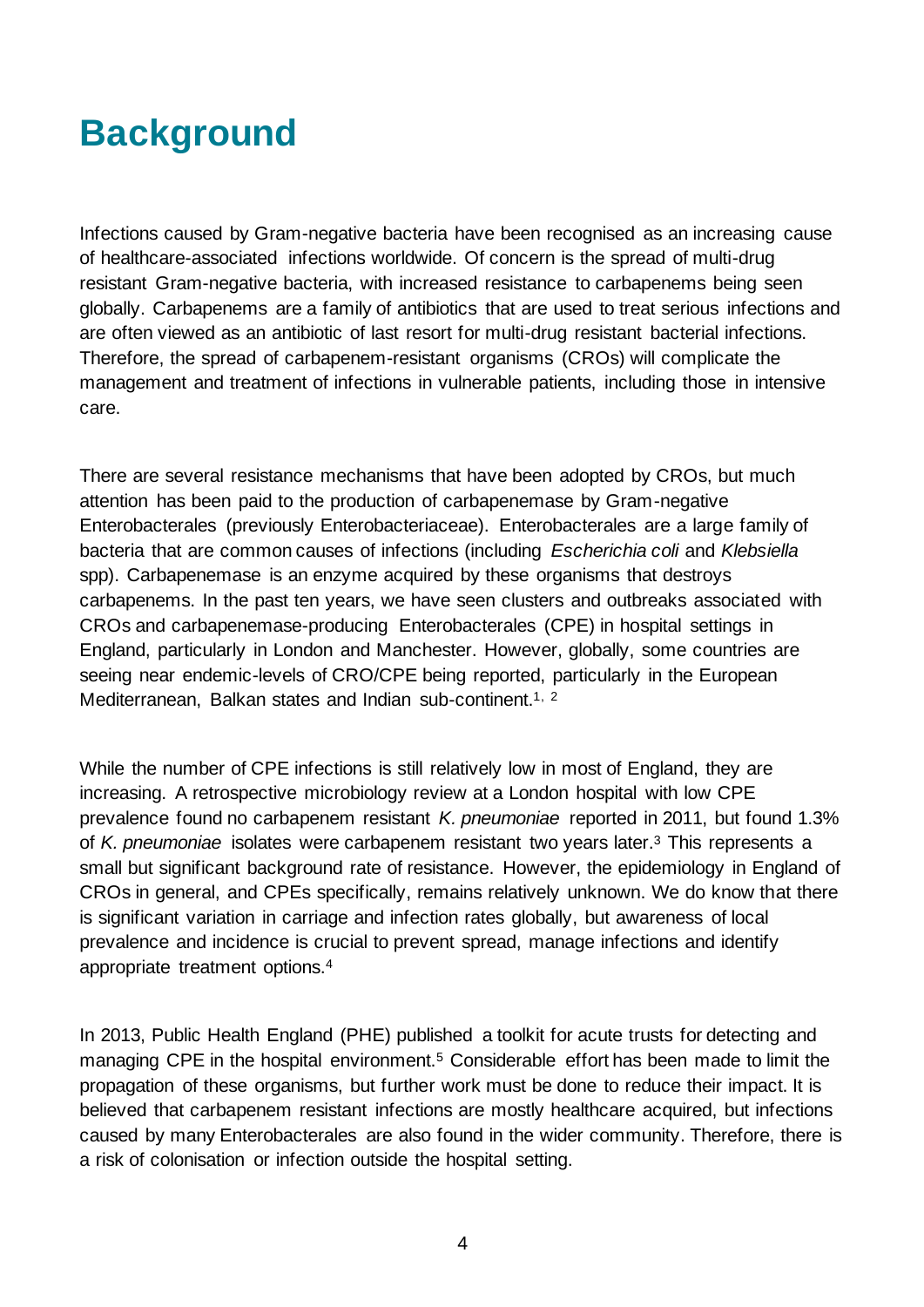Currently, laboratory reports of carbapenemase-producing Gram-negative bacteria are notifiable.<sup>6</sup> However, CRO/CPEs are not monitored as part of the mandatory healthcare associated infections surveillance system; though blood-stream infections caused by some specific Gram-negative organisms are included. It is proposed that CPEs specifically are monitored as part of the mandatory system, with an initial focus on the most vulnerable patient groups – namely, those patients on intensive care units. However, an understanding of the epidemiology of CPEs in England is necessary to help establish a baseline. As part of this, a national point prevalence survey of CPEs in intensive care units in England is planned for Spring 2022.

Point prevalence surveys (PPS) can be conducted to identify priority areas for surveillance and guide implementation of interventions to reduce infections. Performing a CPE PPS in intensive care units will provide us with an understanding of the current CPE situation in this patient group. Furthermore, this data can be used to identify patients who may require more focused interventions to prevent CPE infections and inform the development of infection prevention strategies.

The case for conducting a CPE PPS in ICUs has been presented to the Infection in Critical Care Quality Improvement (ICCQIP) board members and has support from ICCQIP's Chair.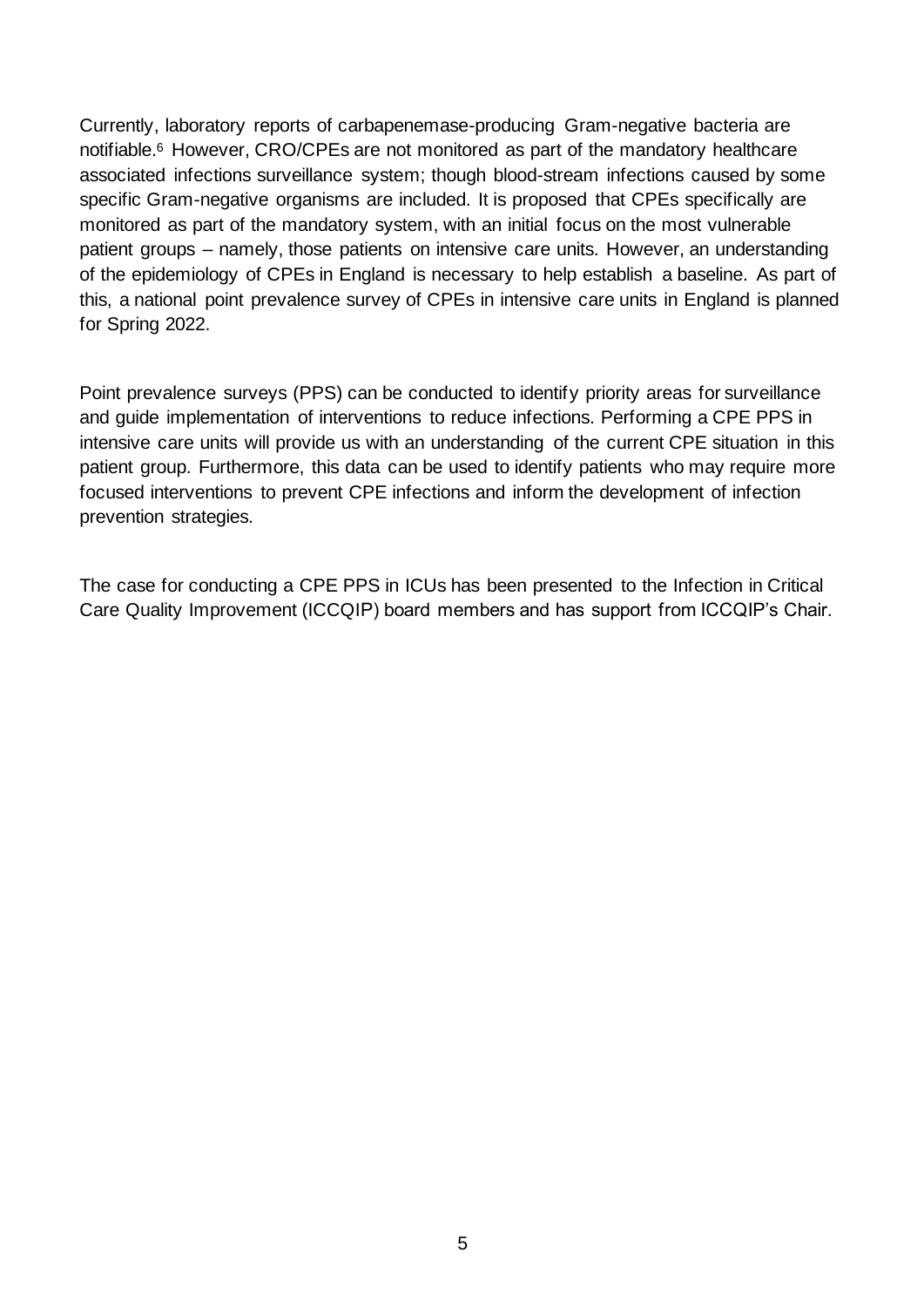### <span id="page-5-0"></span>**Methods**

### <span id="page-5-1"></span>Aim and objectives

#### <span id="page-5-2"></span>Aim

To generate an estimate of the prevalence of carbapenemase-producing *Enterobacterales* infections and colonisations among patients in intensive care units in England.

### <span id="page-5-3"></span>**Objectives**

- To describe patients, invasive procedures, infections, and antimicrobials prescribed.
- To estimate the prevalence of clinical isolates from ICU patients that are positive for carbapenemase-producing *Enterobacterales*.
- To estimate the prevalence of rectal screening isolates from ICU patients that are positive for carbapenemase-producing *Enterobacterales.*
- To understand patient characteristics, procedures, and antimicrobial use which are associated with CPE colonisation or infection
- To understand inequalities in the prevalence of CPE colonisation and infection.
- To raise awareness of the growing concern of CPE in ICU patients.

#### <span id="page-5-4"></span>Study population

Patients of any age in critical care in England, in ICUs which provide levels 2 and 3 care for adults, level 3 care for paediatrics, and both high dependency units (HDUs) and critical care for neonates.

The selection of intensive care units as the focus for this survey is due to the unique characteristics of the patients admitted to these wards. These patients are highly vulnerable to infection. Patients in intensive care also often receive multiple courses of antibiotics, which has been identified as a risk factor for the acquisition of a CRO. The patient mix on these wards also means they often represent both surgical and medical specialities, which may give us wider insight into the true burden of both infection and colonisation with CPE.

#### <span id="page-5-5"></span>**Trusts**

All NHS trusts which provide critical care in England are eligible for inclusion.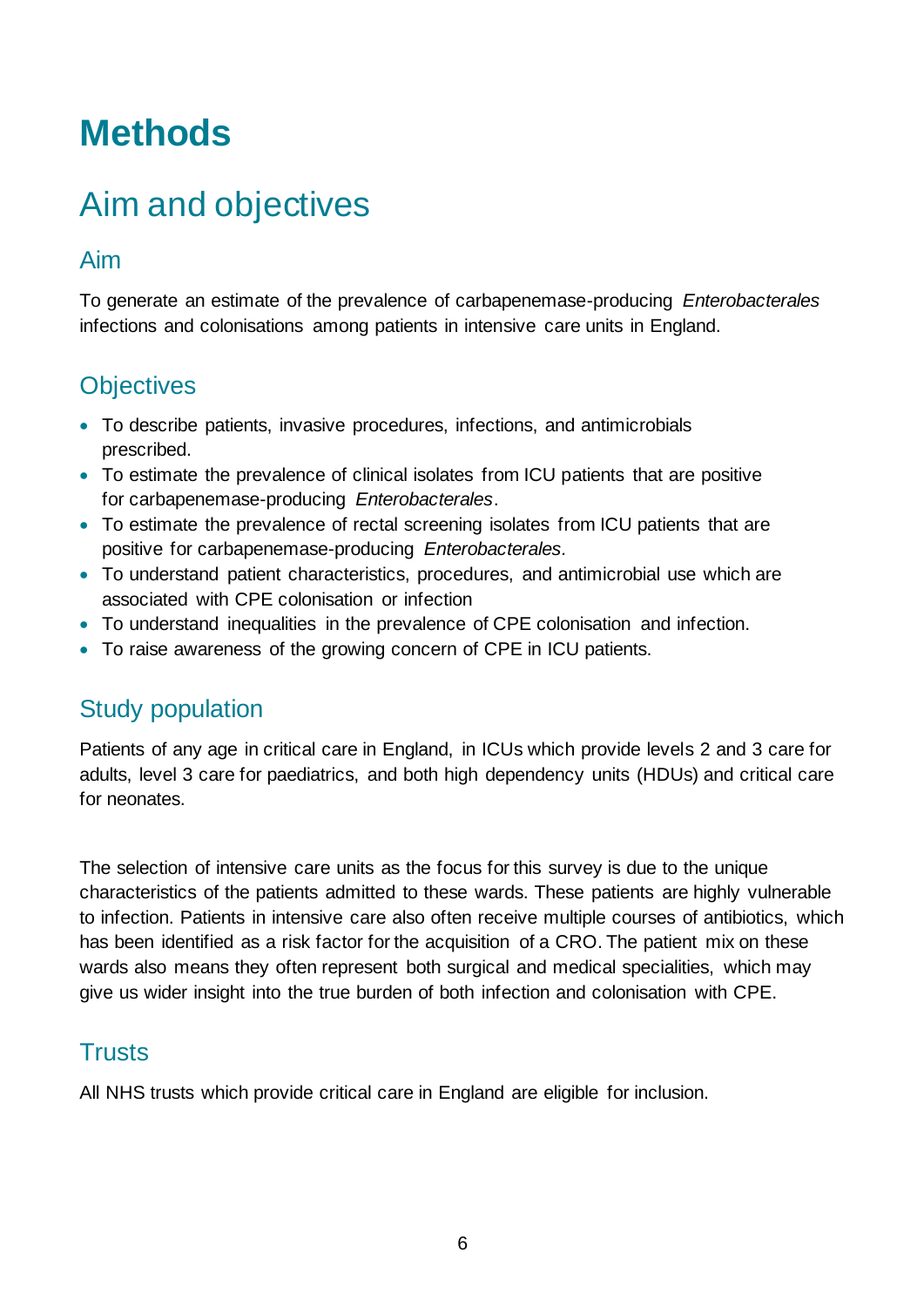#### <span id="page-6-0"></span>**Wards**

The wards of interest for this survey are specifically those that provide critical care. The survey will look at adult, paediatric, and neonatal wards. The care level indicated is age group-specific, based on the NHS England Critical Care Beds data for which the sample size has been calculated (levels 2 and 3 critical care for adults, level 3 only for paediatrics, and high dependency or critical care for neonates).<sup>7</sup>

#### <span id="page-6-1"></span>**Patients**

All patients admitted to the ward before or at 8am and not discharged from the ward at the time of the survey will have the chance to be recruited to the study. This means that patients transferred in/out of the intensive care unit after 8am from/to another ward should not be included in study recruitment.

### <span id="page-6-2"></span>Study design

A prospective, cluster randomised cross-sectional survey approach will be used to provide estimates of prevalence of CPE for clinically indicated samples and rectal screening (stool sample or rectal swab) isolates from the randomly selected acute trusts.

Samples taken for routine clinical management purposes from the selected patients (e.g. blood, urine, wound) will be included, as will rectal screening (stool sample or rectal swab) taken to determine if the patient is colonised with a CPE.

The selected patients receiving in-patient treatment in the participating trusts' units will be included in the survey on the survey date. A single survey day will be used for each trust to minimise the workload for the clinical teams and to optimise sample collection.

Intensive care ward staff will implement the survey by randomly selecting patients and providing relevant data for the survey. To ease the workload, an online survey tool will be used for data collection purposes. ICU staff will be advised on methods of randomly selecting patients within the ward; the method by which patients are selected will be dictated by the number of critical care beds.

### <span id="page-6-3"></span>Sampling procedure

Sampling will be carried out in the following stages: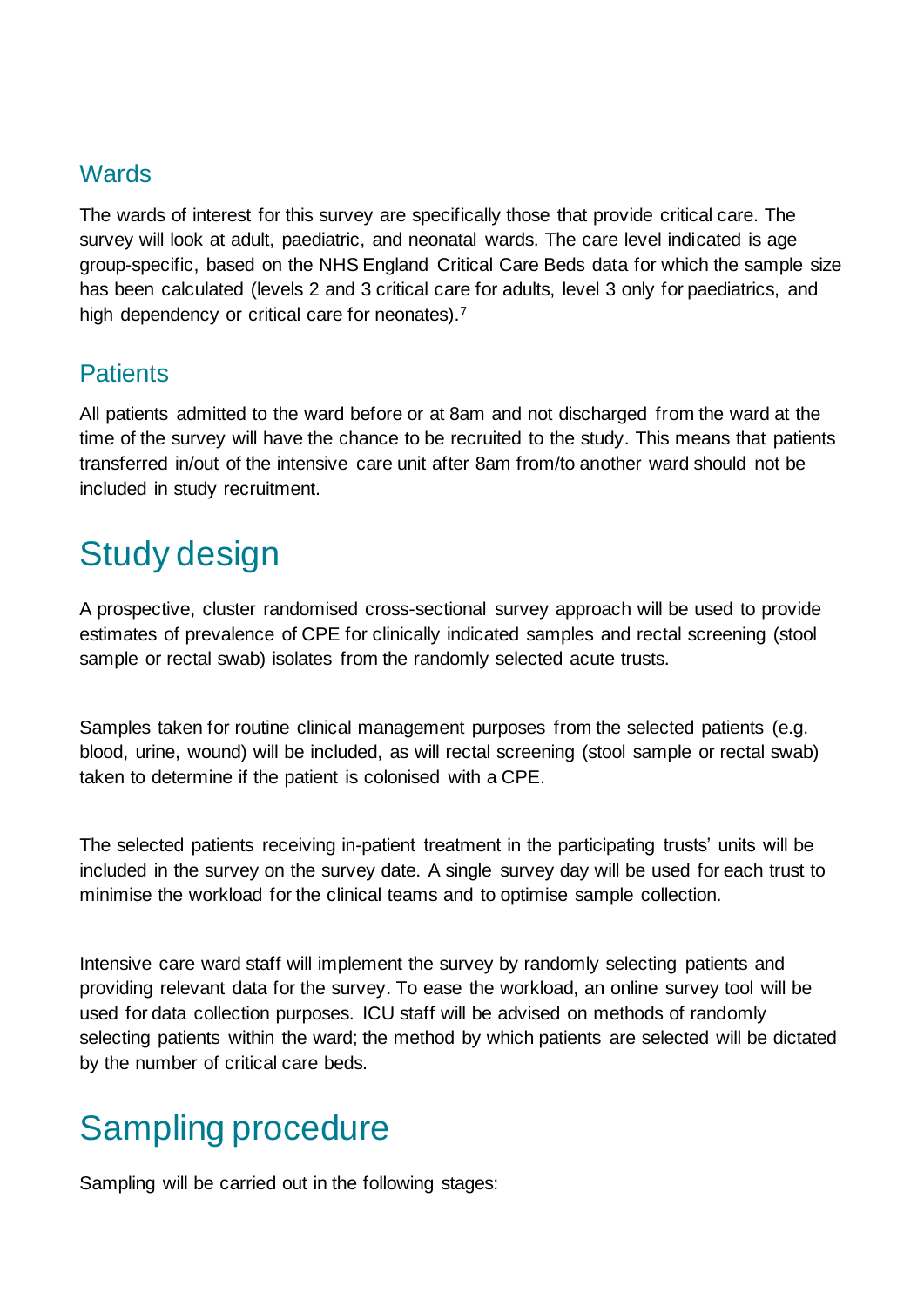- Sample size calculation for adults, paediatrics, and neonates based on total critical care populations for England (adults: levels 2 and 3, paediatrics: level 3 only, neonates: HDUs and neonatal critical care units)<sup>7</sup>
- Weighting of sample size by NHS England (NHSE) region
- Calculation of number of trusts required per region, for adults, paediatrics, and neonates
- Cluster sampling:
	- Random selection of trusts in each region, using the list of NHS trusts with critical care beds as the sampling frame
	- Random selection of patients per trust (dictated by number of critical care beds)

### <span id="page-7-0"></span>Sample size

For this study, three separate sample sizes will be calculated – for adult, paediatric, and neonatal ICUs. There are differences between the types and size of unit, and there are fewer paediatric intensive care beds than adult or neonatal. Stratified sampling strategy will help ensure we are able estimate the prevalence across population groups.

No studies have been carried out in English ICUs specifically to determine the prevalence of CPE. However, based on prevalence studies that have been carried out in hospital settings, hospital prevalence in England appears to lie between 0-11%. However, the upper range of that estimate was found at a hospital with a known outbreak, and therefore determined to not be representative. If we remove that upper estimate from consideration, the prevalence identified in trusts was up to 3-4%; this is still considered to be an overestimate nationally.

Population sizes were estimated using the NHS Statistics monthly critical care SitRep for September 2019. We used this time period as we aim to conduct the survey in September 2021. Data from March 2020 has not been published due to the COVID-19 response; however, as there would have been changes specific to September 2020 and the COVID-19 response, September 2019 data would have been used anyway. Some NHS trusts have merged since September 2019; the population and occupancies for those trusts have been aggregated in the tables below.

|            | Population (beds), n |                   |     |               |            |  |  |
|------------|----------------------|-------------------|-----|---------------|------------|--|--|
|            | <b>Total trusts</b>  | <b>Total beds</b> | Min | <b>Median</b> | <b>Max</b> |  |  |
| Adult      | 135                  | 4090              | っ   | 18            | 192        |  |  |
| Paediatric | 19                   | 312               | 3   | 14            | 36         |  |  |
| Neonatal   | 107                  | 1441              |     | 8             | 58         |  |  |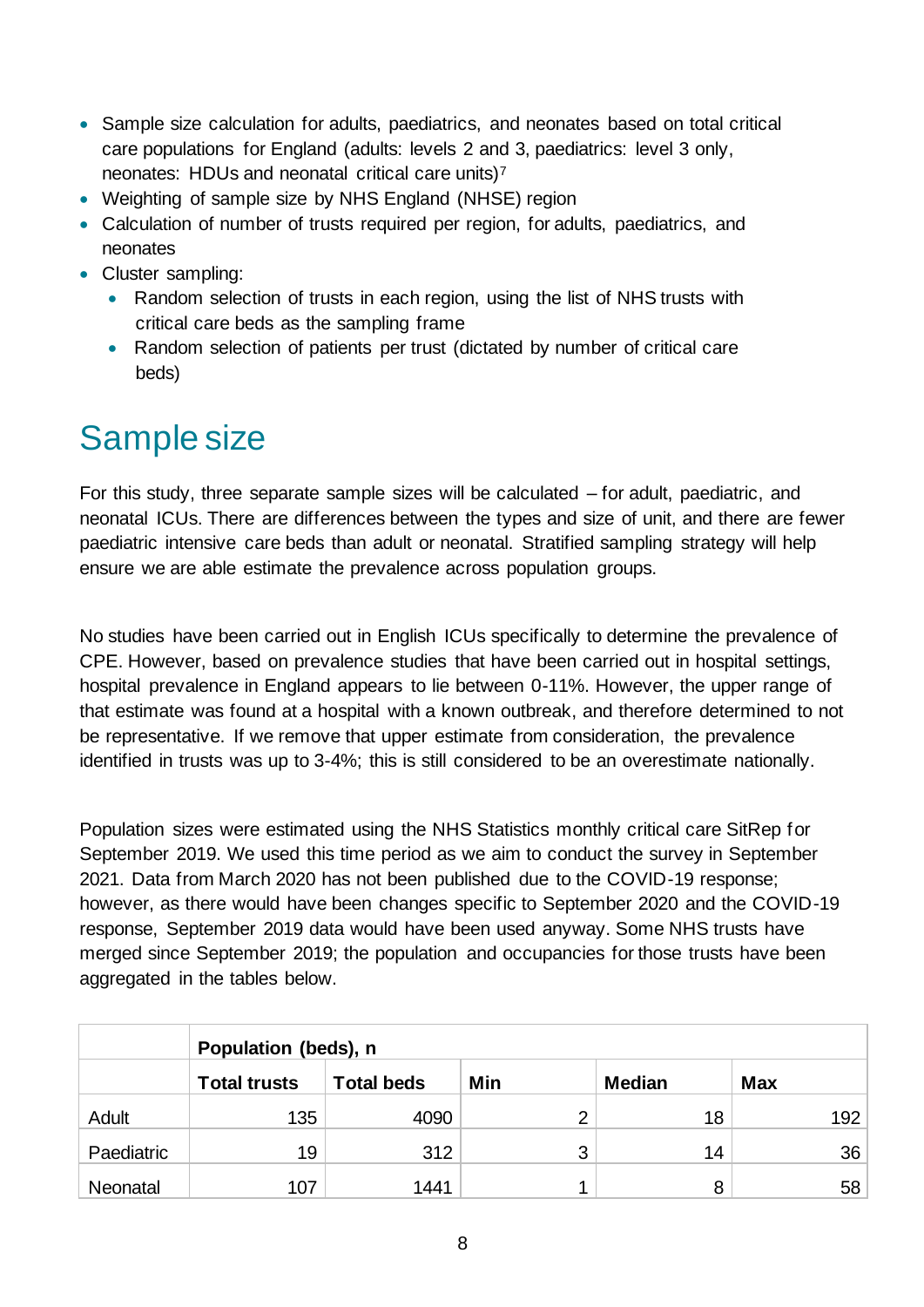|            | Occupancy, n        |                           |     |               |            |  |  |
|------------|---------------------|---------------------------|-----|---------------|------------|--|--|
|            | <b>Total trusts</b> | <b>Total</b><br>occupancy | Min | <b>Median</b> | <b>Max</b> |  |  |
| Adult      | 135                 | 3305                      |     | 14            | 142        |  |  |
| Paediatric | 19                  | 232                       |     | 11            | 28         |  |  |
| Neonatal   | 107                 | 1007                      |     | 5             | 47         |  |  |

#### <span id="page-8-0"></span>**Assumptions**

- Prevalence is assumed to be below 3%, and likely closer to 0.5-1%
- A confidence of 95% will be used for all groups.
- The intra-cluster correlation is not known but is assumed to be relatively small. A design effect of 2 will be used to account for the cluster design.
- The sample size has been increased by 10% in all patient groups to allow for noncompletion of the survey.

Sample sizes for a range of prevalences and absolute precisions have been calculated for each age group. The prevalence and precision detectable are limited in some cases, especially in paediatrics, by the number of ICUs (e.g. the sample size required to detect 1% prevalence with absolute precision of 1% in the paediatric population is 379, greater than the number of ICU beds).

| <b>Option</b>     | <b>Assumed</b><br>prevalence | <b>Absolute</b><br>precision | <b>Total number of</b><br>patients required |
|-------------------|------------------------------|------------------------------|---------------------------------------------|
| <b>Adult</b>      |                              |                              |                                             |
| 1                 | 1%                           | $+/- 2%$                     | 205                                         |
| $\overline{2}$    | 0.5%                         | $+/- 1\%$                    | 403                                         |
| 3                 | 1%                           | $+/- 1\%$                    | 767                                         |
| <b>Paediatric</b> |                              |                              |                                             |
| 1                 | 0.5%                         | $+/- 3%$                     | 44                                          |
| $\overline{2}$    | 0.5%                         | $+/- 2%$                     | 93                                          |
| 3                 | 1%                           | $+/- 2%$                     | 162                                         |
| <b>Neonatal</b>   |                              |                              |                                             |
| 1                 | 1%                           | $+/- 2%$                     | 197                                         |
| $\overline{2}$    | 0.5%                         | $+/- 1\%$                    | 372                                         |
| 3                 | 1%                           | $+/- 1\%$                    | 664                                         |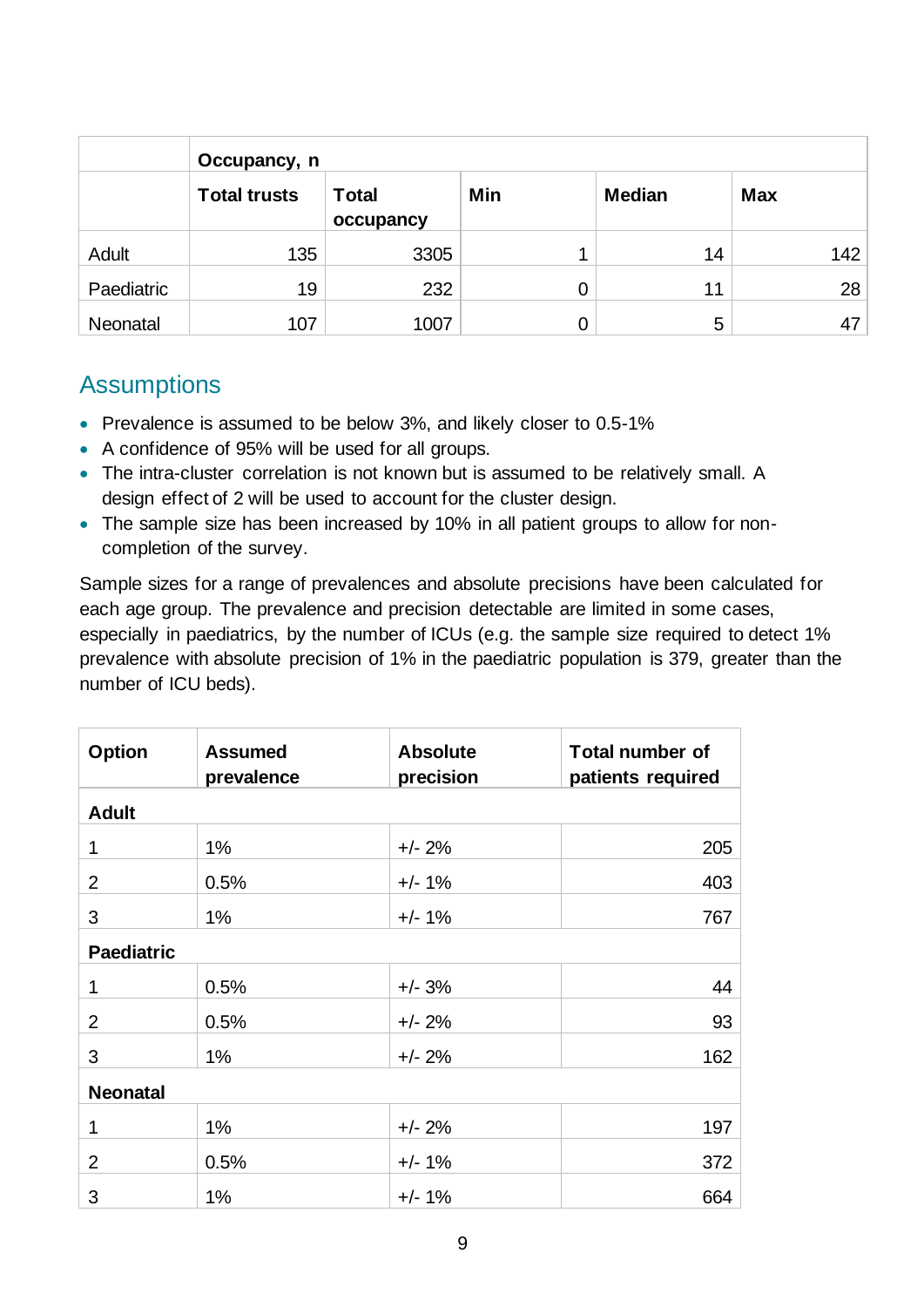### <span id="page-9-0"></span>Weighting of sample size by NHSE region

All age mid-year population estimates from 2019 are used to stratify the population in England.

| <b>NHSE region</b>       | <b>Population (all ages)</b> | <b>Proportion of total</b> |
|--------------------------|------------------------------|----------------------------|
| East of England          | 6,600,056                    | 0.12                       |
| London                   | 8,961,989                    | 0.16                       |
| <b>Midlands</b>          | 10,557,979                   | 0.19                       |
| North East and Yorkshire | 8,618,242                    | 0.15                       |
| North West               | 7,013,321                    | 0.12                       |
| South East               | 8,910,678                    | 0.16                       |
| South West               | 5,624,696                    | 0.10                       |
| Total                    | 56,286,961                   |                            |

#### <span id="page-9-1"></span>Sample size per region

In order to allow participation amongst ICUs of all sizes, we have estimated the average number of patients each unit will be able to collect data on in the one-day survey period. It is assumed that each ICU will be able to collect data on a maximum of 20 patients.

Using the occupancy data by region for September 2019, and capping at 20 patients per unit, the mean occupancies of adult, paediatric, and neonatal are calculated:

|                          | Mean occupancy if capped at 20                         |    |                 |  |  |
|--------------------------|--------------------------------------------------------|----|-----------------|--|--|
| <b>NHSE region</b>       | <b>Adults</b><br><b>Paediatrics</b><br><b>Neonates</b> |    |                 |  |  |
| East of England          | 13                                                     | 8  | 6               |  |  |
| London                   | 15                                                     | 12 | 11              |  |  |
| <b>Midlands</b>          | 13                                                     | 9  | 9               |  |  |
| North East and Yorkshire | 13                                                     | 11 | 7 <sub>1</sub>  |  |  |
| North West               | 13                                                     | 15 | 5               |  |  |
| South East               | 15                                                     | 11 | 10 <sup>1</sup> |  |  |
| South West               | 13                                                     | 17 | 6               |  |  |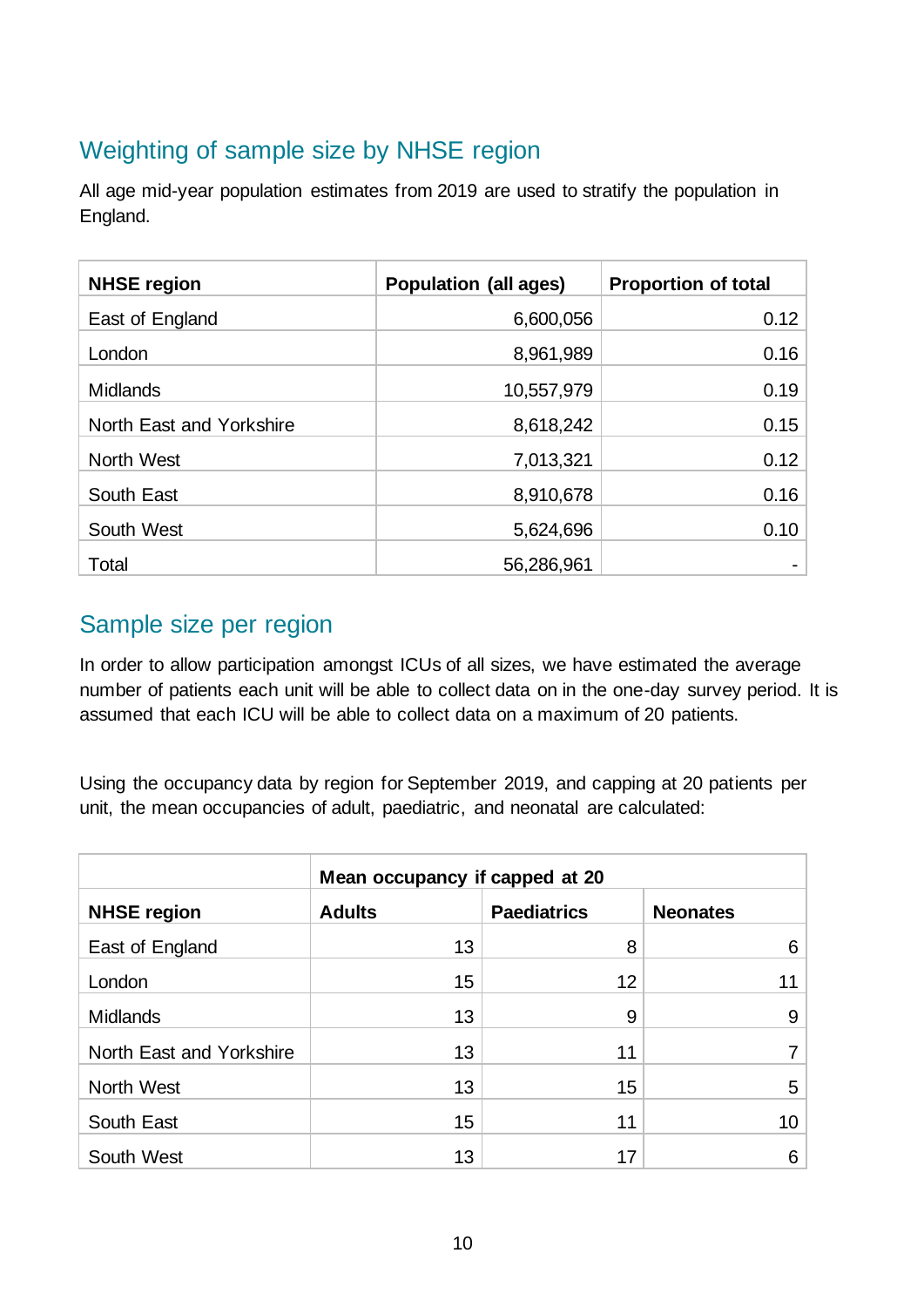| <b>NHSE region</b>          | <b>Adults</b>  |                | <b>Paediatrics</b> |                | <b>Neonates</b> |                |                |                 |                |
|-----------------------------|----------------|----------------|--------------------|----------------|-----------------|----------------|----------------|-----------------|----------------|
| <b>Option</b>               | 1              | $\overline{2}$ | 3                  | 1              | $\mathbf{2}$    | $\overline{3}$ | 1              | $\overline{2}$  | $\overline{3}$ |
| <b>Prevalence</b>           | 1%             | 0.5%           | 1%                 | 0.5%           | 0.5%            | 1%             | 1%             | 0.5%            | 1%             |
| <b>Precision</b>            | 2%             | 1%             | 1%                 | 3%             | 2%              | 2%             | 2%             | 1%              | 1%             |
| East of<br>England          | $\overline{2}$ | 4              | 7                  | 1              | $\overline{2}$  | 3              | $\overline{4}$ | 8               | 13             |
| London                      | 3              | 5              | 9                  | 1              | $\overline{2}$  | 3              | 3              | 6               | 10             |
| <b>Midlands</b>             | $\overline{4}$ | 6              | 12                 | 1              | $\overline{2}$  | 4              | 5              | 9               | 15             |
| North East and<br>Yorkshire | 3              | 5              | 10                 | 1              | $\overline{2}$  | 3              | 5              | 9               | 15             |
| North West                  | $\overline{2}$ | $\overline{4}$ | 8                  | $\mathbf{1}$   | 1               | $\overline{2}$ | 5              | 10 <sup>1</sup> | 17             |
| South East                  | 3              | 5              | 9                  | 1              | $\overline{2}$  | 3              | 4              | 6               | 11             |
| South West                  | $\overline{2}$ | $\overline{4}$ | $\overline{7}$     | 1              | 1               | 1              | 4              | 6               | 11             |
| Total                       | 19             | 33             | 62                 | $\overline{7}$ | 12              | 19             | 30             | 54              | 92             |

For each prevalence/precision option, the number of ICUs needed is:

Choosing the prevalence/precision option for each age group is a balance between what is clinically useful and what is feasible. For each age group, the larger number of trusts from the range of sample size calculations will be invited to participate: **62 trusts for adults, 19 for paediatrics, and 92 for neonates.**

#### <span id="page-10-0"></span>Sampling trusts

The list for identifying trusts will be obtained from NHS Statistics monthly SitReps, which give details on monthly bed numbers and bed occupancy for critical care in NHS trusts in England.7 Where relevant, trusts have been combined to reflect mergers which have occurred since 2019.

Trusts by each age group will be randomly selected by region e.g. two trusts selected at random from the 17 in the East of England region to sample adult patients. This will be done by assigning each trust an ID number and using a random number generator to select unique IDs.

Where there are not enough trusts in a region to represent the population of that region (e.g. to power the PPS to detect 1% prevalence with a precision of 2% in paediatric patients, 3 trusts are required from East of England, which only has one trust with paediatric beds), additional trusts will be selected randomly from all regions.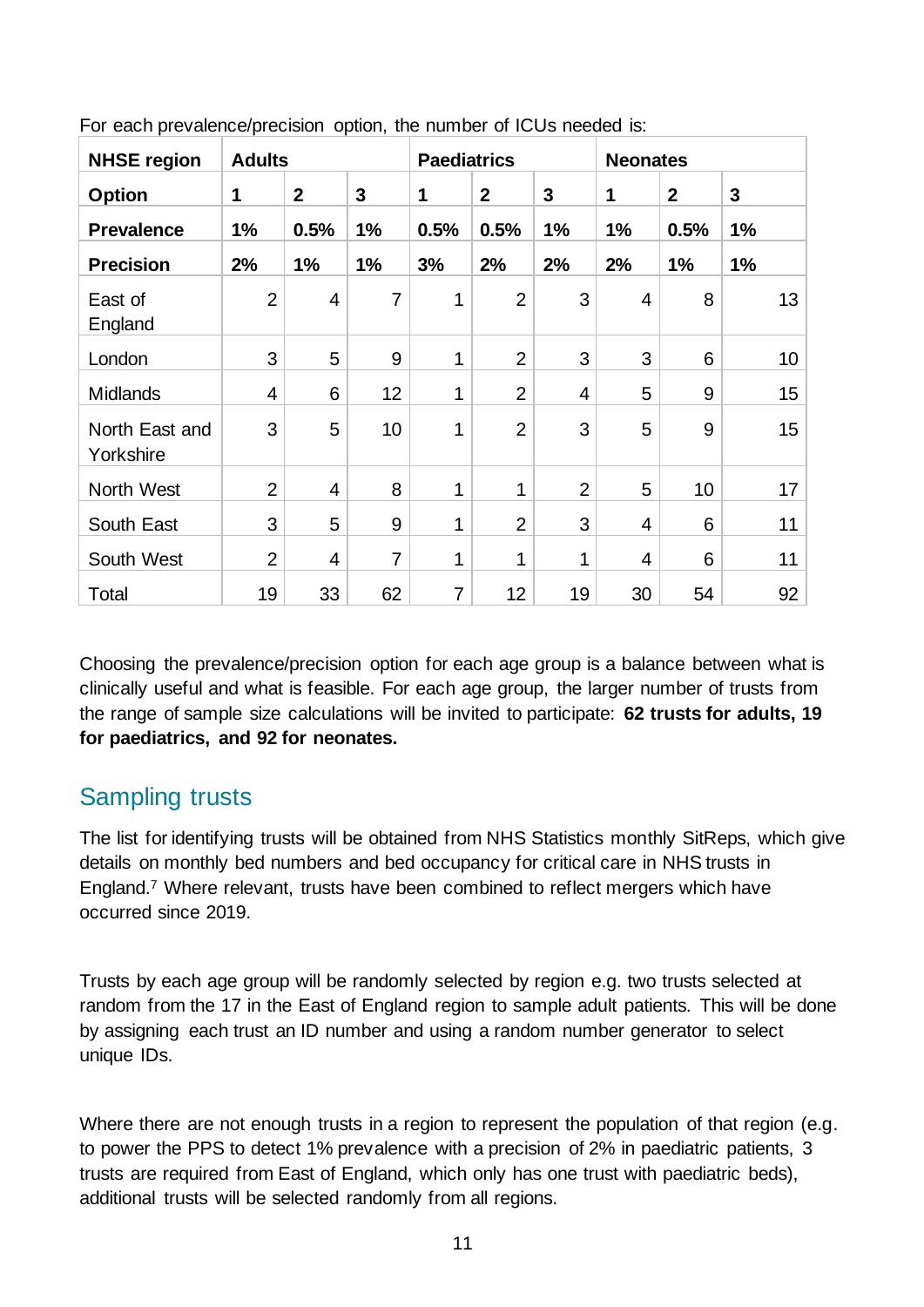Trusts which are not randomly selected, but which request participation, will be allowed to do so. Analyses will be run both including and excluding these participants.

#### <span id="page-11-0"></span>Sampling patients

Patients in each included trust are to be selected at random by the NHS staff conducting the study. All patients should have an equal opportunity for selection regardless of their known or suspected infection or colonisation status. It is anticipated that collecting data on up to 20 patients will be manageable in the one-day survey period<sup>1</sup>. Trusts with fewer than 20 ICU patients will be asked to include all of their patients, those with more will be asked to select a random sample of 20.

Trusts with more than one ICU for the relevant age group should sample patients at random from across all their units.

Guidance will be provided on how to randomly select patients, for example:

As first preference, and for an ICU with any number of beds:

1. Use a random number generator to obtain a list of 20 bed numbers to sample e.g. <https://www.random.org/>

If a random number generator cannot be used:

For an ICU with approximately 40 patients:

- 1. Flip a coin to pick whether to start with bed 1 or 2
- 2. Sample every other bed

For an ICU with approximately 60 patients:

- 1. Draw lots to pick whether to start with bed 1, 2, or 3
- 2. Sample every third bed

### <span id="page-11-1"></span>Data collection

Data collection from patient records will be carried out by hospital staff, using a digital data collection system, adapted from the HCAI Data Capture System (DCS) used for ICCQIP and the mandatory surveillance of healthcare associated infections. Some additional data will be collected through linkage to Hospital Episodes Statistics. It is anticipated that the data collection will primarily be done by staff on the ward being surveyed, but it is also possible that infection prevention and control could also be brought in to assist with the survey process.

 $1$  Patients are recruited from a single day. However, there will be two weeks available following the study date for trusts to enter the data.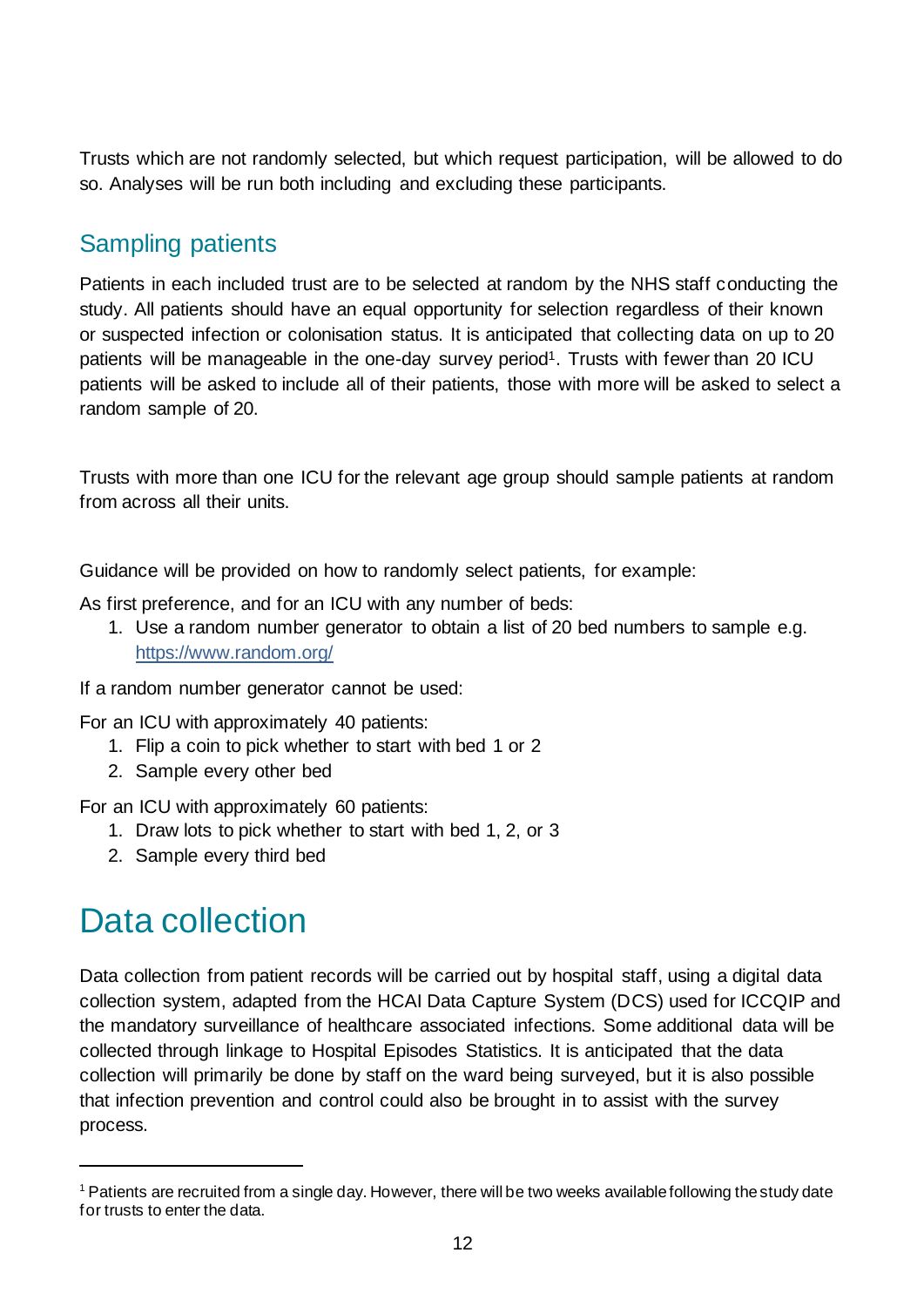### <span id="page-12-0"></span>**Training**

For staff responsible for data collection, web-based training sessions will be provided by the PHE survey team prior to the survey. Training will include guidance on using the DCS, the random selection of patients for survey inclusion, and written user guides covering the DCS alongside this protocol.

#### <span id="page-12-1"></span>Information collected

The survey will collect data on a number of broad topics. These include:

- Trust-level data
- ICU-level data
- Patient data
- Patient data (day of survey)
- Patient data (microbiology)

The majority of the survey will be filled in by ICU staff, but it is anticipated that some additional data not included in the survey can be provided via data linkage with other systems, including the Second Generation Surveillance System for microbiology results and Hospital Episodes Statistics for some patient data. All data that can be obtained via reliable data linkage has already been excluded from the Point Prevalence Survey questions. Data will be enriched using the NHS DBS.

Further details on the proposed questions to be included in the survey can be found in the appendix.

#### <span id="page-12-2"></span>Data collection procedure

To minimise burden on clinical staff and to reduce time required for data analysis, it is proposed an online data collection system (DCS) will be used for this survey. This is already in use for ICCQIP. However, it is acknowledged that it may not be practical for staff to enter data directly while collecting data into the web-based tool, and therefore a printable version of the survey, which can be completed and data subsequently entered into the DCS, will be provided.

The HCAI/AMR team located at Colindale will provide the repository for the data and only key members of survey team will have access to that data, for all ICUs. A line listing report will be available for participating trusts to access and download their data; no data from other trusts will be available via the DCS.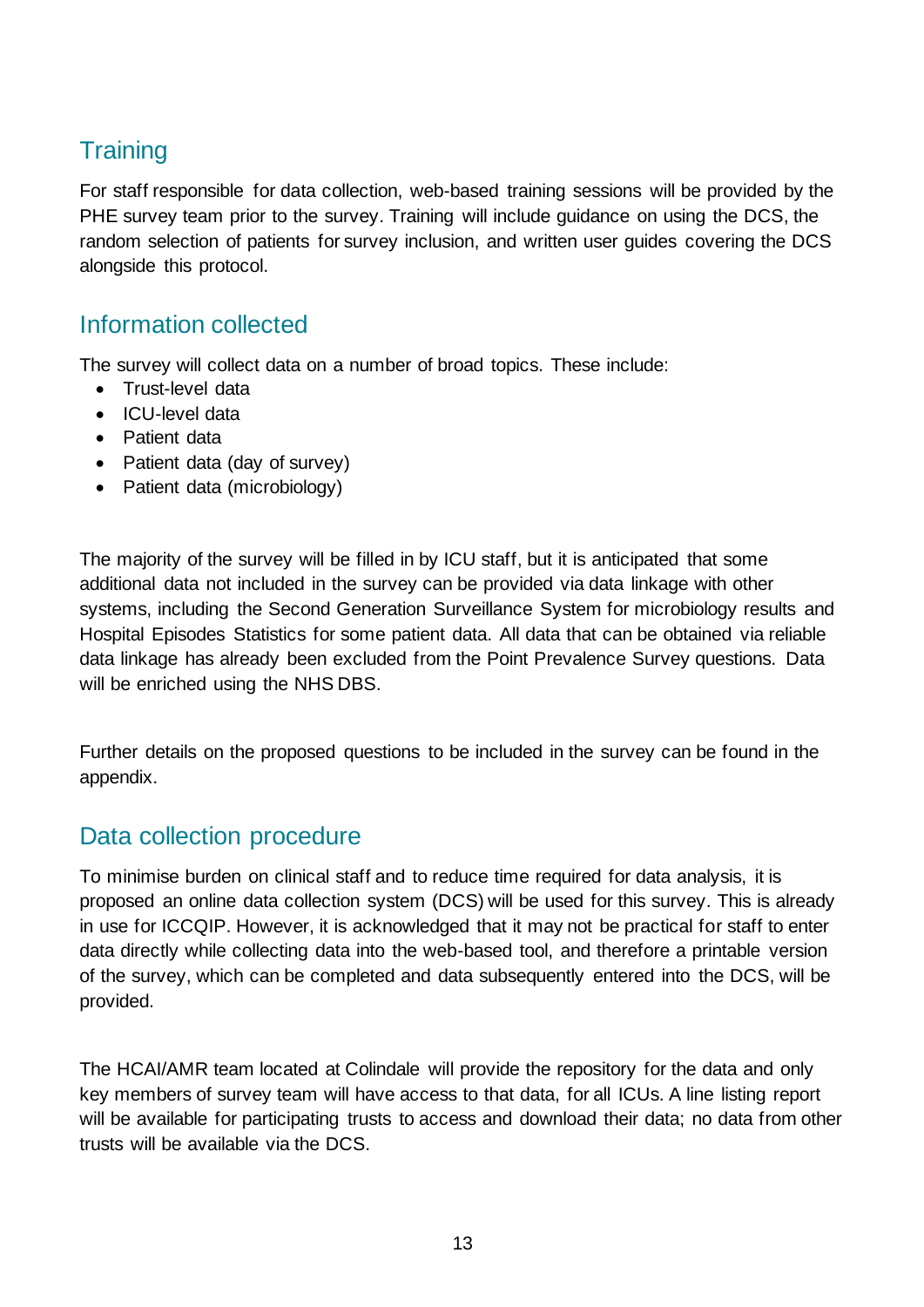#### <span id="page-13-0"></span>Laboratory specimen collection, transport and analysis

No additional samples – either clinical or screening – will be collected for this survey. Patients included who do not have a CPE result will be assumed to be negative.

## <span id="page-13-1"></span>**Data analysis**

For hospital, ward and patient demographic variables, descriptive and summary statistics will be presented. CPE prevalence estimates will be calculated overall and also presented by strata. Associations between colonisation or infection with CPE and hypothesised risk factors data will also be analysed using univariable, and if required, multivariable analysis. Results will be stratified by ICU-type, with odds ratios, p-values and 95% CI. All analysis will be done using Stata 15.1.

Anonymised results from the survey may be used to inform additional CPE/CPO assessments to understand the impacts of AMR in line with the National Action Plan.<sup>8, 9</sup>

### <span id="page-13-2"></span>Patient consent

Existing regulations provide UKHSA with the legal option to process patient data without direct patient consent. The transfer of data to UKHSA and processing of said data will be conducted within information governance standard. Personal data on the population studied will be kept and handled in compliance with the Caldicott Principles.

UKHSA will manage the secure and encrypted transfer of data through the online data collection tool.

All data, including personally identifiable information, (forename, surname, NHS number, date of birth) will be kept confidential and retained in compliance with UK laws and the Caldicott principles. An anonymised dataset will be kept for use in modelling studies.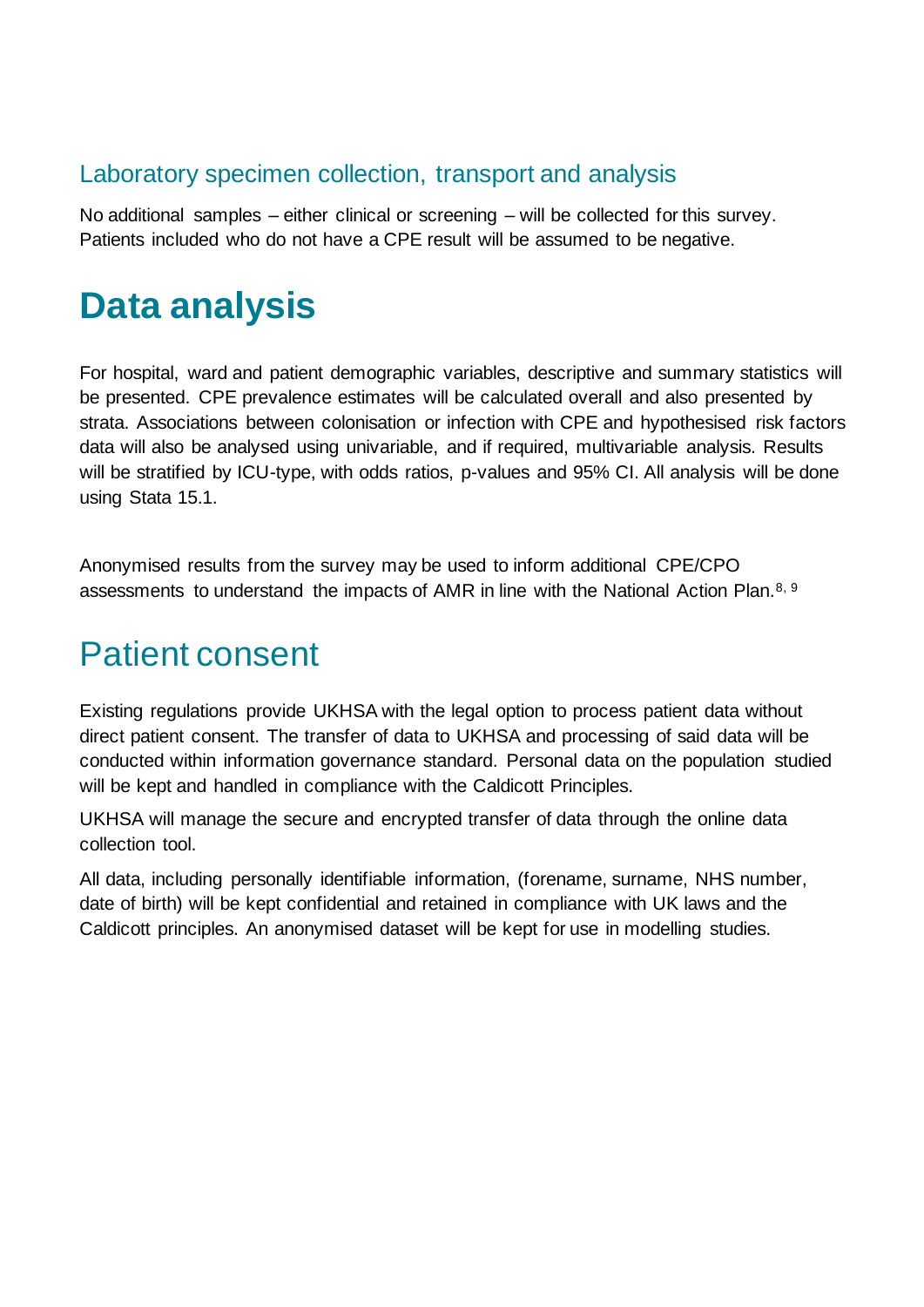# <span id="page-14-0"></span>**Practical considerations**

## <span id="page-14-1"></span>**Timeline**

- Mid-July 2021 finalisation of protocol and survey questions
- January to February 2022 develop training materials
- February 2022 contact hospitals selected for inclusion in survey
- March 2022 training for survey leads
- April 2022 conduct survey in hospitals
- May to July 2022 data analysis
- August 2022 produce report of results

September was determined to be the most sensible month for conducting this survey as it lies outside winter and winter pressures. However, the timeline was moved in response to the COVID-19 pandemic, with the next best option for conducting the survey being in the Spring.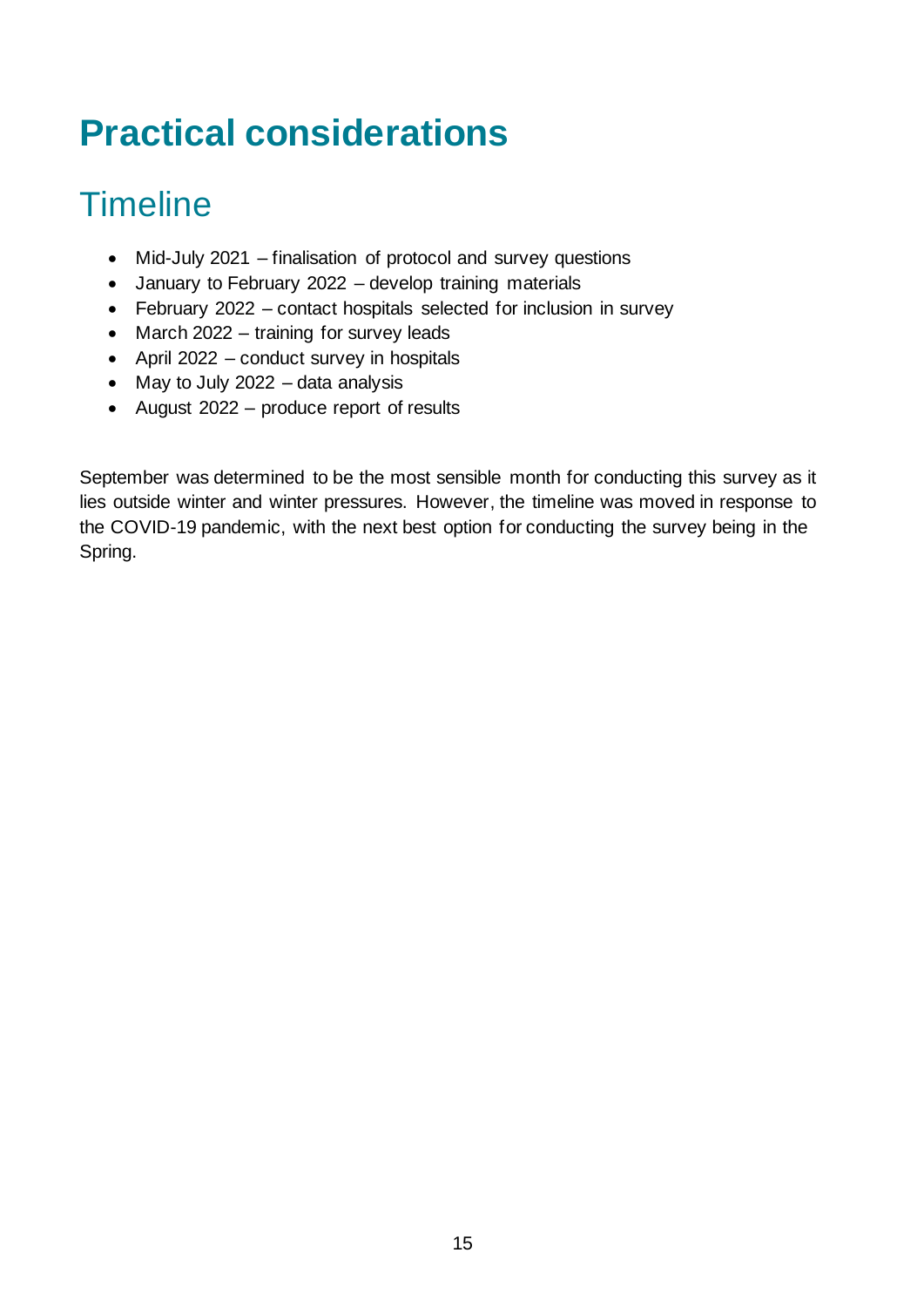# <span id="page-15-0"></span>**Expected benefits**

### <span id="page-15-1"></span>**Output**

The main output of this survey will be the production of a report outlining the results. This will be made available to stakeholders both within PHE and within the NHS. It is also anticipated that a journal article and a conference presentation regarding the findings will be produced. An anonymised dataset will be produced for use in modelling interventions.

### <span id="page-15-2"></span>**Outcome**

This work will improve our knowledge of CPE in intensive care, and will provide further support for the development of monitoring and surveillance of these organisms in England. Journal articles and conference presentations will help to provide further evidence of the burden of these organisms to key stakeholders.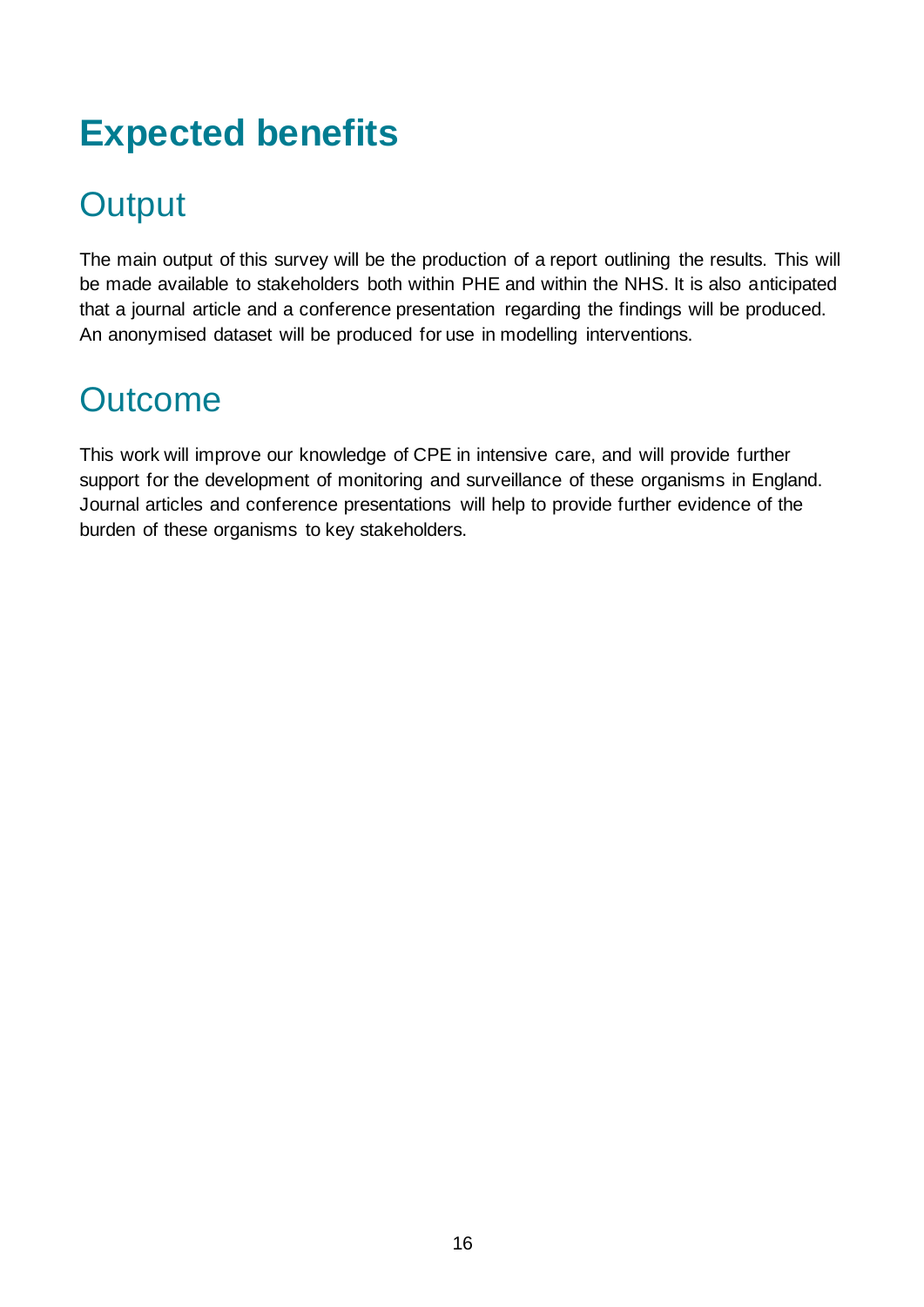# <span id="page-16-0"></span>**References**

- 1. Jaggi, N., et al., *Carbapenem resistance in Escherichia coli and Klebsiella pneumoniae among Indian and international patients in North India.* Acta Microbiol Immunol Hung, 2019. **66**(3): p. 367-376.
- 2. Grundmann, H., et al., *Occurrence of carbapenemase-producing Klebsiella pneumoniae and Escherichia coli in the European survey of carbapenemase-producing Enterobacteriaceae (EuSCAPE): a prospective, multinational study.* Lancet Infect Dis, 2017. **17**(2): p. 153-163.
- 3. Hughes, J., et al., *Recent emergence of carbapenem-resistant organisms in a low prevalence UK setting in London.* J Infect Prev, 2016. **17**(3): p. 130-134.
- 4. van Duin, D. and Y. Doi, *The global epidemiology of carbapenemase-producing Enterobacteriaceae.* Virulence, 2017. **8**(4): p. 460-469.
- 5. Public Health England, *Acute trust toolkit for the early detection, management and control of carbapenemase-producing Enterobacteriaceae*. 2013: London.
- 6. The Health Protection (Notification) Regulations 2010. Available at: https://www.legislation.gov.uk/uksi/2010/659/contents/made
- 7. NHS England, *Critical Care Bed Capactiy and Urgent Operations Cancelled 2019-20 Data*. 2020. Available at: https://www.england.nhs.uk/statistics/statistical-work-areas/critical-carecapacity/critical-care-bed-capacity-and-urgent-operations-cancelled-2019-20-data/
- 8. Department of Health and Social Care, *Tackling antimicrobial resistance 2019 to 2024: the UK's 5-year national action plan*. 2019: London.
- 9. Department of Health and Social Care, *Contained and controlled: the UK's 20-year vision for antimicrobial resistance.* 2019: London.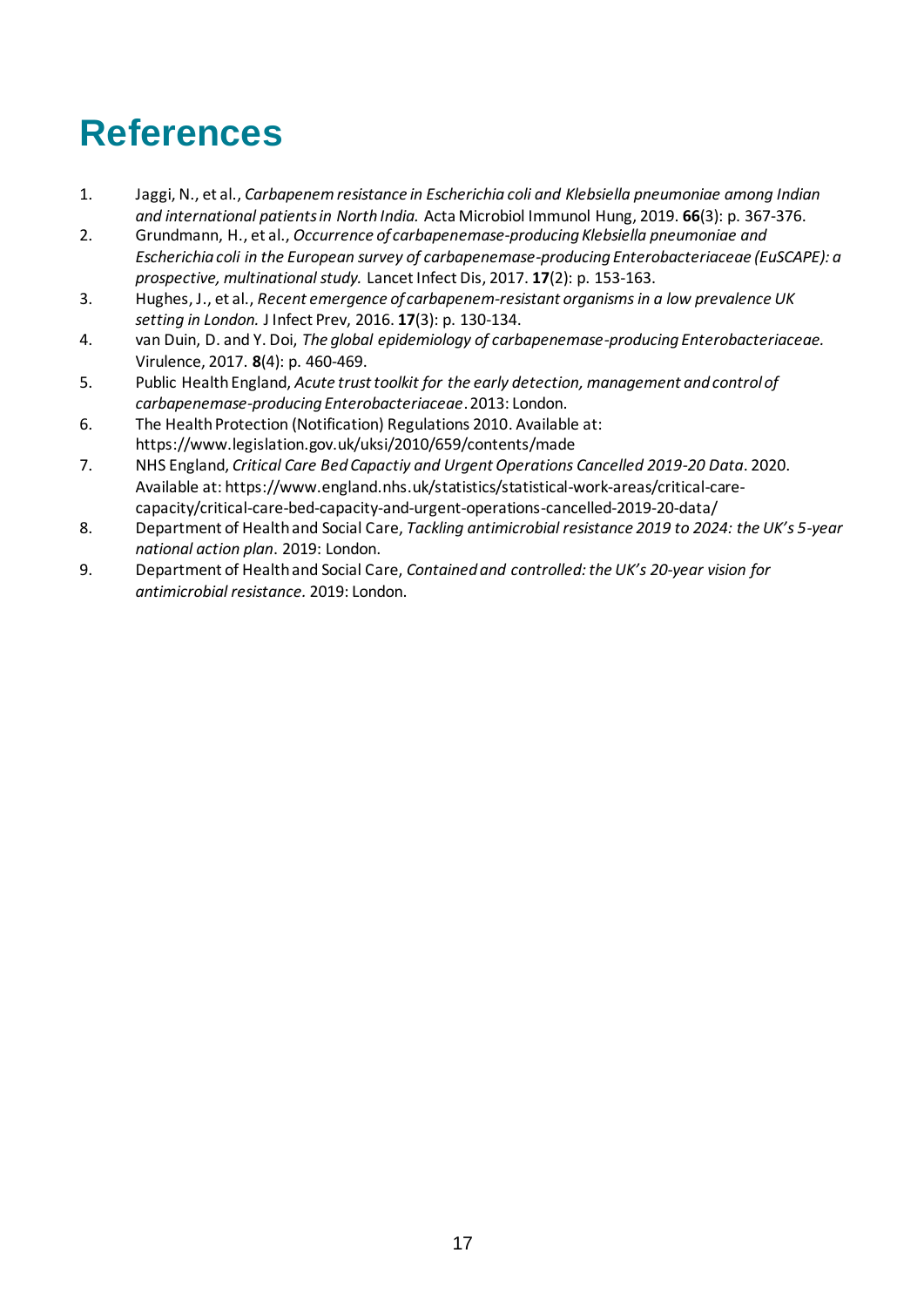# **Appendix 1 – survey questions** CPE PPS questions

\*Minimum (mandatory) dataset

#### **The following data will be collected once per trust**

| <b>Field name</b>                                              | <b>Field description</b>                                                                    | Response                                                                                                                                |
|----------------------------------------------------------------|---------------------------------------------------------------------------------------------|-----------------------------------------------------------------------------------------------------------------------------------------|
| Trust code                                                     | Unique Trust code                                                                           | System generated                                                                                                                        |
| *Reporting organisation                                        | Trust name                                                                                  | Single select drop-<br>down/system-filled                                                                                               |
| *Date survey commenced                                         |                                                                                             | DD-MM-YYYY                                                                                                                              |
| *What age groups are you<br>submitting data on?                |                                                                                             | Multiselect drop-down:<br><b>Adults</b><br>Paediatrics<br>Neonates                                                                      |
| *Is there a CPE screening<br>policy in operation at the trust? | Asked once per age group                                                                    | Single select drop-down:<br>Yes<br><b>No</b><br>Unknown                                                                                 |
| *What is the CPE screening<br>policy at the trust?             | Asked once per age group                                                                    | Multiselect drop-down:<br>All admissions<br>High-risk admissions<br>High-risk areas<br>Known CPE carriers<br>Contacts of cases<br>Other |
| If "other" screening policy,<br>please specify                 | Provide details of<br>screening policy in<br>operation at Trust                             | Text                                                                                                                                    |
| *Number of ICU beds                                            | Number of ICU beds in the<br>trust for the age range<br>sampled<br>Asked once per age group | Integer                                                                                                                                 |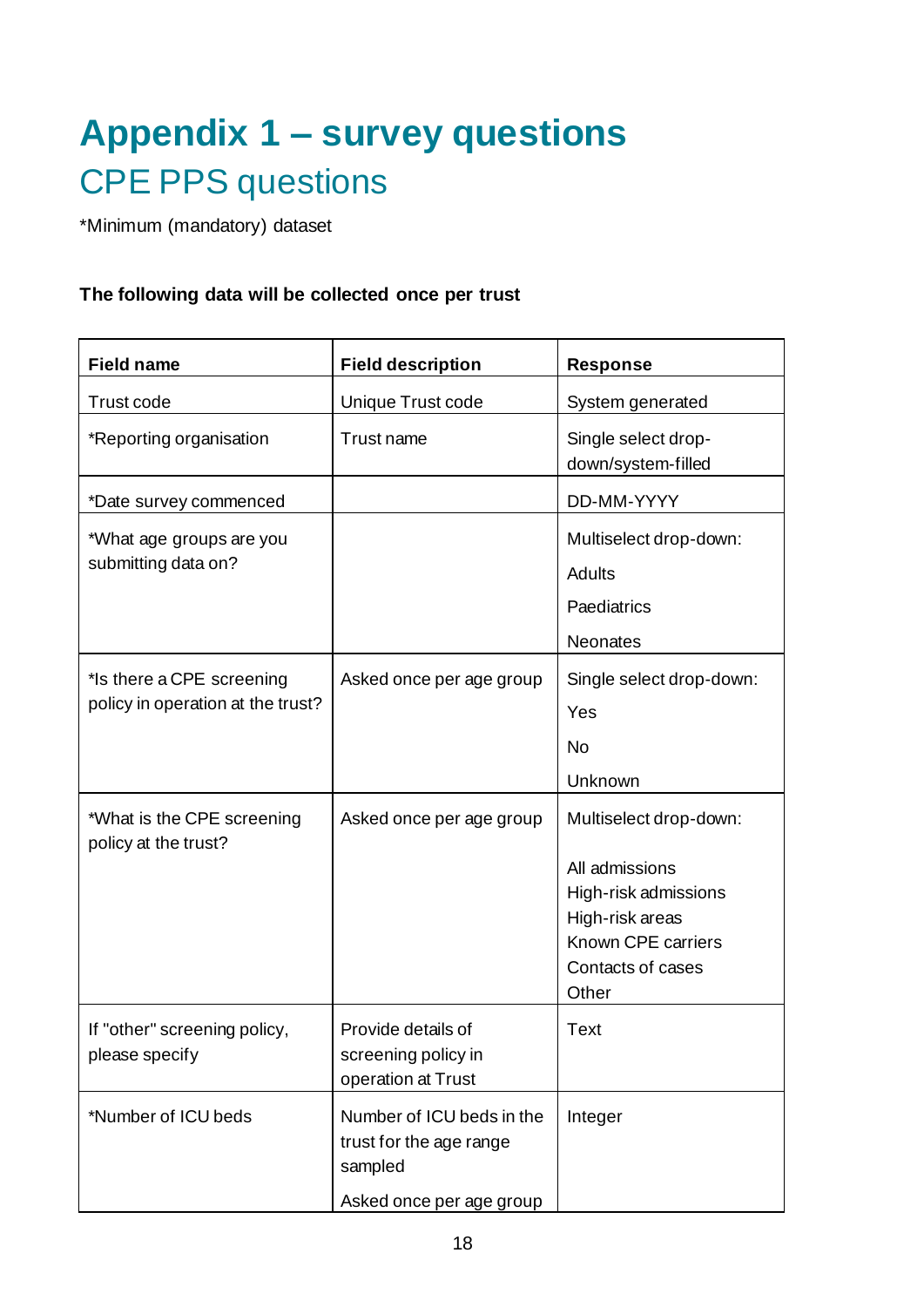#### **The following data will be collected once per unit**

| <b>Field name</b>       | <b>Field description</b>                      | <b>Response</b>                                         |
|-------------------------|-----------------------------------------------|---------------------------------------------------------|
| <b>ICU</b> code         | Unique study code for ICU                     | System assigned                                         |
| *Reporting organisation | ICU name                                      | Single select drop-down                                 |
| *Date survey commenced  | Chosen date of survey                         | DD-MM-YYYY                                              |
| *ICU type               | Specialty of ICU                              | Multiselect drop-down:                                  |
|                         |                                               | Adult                                                   |
|                         |                                               | General medical<br>General surgical<br>Specialty        |
|                         |                                               | Paediatric                                              |
|                         |                                               | General medical                                         |
|                         |                                               | General surgical                                        |
|                         |                                               | Specialty                                               |
|                         |                                               | Neonatal<br><b>NICU</b><br>Neonatal HDU                 |
| ICU specialty type      | Specify type of ICU if<br>"Specialty"         | <b>Text</b>                                             |
| *Care level             | What levels of care are<br>provided           | Multiselect drop-down:<br>Level 3<br>Level <sub>2</sub> |
| *Compliance with CPE    | Estimate how often                            | Single select drop-down:                                |
| screening policy        | screening policy is                           | Almost never                                            |
|                         | complied with at time of<br>survey completion | Sometimes                                               |
|                         |                                               | Often                                                   |
|                         |                                               | Almost always<br>Unknown                                |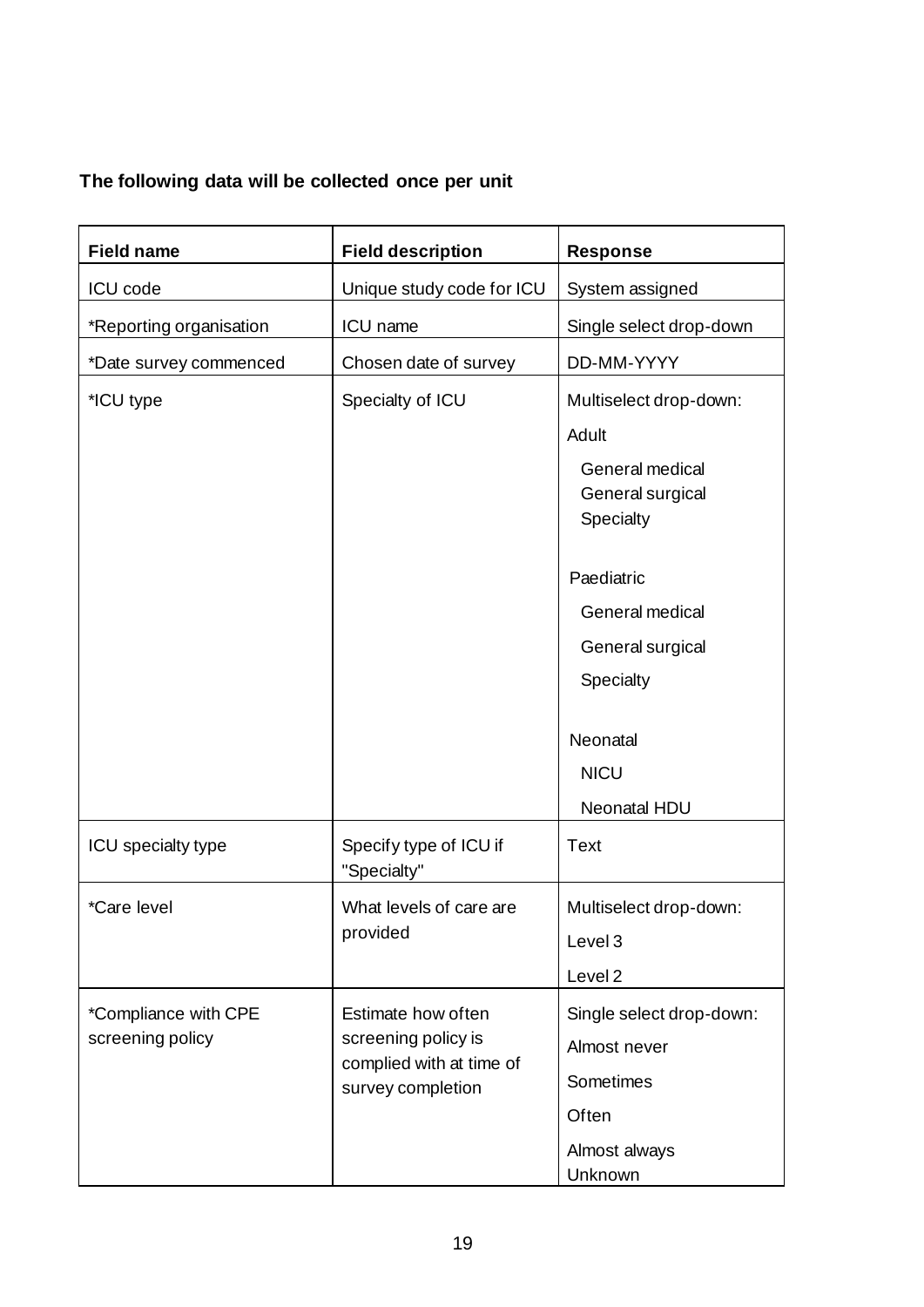| *Awareness of CPE<br><b>Framework of Actions</b>                   | Indicate the level of<br>awareness of the PHE<br>document 'Framework of<br>actions to contain<br>carbapenemase-producing<br>Enterobacterales' | Single select drop-down:<br>Very few staff<br>Some staff<br>Most staff<br>Almost all staff<br>Unknown |
|--------------------------------------------------------------------|-----------------------------------------------------------------------------------------------------------------------------------------------|-------------------------------------------------------------------------------------------------------|
| *CPE screening frequency                                           | Frequency of CPE<br>screening                                                                                                                 | Multiselect drop-down:<br>Admission<br>Weekly<br>Outbreak<br>Known CPE carrier<br>Other               |
| If "other" screening frequency,<br>please specify                  | Provide detail of screening<br>frequency is "other"                                                                                           | <b>Text</b>                                                                                           |
| *Are antibiotic stewardship<br>guidelines in place on the<br>ward? |                                                                                                                                               | Single select drop-down:<br>Yes<br><b>No</b><br>Unknown                                               |
| *Number of beds                                                    | Number of NHS-funded<br>beds on ward                                                                                                          | Integer                                                                                               |
| *Bed occupancy                                                     | Number of beds occupied<br>on the date of the survey                                                                                          | Integer                                                                                               |

#### **The following data will be collected once per patient**

The following data should be answered in relation to the date as referenced in the list below.

*Note only one date is required, please complete for the first that is applicable as working down the list* 

- 1. Date of screening test (if single test)
- 2. If multiple screening tests:
	- a. If any positive, date of first positive screen OR
	- b. If all negative, date of most recent screen
- 3. Today's date if never screened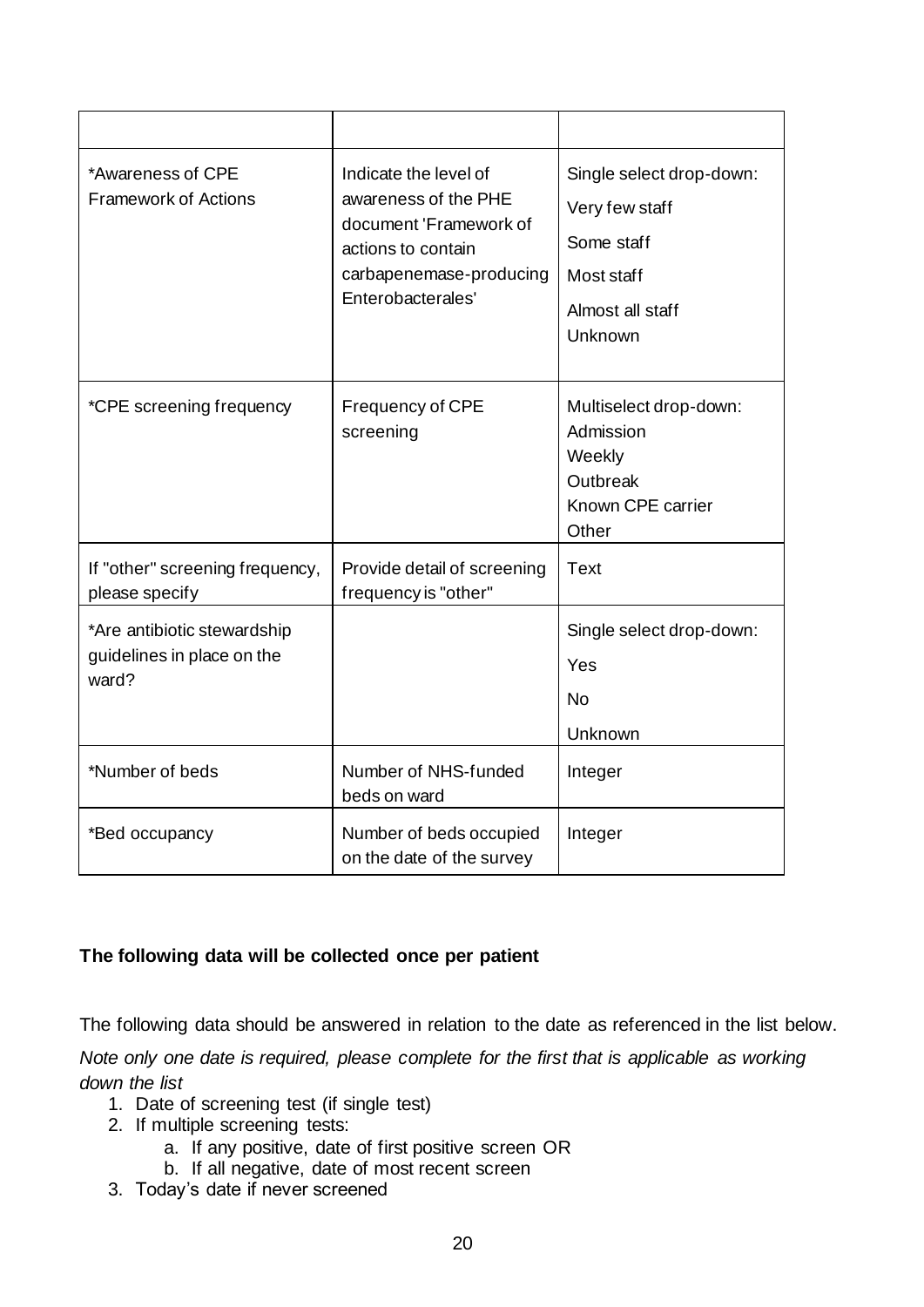| <b>Field name</b>        | <b>Field description</b>                                                                                                                                                                                    | <b>Response/notes</b>                             |
|--------------------------|-------------------------------------------------------------------------------------------------------------------------------------------------------------------------------------------------------------|---------------------------------------------------|
| <b>Patient details</b>   |                                                                                                                                                                                                             |                                                   |
| <b>Patient ID</b>        | Unique patient ID                                                                                                                                                                                           | System generated                                  |
| *Reporting organisation  | ICU name                                                                                                                                                                                                    | Single select drop down                           |
| *Date of interest        | Date of interest to which<br>exposure questions relate.<br>In order of preference:                                                                                                                          | DD-MM-YYYY                                        |
|                          | 1. Date of CPE screening<br>test (if single test)<br>2. If multiple CPE<br>screening tests:<br>a. If any positive, date of<br>first positive screen OR<br>b. If all negative, date of<br>most recent screen |                                                   |
|                          | 3. Today's date if never<br>screened                                                                                                                                                                        |                                                   |
| *10-digit NHS number     | 10-digit NHS number, if not<br>available, enter 999-999-<br>9999                                                                                                                                            |                                                   |
| *Forename                | Patient first name                                                                                                                                                                                          | <b>Text</b>                                       |
| *Surname                 | Patient surname                                                                                                                                                                                             | <b>Text</b>                                       |
| *Date of birth           | Patient date of birth                                                                                                                                                                                       | DD-MM-YYYY, if not<br>known enter 01/01/1900      |
| *Sex                     | <b>Biological sex</b>                                                                                                                                                                                       | Button options:<br>Male<br>Female<br>Unknown      |
| <b>Patient details 2</b> |                                                                                                                                                                                                             |                                                   |
| *Survey date             | Date survey is conducted                                                                                                                                                                                    | DD-MM-YYYY                                        |
| *Patient age group       |                                                                                                                                                                                                             | Single select drop-down:<br>Adults<br>Paediatrics |
|                          |                                                                                                                                                                                                             | Neonates                                          |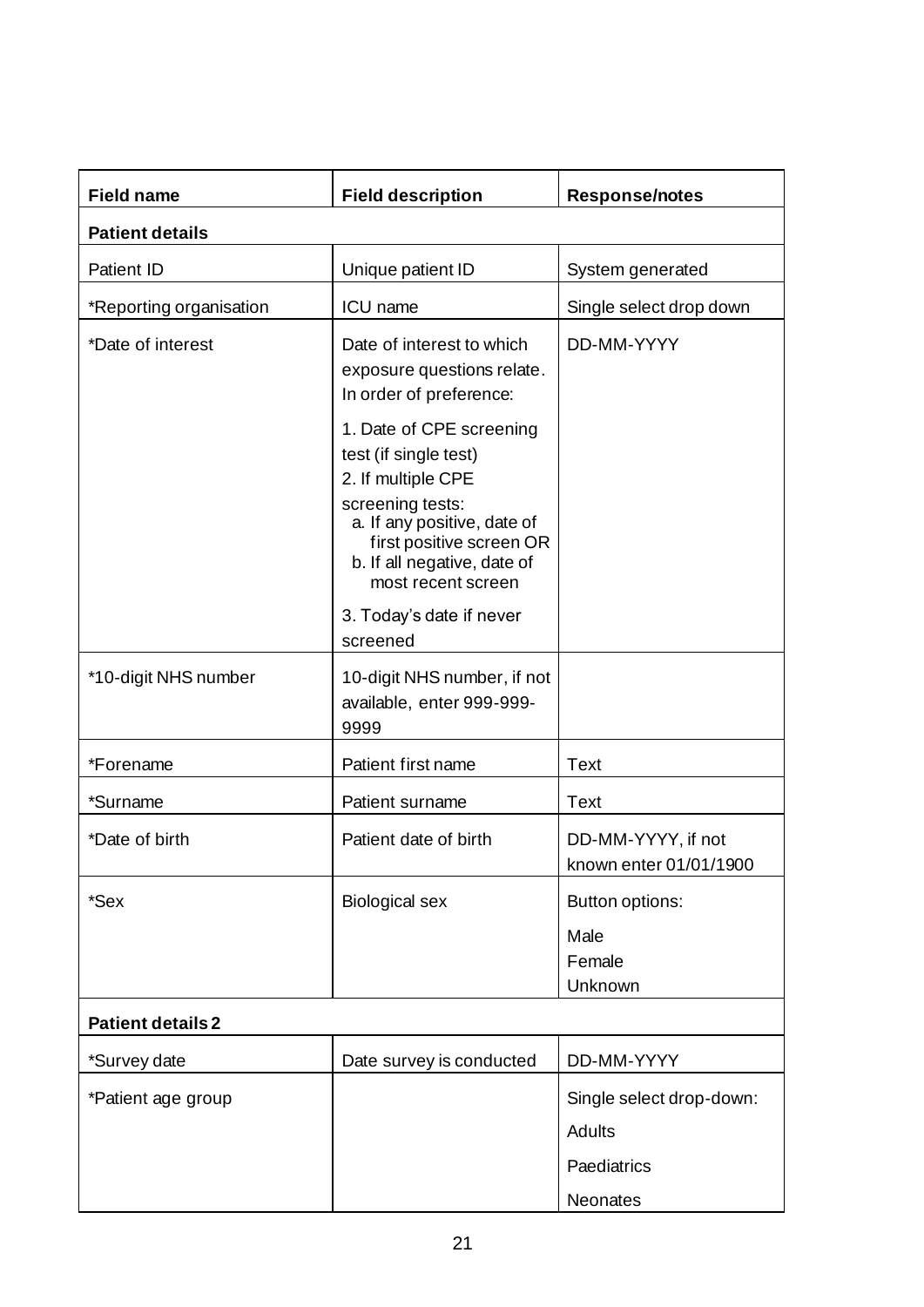| Ethnicity                                | Ethnicity of patient                                                                                       | Two-stage single select<br>drop-down                                                                                                                                                                       |
|------------------------------------------|------------------------------------------------------------------------------------------------------------|------------------------------------------------------------------------------------------------------------------------------------------------------------------------------------------------------------|
| *UK resident                             | Indicate if patient normally<br>resides in the UK<br>NB. If for a neonate, please<br>use details of mother | Single select drop-down:<br>Yes<br><b>No</b><br>Unknown                                                                                                                                                    |
| Normal country of residence if<br>not UK |                                                                                                            | Single select drop-down                                                                                                                                                                                    |
| *Birthweight                             | Birth weight (in grams) of<br>neonatal patients i.e.<br>babies less than 28 days<br>old OR on NICU.        | Number in grams                                                                                                                                                                                            |
| <i>*Gestation</i>                        | Gestation for babies aged<br>under 1 year                                                                  | Weeks + days                                                                                                                                                                                               |
| *Patient category                        | Indicate patient category<br>on admission                                                                  | Single select drop-down:<br><b>NHS</b><br>Private<br>Diplomatic<br>Other                                                                                                                                   |
|                                          |                                                                                                            | Unknown                                                                                                                                                                                                    |
| Other patient category                   | Specify patient category if<br>"other"                                                                     | <b>Text</b>                                                                                                                                                                                                |
| *Date admitted to hospital               | Date admitted to the trust,<br>or date of birth if neonate<br>and admitted since birth                     | DD-MM-YYYY                                                                                                                                                                                                 |
| *Admitted from                           | Setting patient admitted<br>from into the trust                                                            | Single select drop-down:<br>Home<br>A&E<br>International transfer<br>Nursing home<br><b>Other Trust</b><br>Non-NHS hospital<br>Non-health-related institute<br>Temporary accommodation<br>Other<br>Unknown |
| Other admitted from                      | Specify if admitted from<br>"other" location                                                               | <b>Text</b>                                                                                                                                                                                                |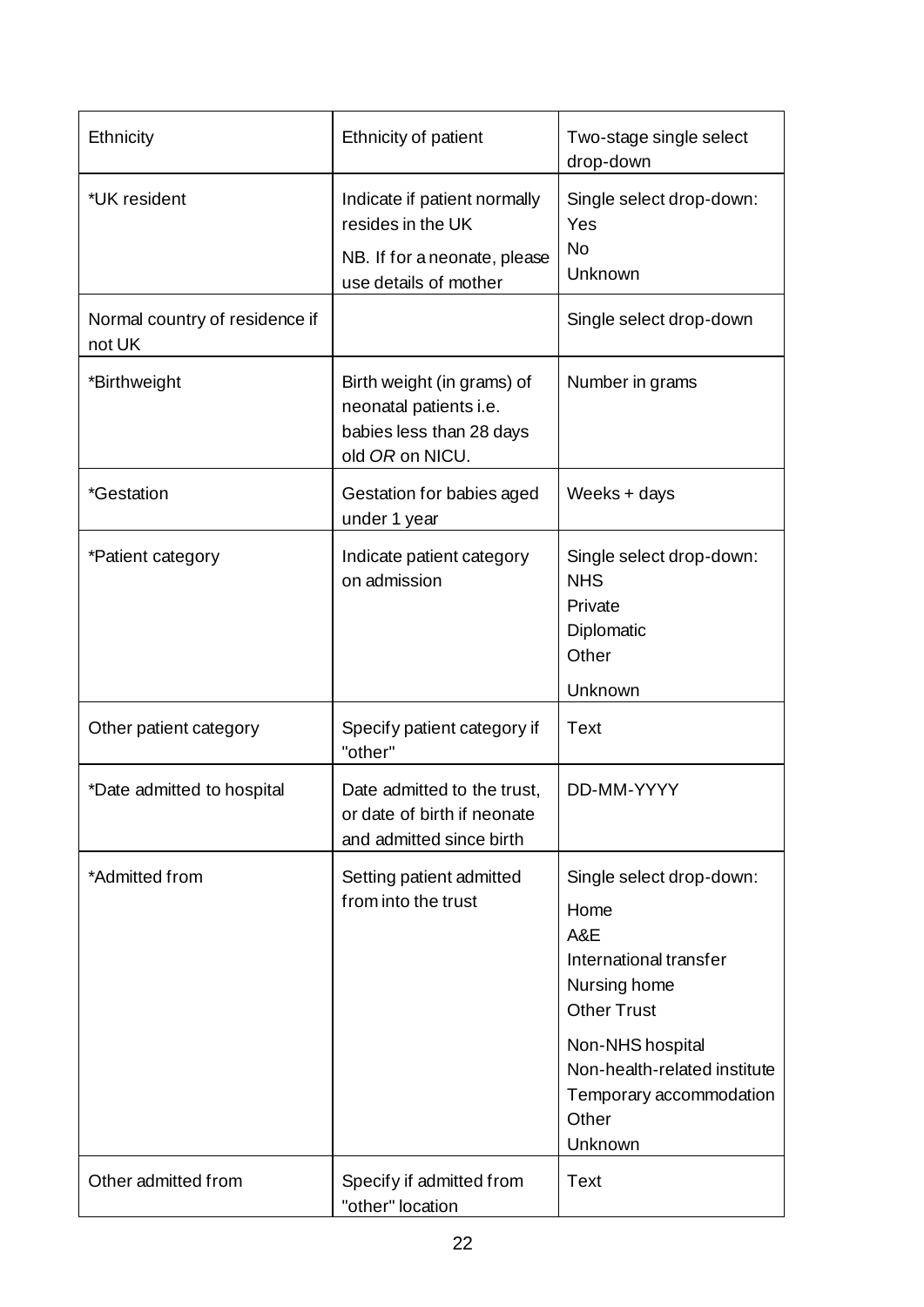| *Date admitted to ICU                                                             | Date admitted to ICU                                           | DD-MM-YYYY                                                                                                                                                                 |
|-----------------------------------------------------------------------------------|----------------------------------------------------------------|----------------------------------------------------------------------------------------------------------------------------------------------------------------------------|
| Time admitted to ICU                                                              | Specify time admitted to<br><b>ICU</b>                         | HH:MM (24-hour clock)                                                                                                                                                      |
| *Location admitted to ICU from                                                    | Setting patient admitted<br>from into ICU                      | Single select drop-down:<br>Home<br>A&E<br>HDU within same Trust<br>Other ward within same<br><b>Trust</b><br>International transfer<br>Nursing home<br><b>Other Trust</b> |
|                                                                                   |                                                                | Non-NHS hospital<br>Non-health-related institute<br>Temporary accommodation<br>Other<br>Unknown                                                                            |
| Other admitted from (ICU)                                                         | Specify if admitted to ICU<br>from "other" location            | <b>Text</b>                                                                                                                                                                |
| *If admitted to ICU from<br>another ward within the same<br>Trust, please specify | Specify specialty patient<br>was admitted into the ICU<br>from | Single select drop down<br>Adult<br>Paeds<br><b>Neonates</b><br>Other                                                                                                      |
| If other, please specify                                                          | Specify other/specialty                                        | <b>Text</b>                                                                                                                                                                |
| Please specify Adult speciality                                                   |                                                                | General medical<br>General surgical<br>Specialty<br>Intensive care                                                                                                         |
| Please specify Paeds<br>speciality                                                |                                                                | Medical<br>$\overline{\phantom{0}}$<br>Surgical<br>Specialty<br>Intensive care                                                                                             |
| <b>Please specify Neonates</b><br>speciality                                      |                                                                | <b>NICU</b><br>$\blacksquare$<br><b>Neonatal HDU</b><br><b>SCBU</b>                                                                                                        |
| If 'Specialty', please specify<br>which Adult speciality                          | Specify other/specialty                                        | <b>Text</b>                                                                                                                                                                |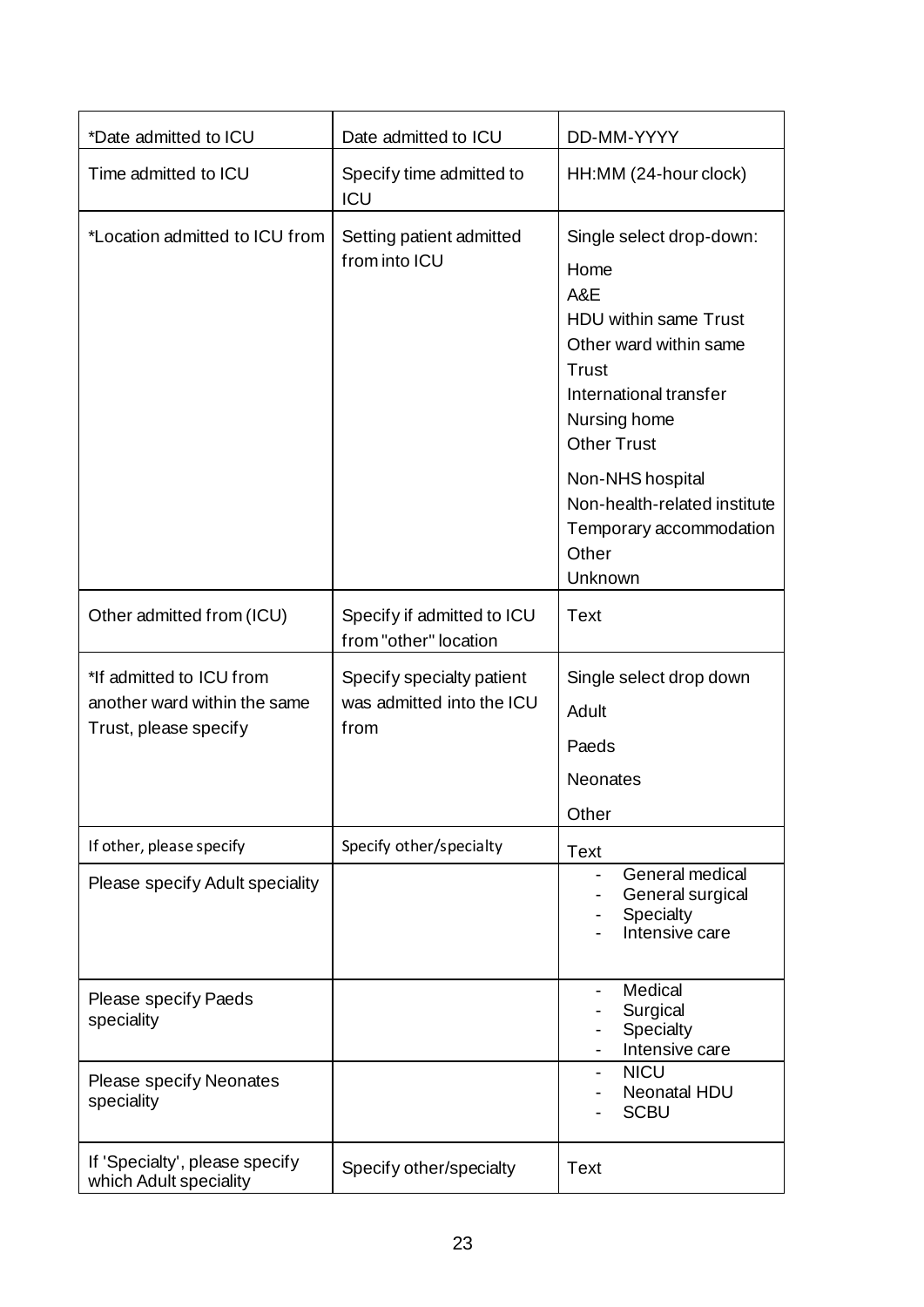| If 'Speciality', please specify<br>which Paeds speciality                                          | Specify other/specialty                                                                                                                                                             | <b>Text</b>                                                  |
|----------------------------------------------------------------------------------------------------|-------------------------------------------------------------------------------------------------------------------------------------------------------------------------------------|--------------------------------------------------------------|
| If 'Speciality', please specify<br>which Neonatal speciality                                       | Specify other/specialty                                                                                                                                                             | <b>Text</b>                                                  |
| <b>APACHE II score</b>                                                                             | Score measures severity of<br>disease for patients<br>admitted to ICUs. Provide<br>score assigned to patient<br>on admission to ICU                                                 | Integer, ranging 0 - 71                                      |
| <b>Microbiology details</b>                                                                        |                                                                                                                                                                                     |                                                              |
| *Was this patient tested for<br>CPE, either as screening or as<br>part of clinical investigations? |                                                                                                                                                                                     | Single select drop-down:<br>Yes<br>No<br>Unknown             |
| *Was it a screening or clinical<br>specimen?                                                       | Indicate if screening<br>specimen or clinical<br>specimen                                                                                                                           | Single select drop-down:<br>Screening<br>Clinical<br>Unknown |
| *Date CPE specimen collected                                                                       | Date specimen collected (if<br>single specimen). If<br>multiple specimens, please<br>provide the most recent<br>date.                                                               | DD-MM-YYYY                                                   |
| Specimen/laboratory number<br>assigned to specimen                                                 |                                                                                                                                                                                     | Free text                                                    |
| Indicate anatomical site<br>specimen collected if clinical<br>specimen                             |                                                                                                                                                                                     | Single select drop-down                                      |
| *Organism                                                                                          | Organism isolated<br>associated with CPE<br>positive result. If no result<br>yet, select "Unknown/result<br>awaited". If no organism<br>isolated, select "No<br>organism isolated". | Single select drop-down                                      |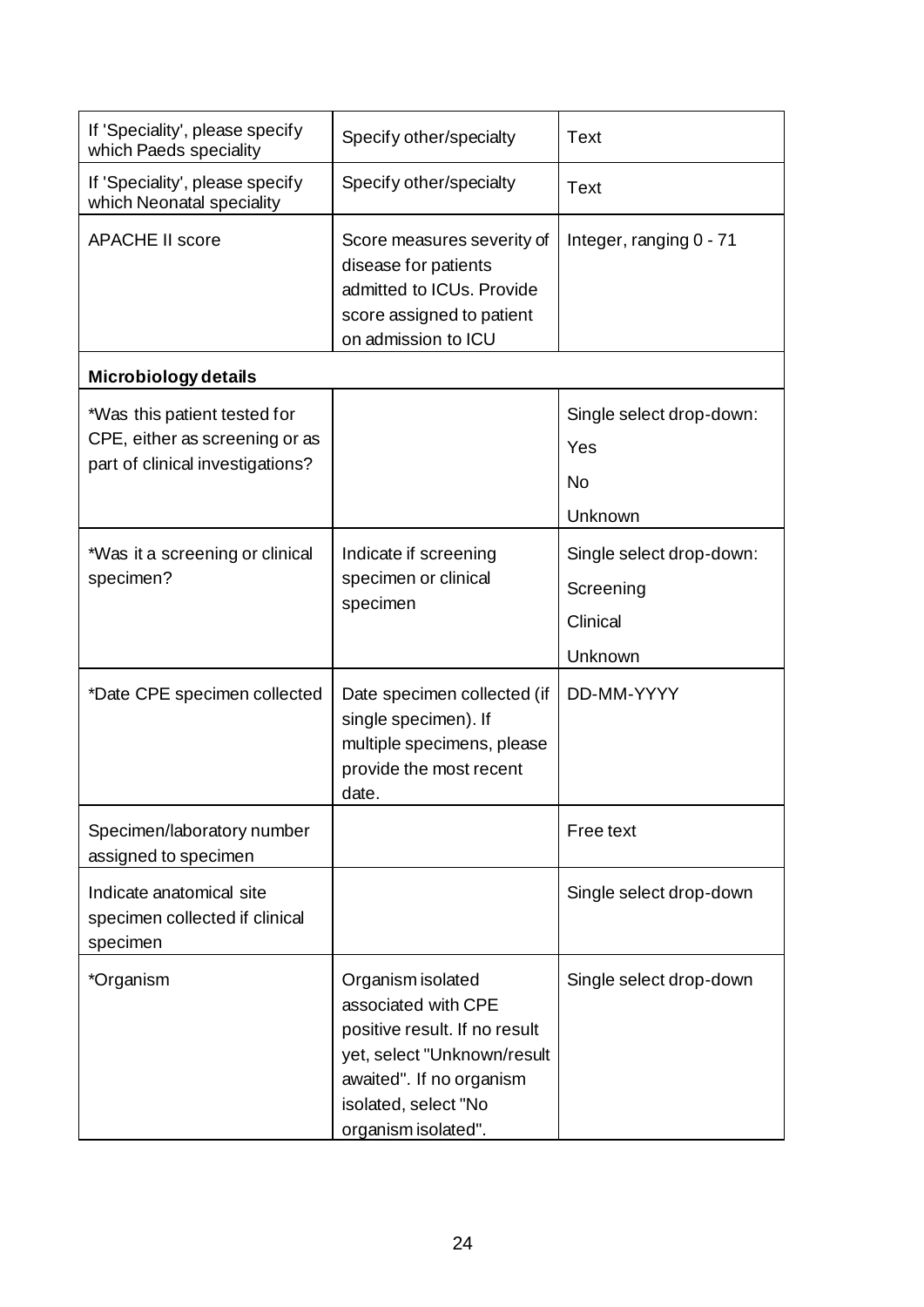| Does phenotypic testing<br>indicate the presence of a<br>carbapenemase?        | Indicate if phenotypic<br>(antibiotic susceptibility)<br>testing indicates presence<br>of a carbapenemase                                                                      | Single select drop-down:<br>Yes<br>No<br>Unknown                                    |
|--------------------------------------------------------------------------------|--------------------------------------------------------------------------------------------------------------------------------------------------------------------------------|-------------------------------------------------------------------------------------|
| Indicate which carbapenemase<br>family was detected (select all<br>that apply) | Indicate which<br>carbapenemase family was<br>detected (select all that<br>apply)                                                                                              | Multiselect drop-down                                                               |
| If Other, specify other<br>carbapenemase family                                |                                                                                                                                                                                | <b>Text</b>                                                                         |
| <b>Screening</b> (NB no additional screening is required)                      |                                                                                                                                                                                |                                                                                     |
| *CPE on admission to Trust                                                     | Was the patient known to<br>be CPE positive on<br>admission to Trust                                                                                                           | Single select drop-down:<br>Yes-colonised<br>Yes - infected<br><b>No</b><br>Unknown |
| *CPE screening on admission<br>to Trust                                        | Found to be CPE positive<br>on admission to Trust.<br>"Yes" if screening<br>specimen positive, "no" if<br>screening specimen<br>negative, "unknown" if no<br>screen performed. | Single select drop-down:<br>Yes<br>No<br>Unknown                                    |
| *CPE on admission to ICU                                                       | Known to be CPE positive<br>on this admission to ICU<br>i.e.<br>communicated/identified at<br>time of admission.                                                               | Single select drop-down:<br>Yes<br><b>No</b><br>Unknown                             |
| *ICU screen required                                                           | Did patient meet<br>requirement to be<br>screened for CPE on ICU<br>in accordance with your<br>policy?                                                                         | Single select drop-down:<br>Yes<br><b>No</b><br>Unknown                             |
| *ICU admission screen                                                          | Was patient screened for<br>CPE on this admission to<br>ICU?                                                                                                                   | Single select drop-down:<br>Yes<br>No<br>Unknown                                    |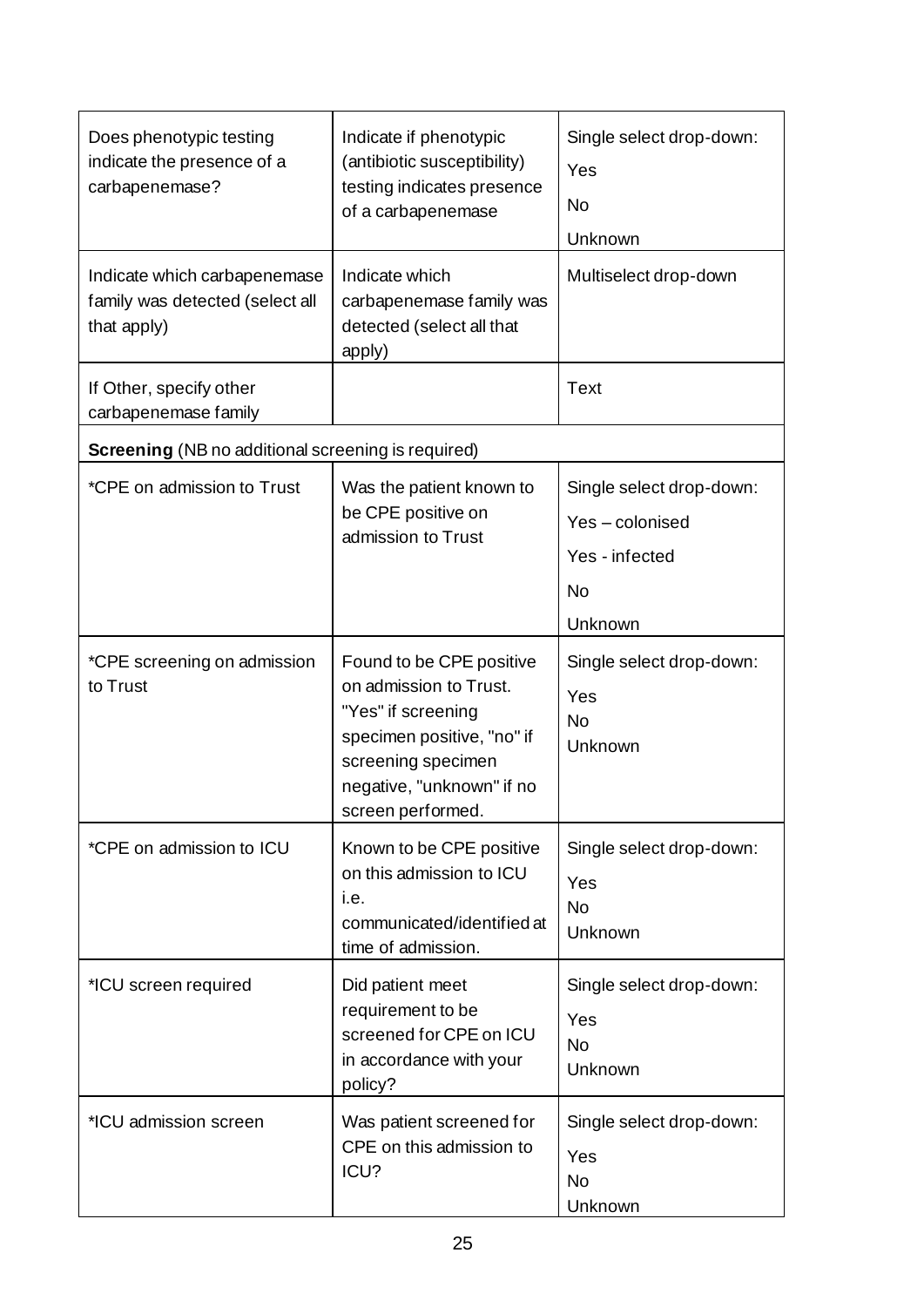| *ICU admission screen date                                                     | Date admission screen<br>was taken on ICU                                                                 | DD-MM-YYYY                                                                          |
|--------------------------------------------------------------------------------|-----------------------------------------------------------------------------------------------------------|-------------------------------------------------------------------------------------|
| *Result of ICU admission<br>screen                                             | Indicate result from ICU<br>CPE admission screen                                                          | Single select drop-down:<br>Positive<br>Negative<br>Unknown                         |
| *Previous CPE                                                                  | Indicate if patient known to<br>be CPE colonised/infected<br>in 12 months prior to first<br>day of survey | Single select drop-down:<br>Yes-colonised<br>Yes - infected<br><b>No</b><br>Unknown |
| If previous history of CPE,<br>specify date of most recent<br>positive result. | Provide date of most<br>recent CPE positive result<br>(prior to ICU admission<br>screen, if taken)        | DD-MM-YYYY                                                                          |
| Previous contact with CPE                                                      | Indicate if in contact with<br>known CPE case during<br>this admission                                    | Single select drop-down:<br>Yes<br><b>No</b><br>Unknown                             |
| <b>Healthcare exposure</b>                                                     |                                                                                                           |                                                                                     |
| *UK non-NHS hospital<br>admission in previous 12<br>months                     | Any hospital admissions to<br>non-NHS hospitals in the<br>previous 12 months                              | Single select drop-down:<br>Yes<br><b>No</b><br>Unknown                             |
| Specify UK non-NHS hospital<br>admission                                       | Provide name(s) of non-<br>NHS hospitals admitted to<br>in previous 12 months                             | Free text                                                                           |
| *Healthcare overseas in<br>previous 12 months                                  | Any hospital admissions<br>overseas in 12 months<br>prior to admission at Trust                           | Single select drop-down:<br>Yes<br><b>No</b><br>Unknown                             |
| Specify healthcare abroad                                                      | List countries where<br>overseas healthcare<br>received in previous 12<br>months                          | Multiselect dropdown of<br>countries                                                |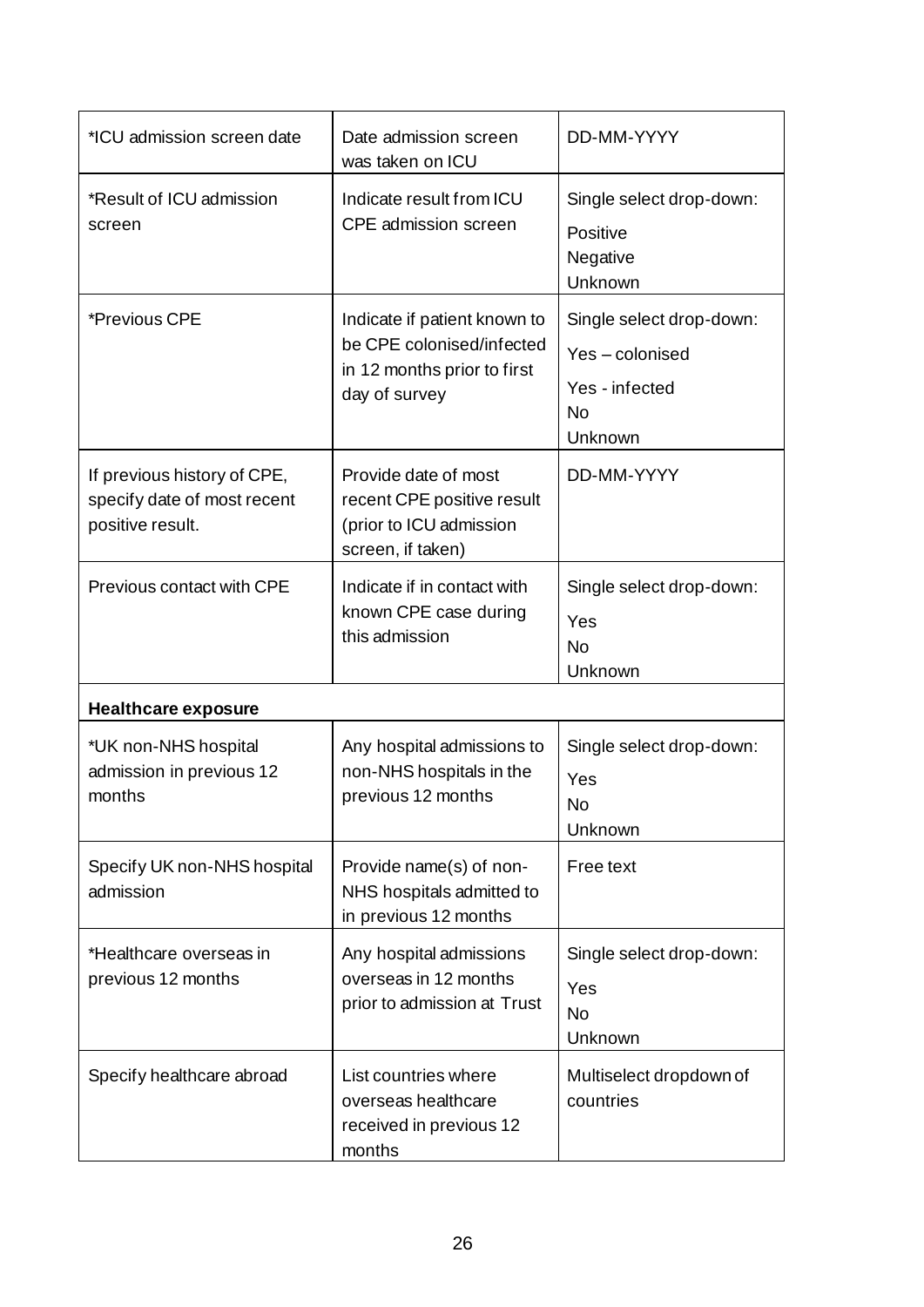| *Healthcare worker                                                                                                   | Includes working in<br>hospitals, care/nursing<br>homes, hospices                                                                                                                                                                                                                                  | Single select drop-down:<br>Yes<br><b>No</b><br>Unknown |
|----------------------------------------------------------------------------------------------------------------------|----------------------------------------------------------------------------------------------------------------------------------------------------------------------------------------------------------------------------------------------------------------------------------------------------|---------------------------------------------------------|
| <b>Travel exposure</b><br>*Overseas travel in previous<br>12 months (if known)                                       | Any overseas travel in 12<br>months prior to admission<br>to Trust                                                                                                                                                                                                                                 | Single select drop-down:<br>Yes<br><b>No</b><br>Unknown |
| *Specify overseas travel                                                                                             | List countries travelled to in<br>previous 12 months                                                                                                                                                                                                                                               | Multiselect dropdown of<br>countries                    |
| Family travel                                                                                                        | Any family members within<br>the same household as<br>patient travel in the<br>previous 12 months                                                                                                                                                                                                  | Single select drop-down:<br>Yes<br><b>No</b><br>Unknown |
| Specify family travel                                                                                                | List countries where family<br>members travelled in<br>previous 12 months                                                                                                                                                                                                                          | Multiselect dropdown of<br>countries                    |
| <b>Interventions</b>                                                                                                 |                                                                                                                                                                                                                                                                                                    |                                                         |
| *Has the patient undergone<br>major surgery since admission<br>to the Trust, on or prior to the<br>date of interest? | Surgery is defined as a<br>procedure where an<br>incision is made (not just a<br>needle puncture), with<br>breach of mucosa and/or<br>skin (not necessarily in an<br>operating theatre). If the<br>patient has had more than<br>one surgery since<br>admission, report the most<br>recent surgery. | Single select drop-down:<br>Yes<br>No<br>Unknown        |
| *Surgery date                                                                                                        | If yes, date of surgery                                                                                                                                                                                                                                                                            | DD-MM-YYYY                                              |
| Surgery type                                                                                                         | If yes, surgery type                                                                                                                                                                                                                                                                               | Free text                                               |
| *Has the patient undergone<br>endoscopy since admission to<br>the Trust, on or prior to the<br>date of interest?     | Undergone endoscopy<br>during this admission, prior<br>to date of interest                                                                                                                                                                                                                         | Single select drop-down:<br>Yes<br><b>No</b><br>Unknown |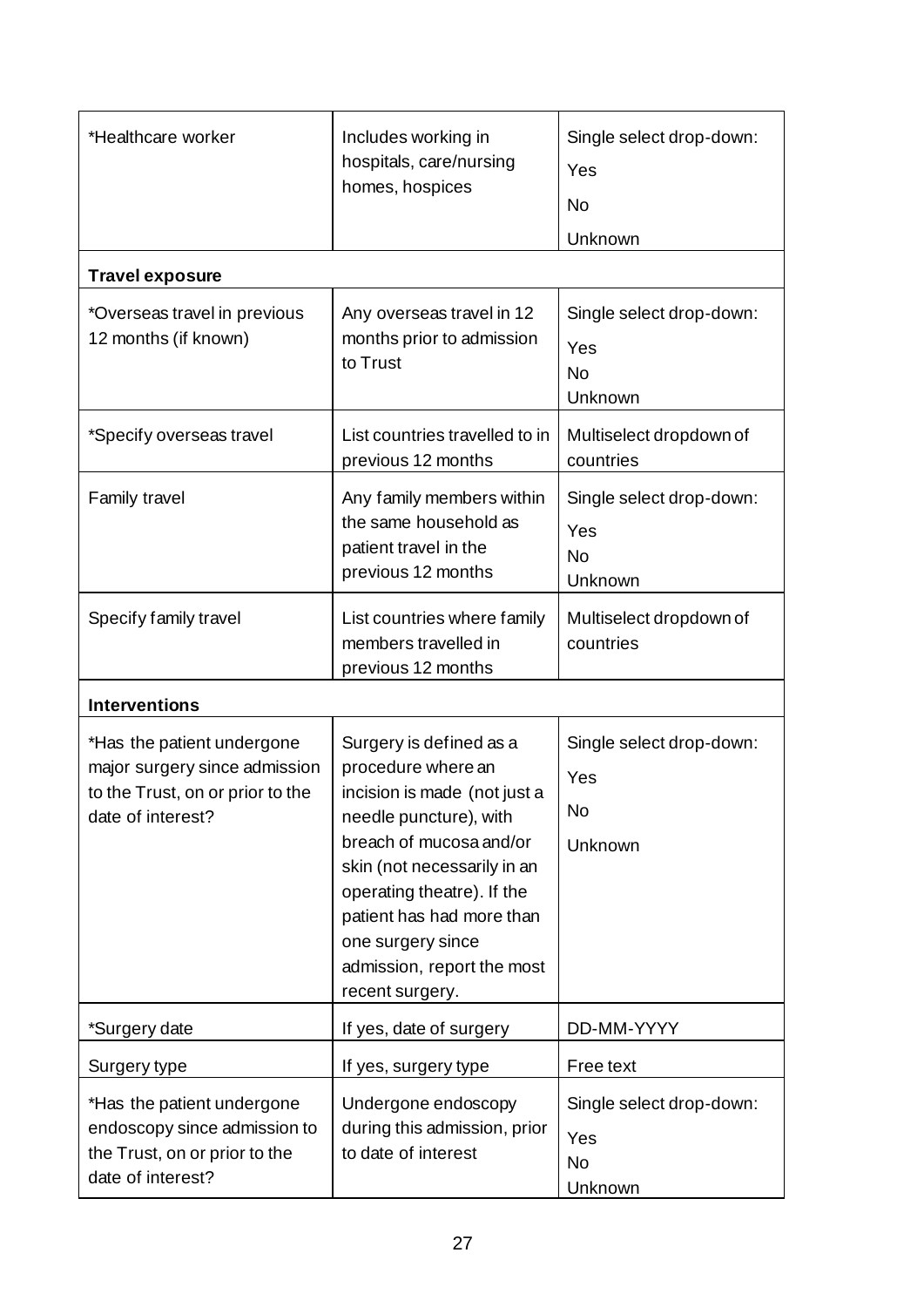| *Endoscopy date                                            | If yes, date of most recent<br>endoscopy                                                                                                                      | DD-MM-YYYY                                                                                                                                                                                                                                                                                                                                                              |
|------------------------------------------------------------|---------------------------------------------------------------------------------------------------------------------------------------------------------------|-------------------------------------------------------------------------------------------------------------------------------------------------------------------------------------------------------------------------------------------------------------------------------------------------------------------------------------------------------------------------|
| Endoscopy type                                             | If yes, specify type of<br>endoscopy                                                                                                                          | Single select drop-down:<br>Colonoscopy<br>Sigmoidoscopy<br>Upper endoscopy/<br>Esophagogastroduodenosc<br>opy (EGD)<br>Endoscopic retrograde<br>cholangiopancreatography<br>(ERCP)<br>Percutaneous endoscopic<br>gastrostomy (PEG)<br>Other                                                                                                                            |
| *Is the patient currently<br>receiving Chemotherapy        | Is the patient currently<br>receiving chemotherapy for<br>cancer treatment, or<br>received chemotherapy in<br>the four weeks prior to the<br>date of interest | Single select drop-down:<br>Yes<br><b>No</b><br>Unknown                                                                                                                                                                                                                                                                                                                 |
| Specify chemotherapy<br>indication (select all that apply) |                                                                                                                                                               | Single select drop-down:<br>Oral, nasal and pharyngeal<br>Oesophagus<br>Stomach<br>Colorectal<br>Hepatobiliary<br>Respiratory<br>Larynx<br>Lung<br><b>Breast</b><br>Female reproductive<br>Prostate<br><b>Testicular</b><br>Renal<br>Urinary bladder<br>Bone and joint<br>Melanoma<br>Non-melanoma skin<br>Soft-tissue sarcoma<br><b>Brain</b><br>Leukaemia (other than |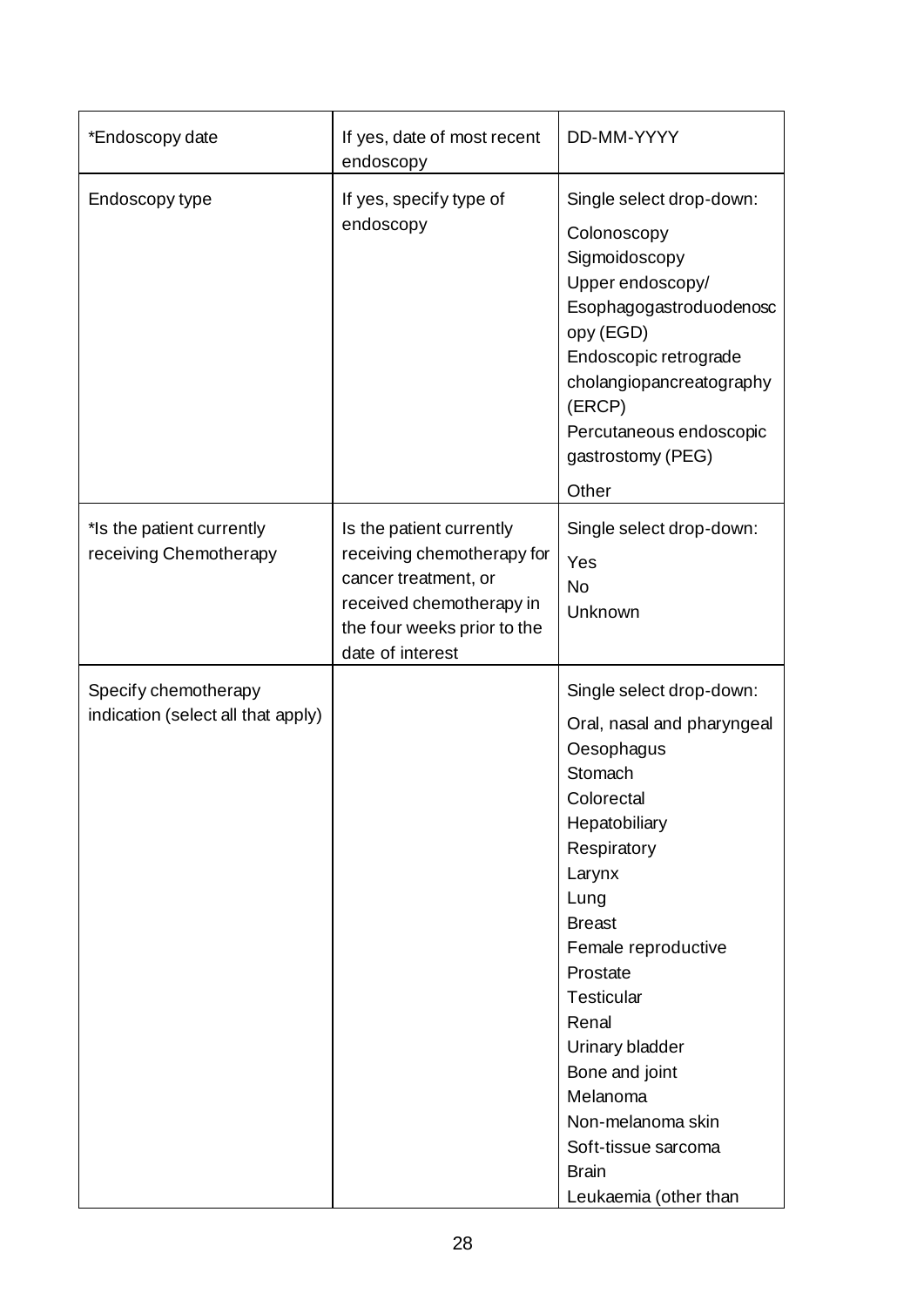|                                                             |                                                                                                                                 | chronic B-cell leukaemia)<br>Chronic lymphocytic<br>(including hairy cell<br>leukaemia)<br>Other |
|-------------------------------------------------------------|---------------------------------------------------------------------------------------------------------------------------------|--------------------------------------------------------------------------------------------------|
| Chemotherapy indication if<br>other                         |                                                                                                                                 | Free text                                                                                        |
| *Is the patient currently<br>receiving renal haemodialysis  | Receiving regular renal<br>haemodialysis or received<br>haemodialysis in the four<br>weeks prior to the date of<br>interest     | Single select drop-down:<br>Yes<br><b>No</b><br>Unknown                                          |
| * Is there at least one CVC in<br>situ on date of interest? | Indicate if the patient had a<br>CVC in place at the date of<br>interest                                                        | Single select drop-down:<br>Yes<br><b>No</b><br>Unknown                                          |
| CVC date                                                    | If yes, when was it<br>inserted. If multiple, select<br>the insertion date of the<br>CVC which has been in<br>situ the longest. | DD-MM-YYYY                                                                                       |
| *Was a CVC in situ the day<br>before the date of interest?  | If no, indicate if the patient<br>had a CVC in place the day<br>before the date of interest                                     | Single select drop-down:<br>Yes<br>No<br>Unknown                                                 |
| Is there at least one PVC in<br>situ on date of interest?   | Indicate if the patient had a<br>PVC in place at the date of<br>interest                                                        | Single select drop-down:<br>Yes<br><b>No</b><br>Unknown                                          |
| PVC date                                                    | If yes, when was it<br>inserted. If multiple, select<br>the insertion date of the<br>PVC which has been in situ<br>the longest. | DD-MM-YYYY                                                                                       |
| Was a PVC in situ the day<br>before the date of interest?   | If no, indicate if the patient<br>had a PVC in place the day<br>before the date of interest                                     | Single select drop-down:<br>Yes<br>No                                                            |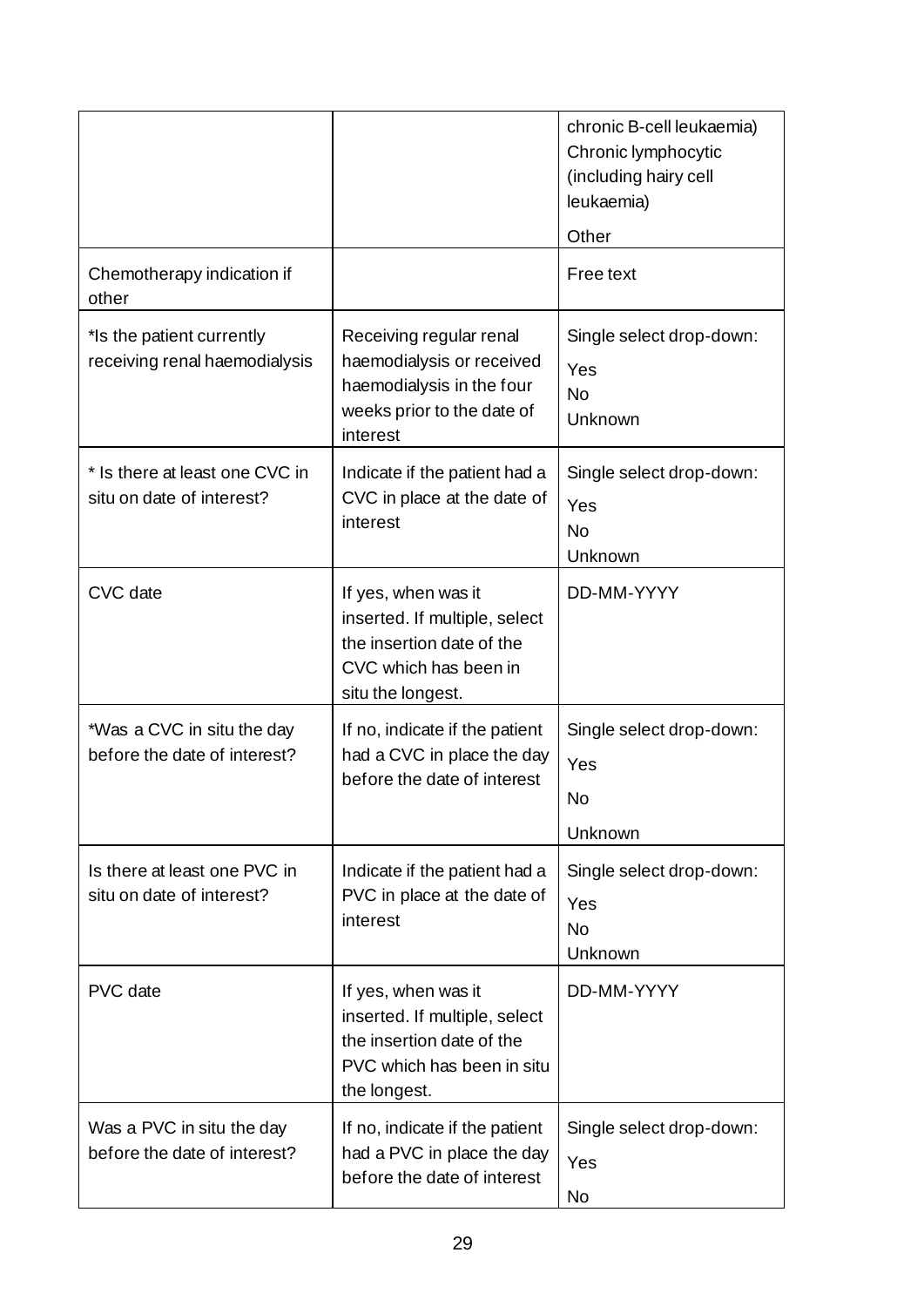|                                                                 |                                                                                                                                                                  | Unknown                                                 |
|-----------------------------------------------------------------|------------------------------------------------------------------------------------------------------------------------------------------------------------------|---------------------------------------------------------|
| Is there a urinary catheter in<br>situ on the date of interest? | Indicate if the patient had a<br>urinary catheter in place at<br>the date of interest                                                                            | Single select drop-down:<br>Yes<br><b>No</b><br>Unknown |
| Urinary catheter date                                           | If yes, when was it inserted                                                                                                                                     | DD-MM-YYYY                                              |
| Urinary catheter previously                                     | If no, indicate if the patient<br>had a urinary catheter in<br>place in the 48 hours<br>before the date of interest                                              | Single select drop-down:<br>Yes<br>No<br>Unknown        |
| *Intubation                                                     | Indicate if the patient was<br>under intubation with or<br>without ventilation<br>(endotracheal/nasotracheal<br>tube or tracheostomy) at<br>the date of interest | Single select drop-down:<br>Yes<br><b>No</b><br>Unknown |
| Intubation date                                                 | If yes, when was it inserted                                                                                                                                     | DD-MM-YYYY                                              |
| *Intubation previously                                          | If no, indicate if the patient<br>was intubated in the 48<br>hours before the date of<br>interest                                                                | Single select drop-down:<br>Yes<br>No<br>Unknown        |
| Nasogastric tube                                                | Indicate if the patient had<br>an NGT in place at the<br>date of interest                                                                                        | Single select drop-down:<br>Yes<br>No<br>Unknown        |
| Nasogastric tube date                                           | If yes, when was it inserted                                                                                                                                     | DD-MM-YYYY                                              |
| Nasogastric tube previously                                     | If no, indicate if the patient<br>had an NGT in place in the<br>48 hours before the date of<br>interest                                                          | Single select drop-down:<br>Yes<br>No<br>Unknown        |
| <b>Antimicrobials</b>                                           |                                                                                                                                                                  |                                                         |
| *Has the patient received<br>carbapenems in the four            | Indicate if the patient<br>received carbapenems in                                                                                                               | Single select drop-down:<br>Yes                         |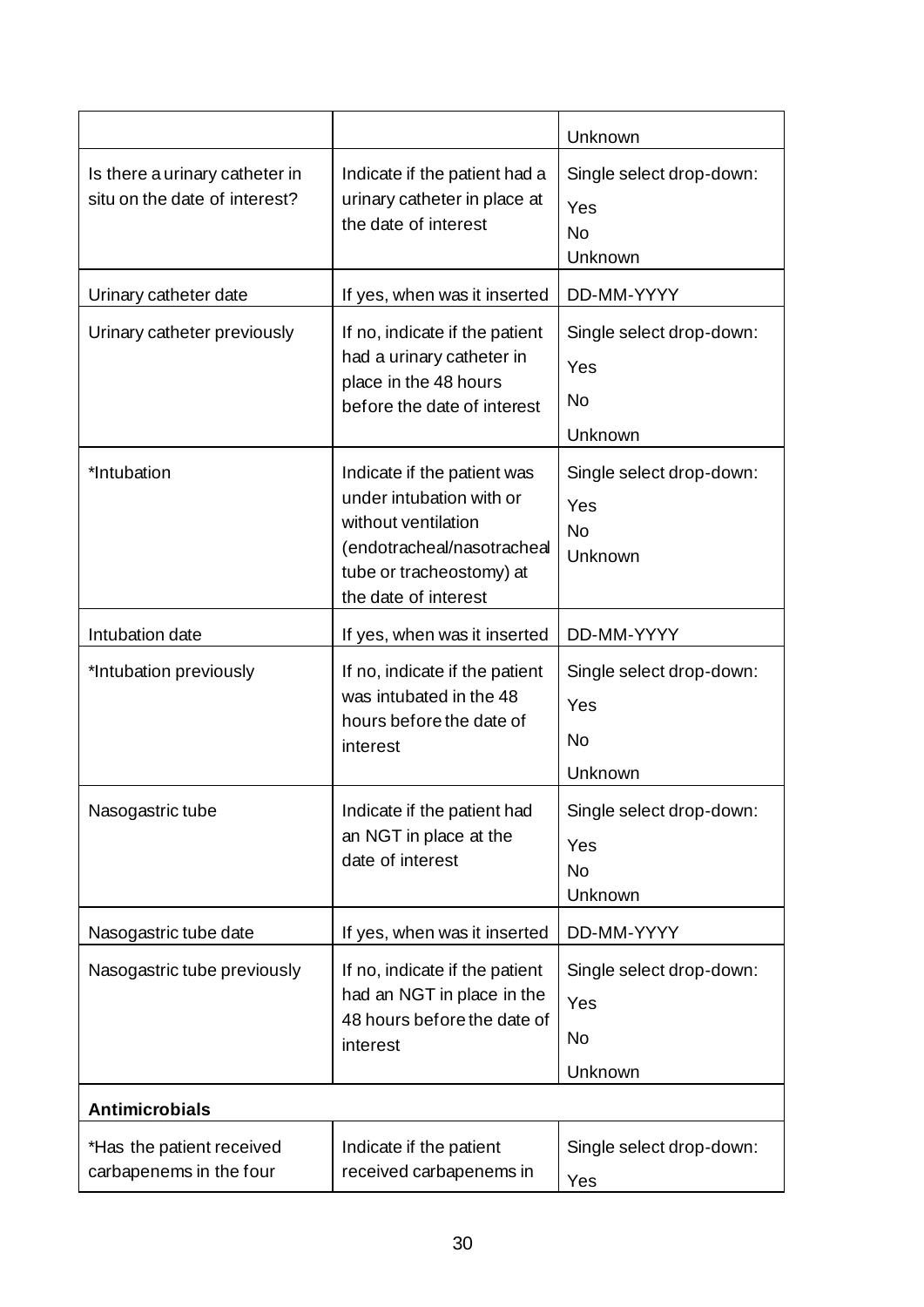| weeks prior to the date of<br>interest?                                                                                                            | the four weeks prior to the<br>date of interest      | No<br>Unknown                                                                                                                                                                         |
|----------------------------------------------------------------------------------------------------------------------------------------------------|------------------------------------------------------|---------------------------------------------------------------------------------------------------------------------------------------------------------------------------------------|
| If yes, which?                                                                                                                                     | Carbapenems                                          | Multiselect drop-down<br>Doripenem<br>Ertapenem<br>Faropenem<br>Imipenem<br>Imipenem with cilastin<br>Imipenem with cilastin and<br>relebactam<br>Meropenem<br>Meropenem/vaborabactam |
| *Has the patient received<br>carbapenems in the one year<br>prior to the date of interest, but<br>not in the four weeks prior?                     |                                                      | Single select drop-down:<br>Yes<br>No<br>Unknown                                                                                                                                      |
| If yes, which                                                                                                                                      | Carbapenems                                          | Multiselect drop-down                                                                                                                                                                 |
| *Has the patient received 3rd<br>generation cephalosporins in<br>the four weeks prior to the date<br>of interest?                                  |                                                      | Single select drop-down:<br>Yes<br><b>No</b><br>Unknown                                                                                                                               |
| If yes, which                                                                                                                                      | 3rd generation<br>cephalosporins                     | Multiselect drop-down                                                                                                                                                                 |
| *Has the patient received 3rd<br>generation cephalosporins in<br>the one year prior to the date<br>of interest, but not in the four<br>weeks prior |                                                      | Single select drop-down:<br>Yes<br><b>No</b><br>Unknown                                                                                                                               |
| If yes, which                                                                                                                                      | 3rd generation<br>cephalosporins                     | Multiselect drop-down                                                                                                                                                                 |
| *Antimicrobials prescribed and<br>taken on the date of interest                                                                                    | Indicate if the patient has<br>received at least one | Single select drop-down:                                                                                                                                                              |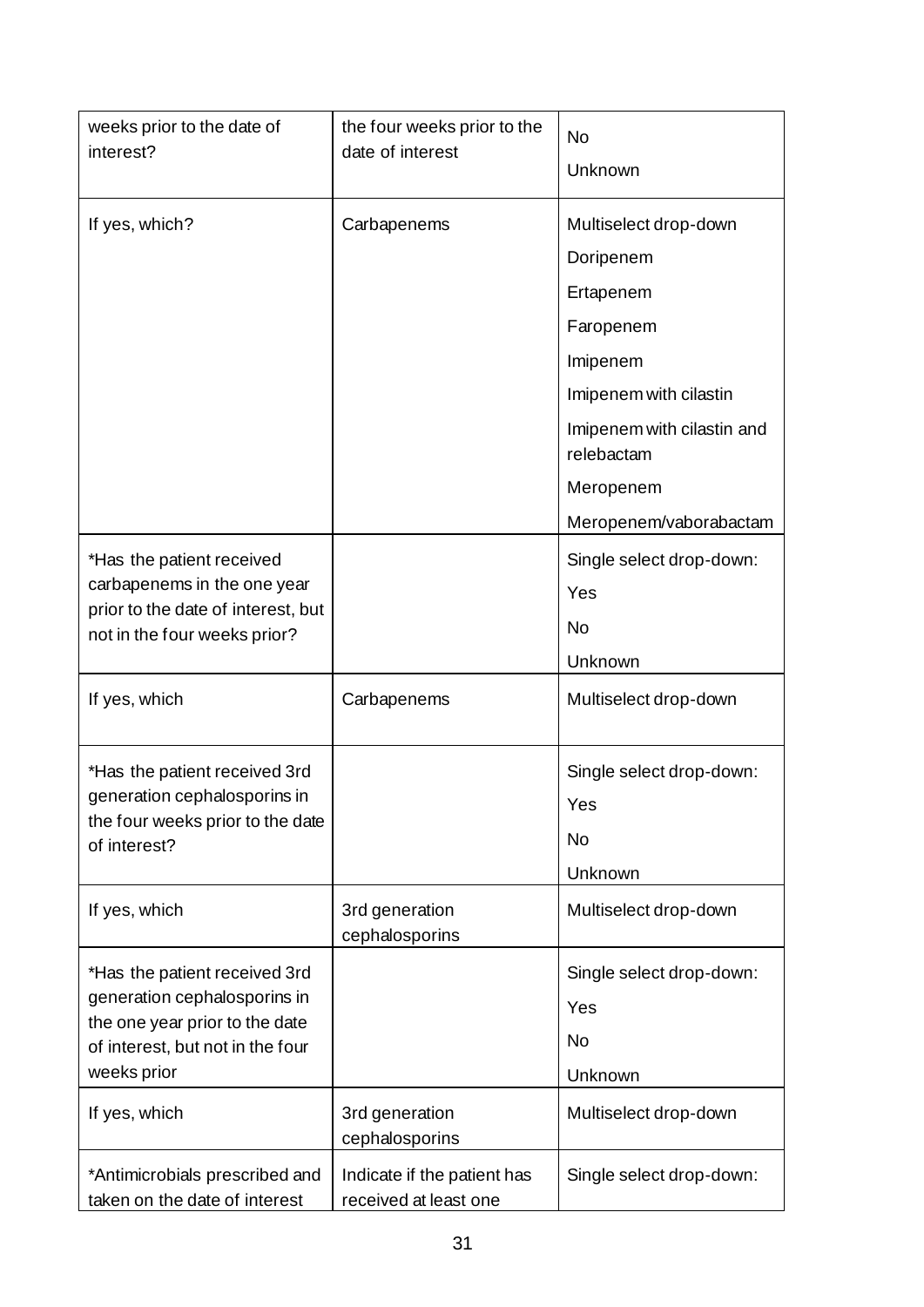|                                                                                                                                        | systemic antibiotic on the<br>date of interest (given or<br>planned treatment,<br>including intermittent<br>treatments, e.g. alternate<br>day or medical<br>prophylaxis). For surgical<br>prophylaxis, check whether<br>any surgical prophylaxis<br>was given in the 24 hours<br>before 8 a.m. on the day of<br>the survey. If "yes", collect<br>antibiotic data. | Yes<br>No<br>Unknown                                                                                                                                                                                                                                                                                                                                                                               |
|----------------------------------------------------------------------------------------------------------------------------------------|-------------------------------------------------------------------------------------------------------------------------------------------------------------------------------------------------------------------------------------------------------------------------------------------------------------------------------------------------------------------|----------------------------------------------------------------------------------------------------------------------------------------------------------------------------------------------------------------------------------------------------------------------------------------------------------------------------------------------------------------------------------------------------|
| Please select the number of<br>antimicrobials taken                                                                                    |                                                                                                                                                                                                                                                                                                                                                                   | Single select drop-down:<br>1<br>$\overline{2}$<br>3<br>4<br>5                                                                                                                                                                                                                                                                                                                                     |
| *Antimicrobial name 1-5<br>NOTE: Field repeated up to 5<br>times depending on the<br>specified number of<br>antimicrobials taken       | Select which antimicrobial                                                                                                                                                                                                                                                                                                                                        | Single-select dropdown list<br>of antimicrobials.                                                                                                                                                                                                                                                                                                                                                  |
| *Antimicrobial indication 1-5<br>NOTE: Field repeated up to 5<br>times depending on the<br>specified number of<br>antimicrobials taken | Please give indication for<br>this/these antimicrobial(s)                                                                                                                                                                                                                                                                                                         | $Cl = treatment of$<br>community-acquired<br>infection<br>$LI = treatment of infection$<br>acquired in long-term care<br>facility (e.g. nursing home)<br>$HI = treatment for acute$<br>hospital-acquired infection<br>$SP =$ surgical prophylaxis<br>$MP =$ medical prophylaxis<br>$O =$ other indication<br>$UI = unknown indication$<br>(confirmed)<br>$UNK = unknown or missing$<br>information |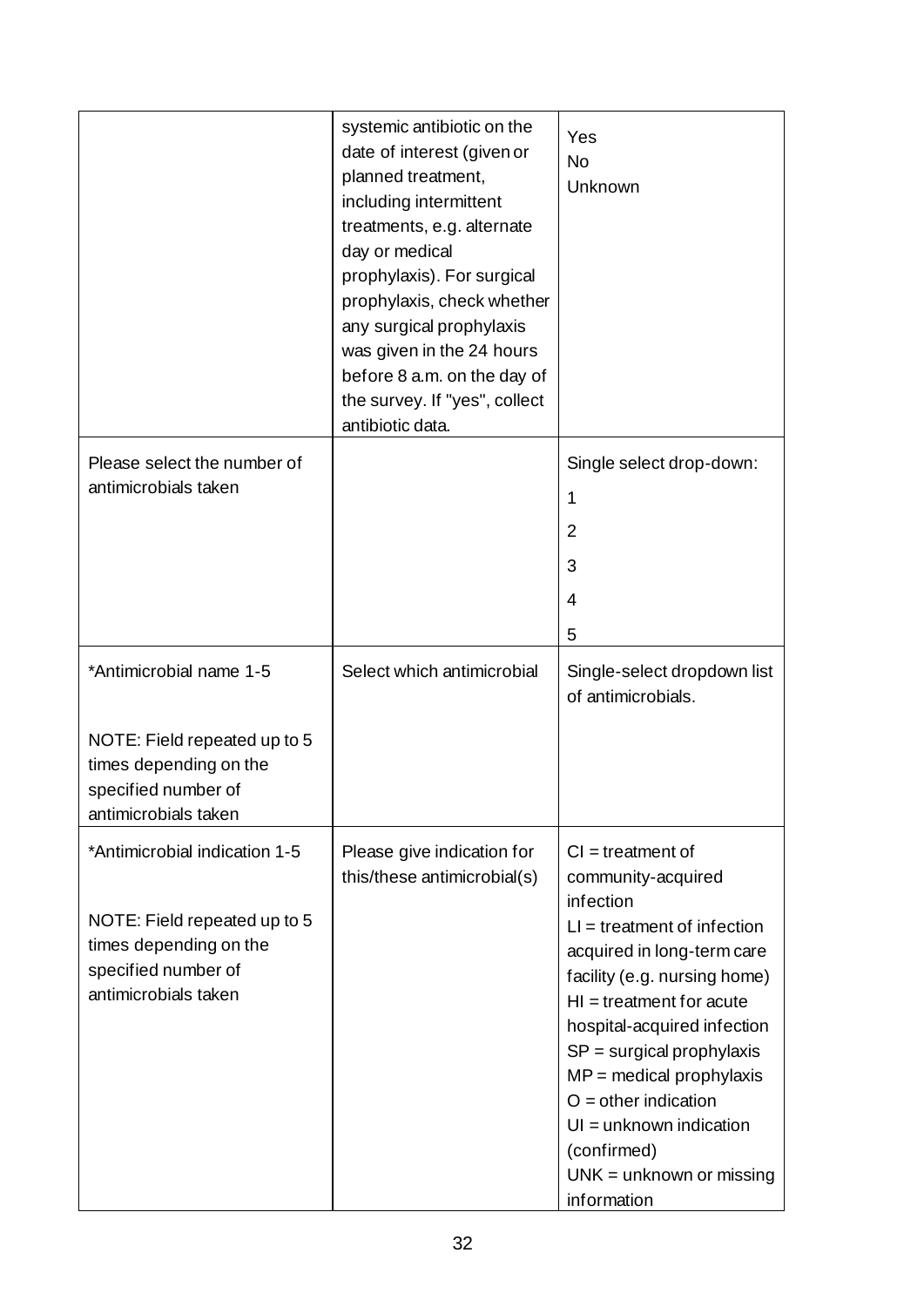| *CPE indication for<br>antimicrobial 1-5<br>NOTE: Field repeated up to 5<br>times depending on the<br>specified number of<br>antimicrobials taken | Is this antibiotic prescribed<br>to manage CPE?                                                                                                                                                                                        | Single select drop-down:<br>Yes<br>No<br>Unknown               |
|---------------------------------------------------------------------------------------------------------------------------------------------------|----------------------------------------------------------------------------------------------------------------------------------------------------------------------------------------------------------------------------------------|----------------------------------------------------------------|
| Start date for antimicrobial 1-5<br>NOTE: Field repeated up to 5<br>times depending on the<br>specified number of<br>antimicrobials taken         | Start date of the antibiotic.<br>If the antibiotic was already<br>given on admission to<br>hospital, provide the date<br>of admission.                                                                                                 | DD-MM-YYYY.                                                    |
| Antibiotic stewardship 1-5<br>NOTE: Field repeated up to 5<br>times depending on the<br>specified number of<br>antimicrobials taken               | Is antibiotic prescription in<br>line with local guidelines                                                                                                                                                                            | Single select drop-down:<br>Yes<br>No<br>Unknown               |
| *Antimicrobials prior to the<br>date of interest                                                                                                  | Indicate how many<br>antimicrobial(s) received<br>since admission to<br>hospital, but stopped prior<br>to the date of interest. If<br>more than 5 antimicrobials<br>were prescribed, please<br>enter details for the most<br>recent 5. | Single select drop-down:<br>Yes<br>No<br>Unknown               |
| *Please select the number of<br>antimicrobials taken this<br>admission, prior to the date of<br>interest                                          | Indicate if antimicrobial(s)<br>received since admission,<br>prior to date of interest                                                                                                                                                 | Single select drop-down:<br>1<br>$\overline{2}$<br>3<br>4<br>5 |
| *Antimicrobial name 1-5 (prior<br>survey)                                                                                                         | Select the antimicrobial<br>received since admission,<br>prior to date of interest                                                                                                                                                     | Single-select dropdown list<br>of antimicrobials.              |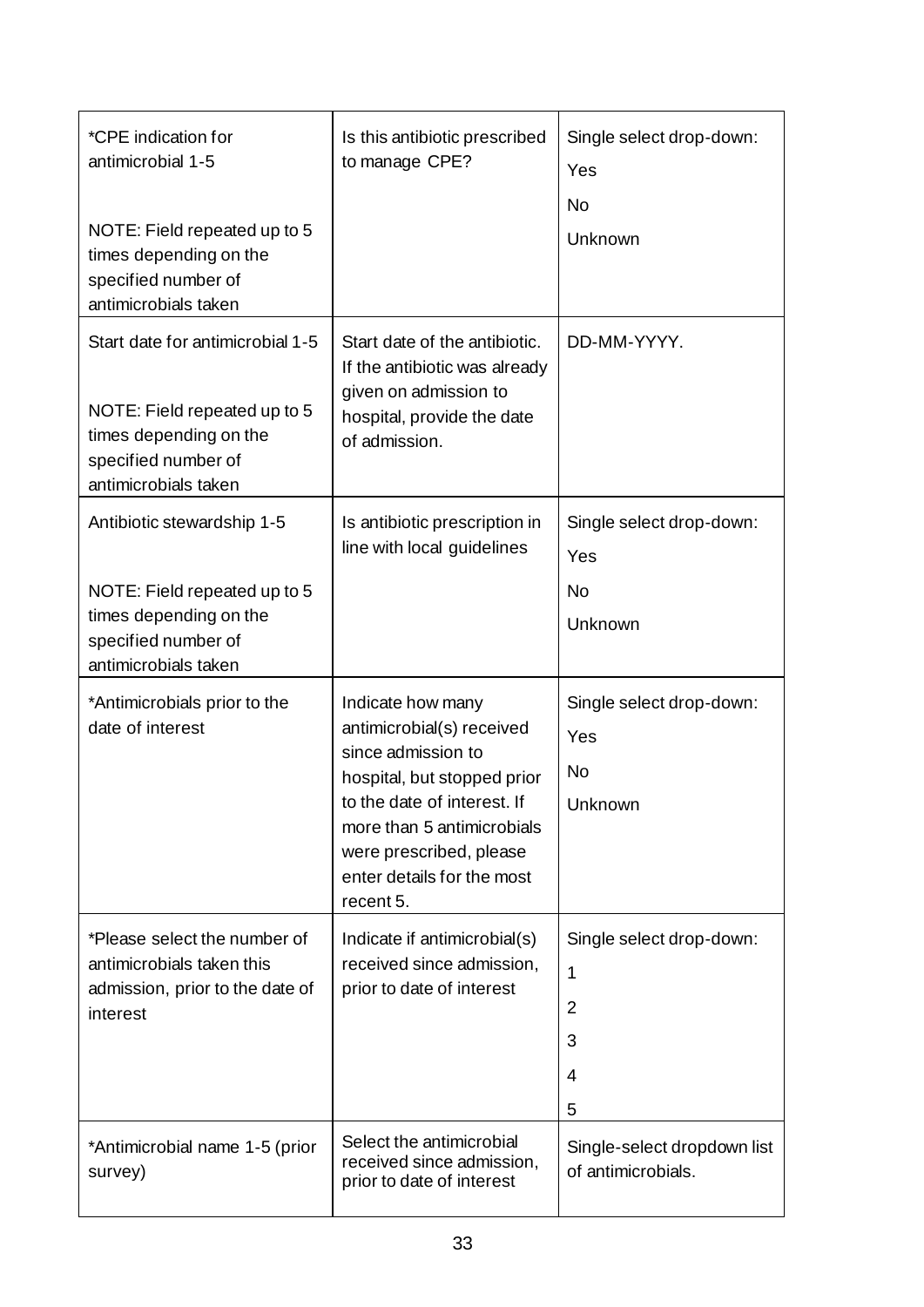| NOTE: Field repeated up to 5<br>times depending on the<br>specified number of<br>antimicrobials taken                                                                          |                                                                                                                                                 |                                                                                                                                                                                                                                                                                                                                                                                                    |
|--------------------------------------------------------------------------------------------------------------------------------------------------------------------------------|-------------------------------------------------------------------------------------------------------------------------------------------------|----------------------------------------------------------------------------------------------------------------------------------------------------------------------------------------------------------------------------------------------------------------------------------------------------------------------------------------------------------------------------------------------------|
| *Indication for antimicrobial 1-5<br>(before date of interest)<br>NOTE: Field repeated up to 5<br>times depending on the<br>specified number of<br>antimicrobials taken        | Please give indication for<br>this/these antimicrobial (s)                                                                                      | $Cl = treatment of$<br>community-acquired<br>infection<br>$LI = treatment of infection$<br>acquired in long-term care<br>facility (e.g. nursing home)<br>$HI = treatment for acute$<br>hospital-acquired infection<br>$SP =$ surgical prophylaxis<br>$MP =$ medical prophylaxis<br>$O =$ other indication<br>$UI = unknown indication$<br>(confirmed)<br>$UNK = unknown or missing$<br>information |
| *CPE indication for<br>antimicrobial 1-5 (before date<br>of interest)<br>NOTE: Field repeated up to 5<br>times depending on the<br>specified number of<br>antimicrobials taken | Is this antimicrobial<br>prescribed to manage<br>CPE?                                                                                           | Single select drop-down:<br>Yes<br>No<br>Unknown                                                                                                                                                                                                                                                                                                                                                   |
| Start date for antimicrobial 1-5<br>(before date of interest)<br>NOTE: Field repeated up to 5<br>times depending on the<br>specified number of<br>antimicrobials taken         | Start date of the<br>antimicrobial. If the<br>antimicrobial was already<br>given on admission to<br>hospital, provide the date<br>of admission. | DD-MM-YYYY                                                                                                                                                                                                                                                                                                                                                                                         |
| Antibiotic stewardship 1-5<br>(before date of interest)<br>NOTE: Field repeated up to 5<br>times depending on the                                                              | Is antimicrobial prescription<br>in line with local guidelines                                                                                  | Single select drop-down:<br>Yes<br>No<br>Unknown                                                                                                                                                                                                                                                                                                                                                   |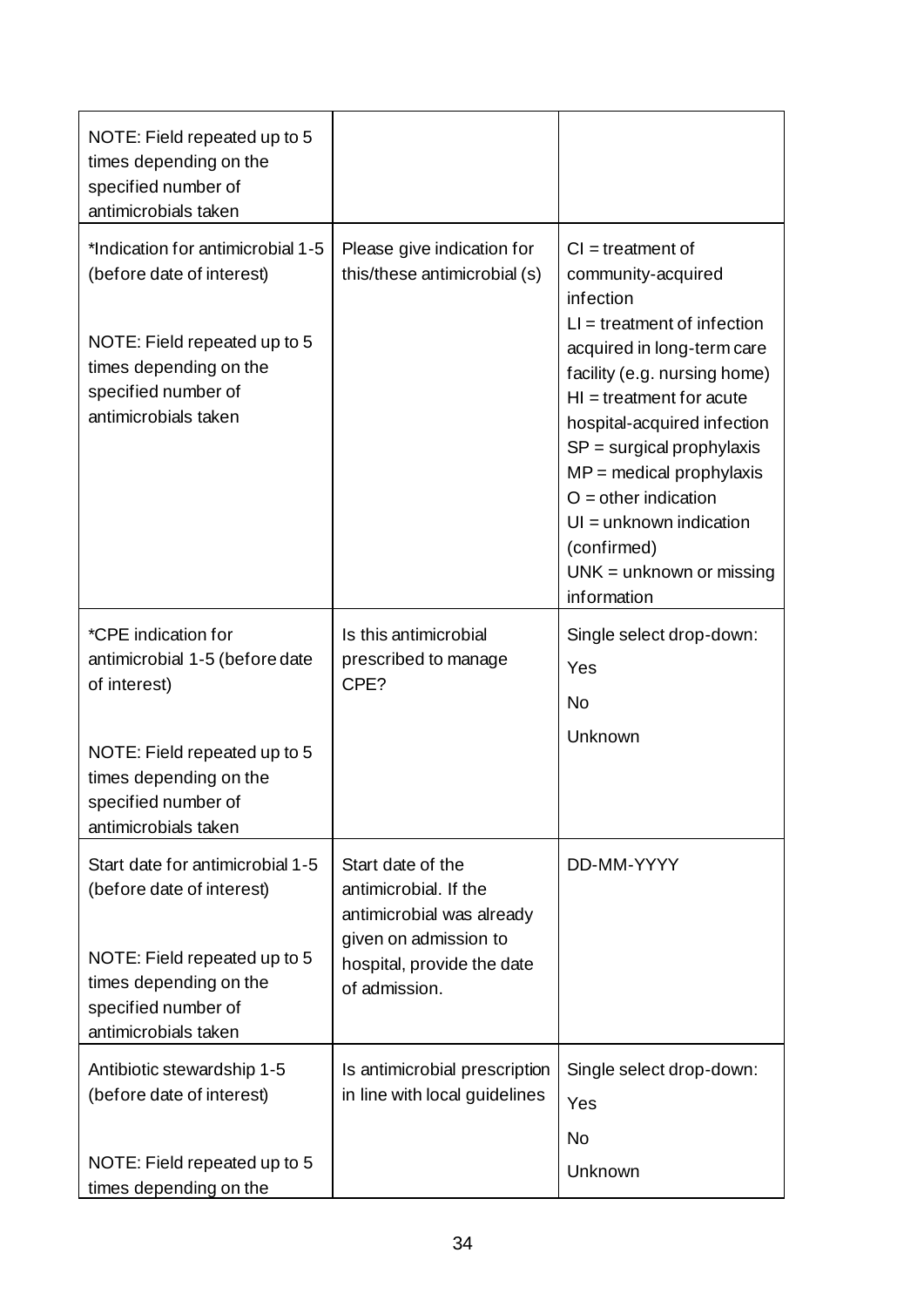| specified number of  |  |
|----------------------|--|
| antimicrobials taken |  |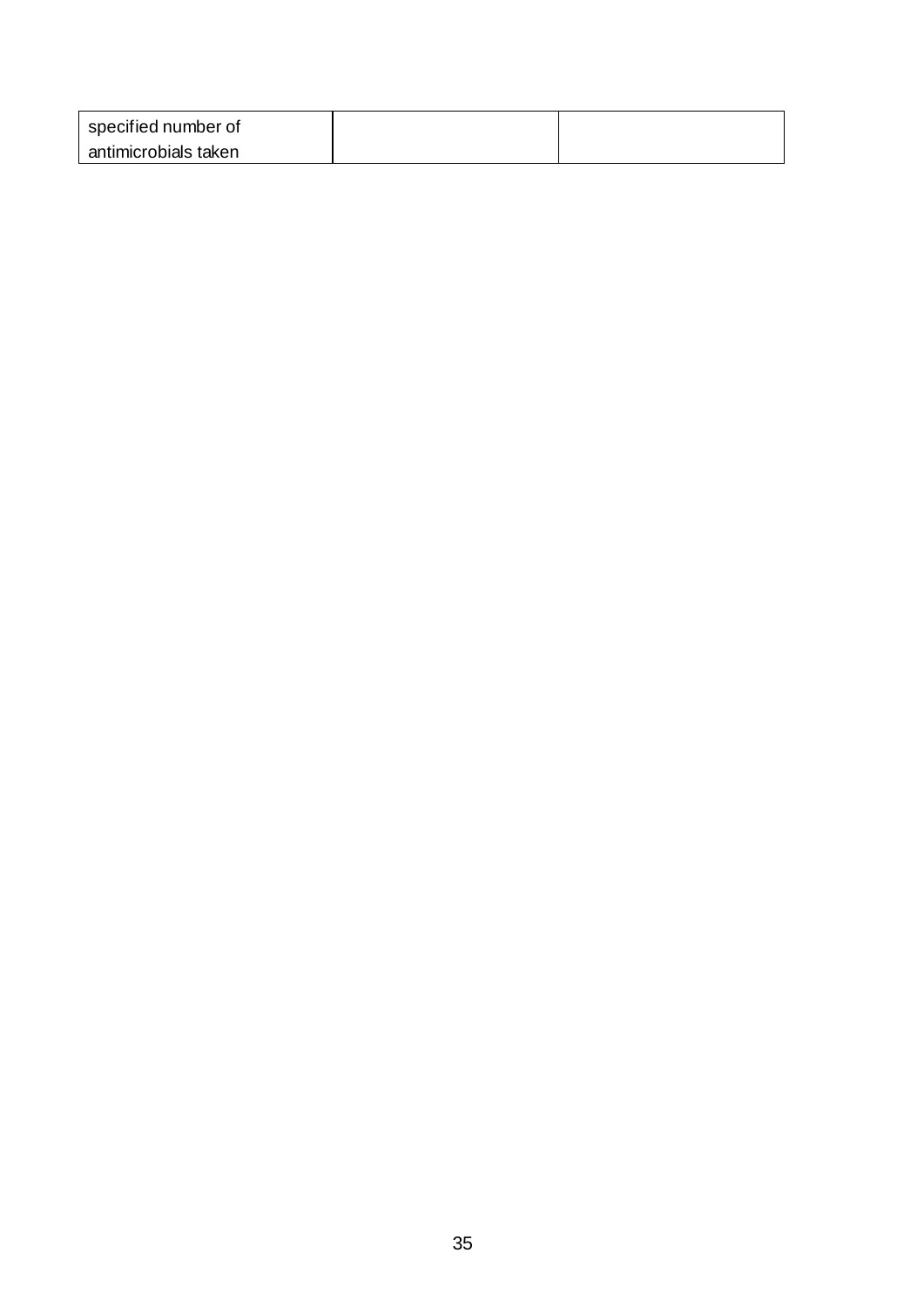# **Appendix 2 – Trust sampling frame**

Trust names were obtained from the September 2019 Critical Care SitRep. Some Trusts have since merged or changed names.

### Adults

| East Of England | Bedfordshire Hospitals NHS Foundation Trust                               |
|-----------------|---------------------------------------------------------------------------|
| East Of England | <b>Cambridge University Hospitals NHS Foundation Trust</b>                |
| East Of England | East And North Hertfordshire NHS Trust                                    |
| East Of England | East Suffolk And North Essex NHS Foundation Trust                         |
| East Of England | James Paget University Hospitals NHS Foundation Trust                     |
| East Of England | Mid and South Essex NHS Foundation Trust                                  |
| East Of England | Milton Keynes University Hospital NHS Foundation Trust                    |
| East Of England | Norfolk And Norwich University Hospitals NHS Foundation<br><b>Trust</b>   |
| East Of England | North West Anglia NHS Foundation Trust                                    |
| East Of England | Royal Papworth Hospital NHS Foundation Trust                              |
| East Of England | The Princess Alexandra Hospital NHS Trust                                 |
| East Of England | The Queen Elizabeth Hospital, King's Lynn, NHS<br><b>Foundation Trust</b> |
| East Of England | West Hertfordshire Hospitals NHS Trust                                    |
| East Of England | <b>West Suffolk NHS Foundation Trust</b>                                  |
| London          | Barking, Havering And Redbridge University Hospitals<br><b>NHS Trust</b>  |
| London          | <b>Barts Health NHS Trust</b>                                             |
| London          | Chelsea And Westminster Hospital NHS Foundation Trust                     |
| London          | Croydon Health Services NHS Trust                                         |
| London          | Epsom And St Helier University Hospitals NHS Trust                        |
| London          | Guy's And St Thomas' NHS Foundation Trust                                 |
| London          | Homerton University Hospital NHS Foundation Trust                         |
| London          | <b>Imperial College Healthcare NHS Trust</b>                              |
| London          | King's College Hospital NHS Foundation Trust                              |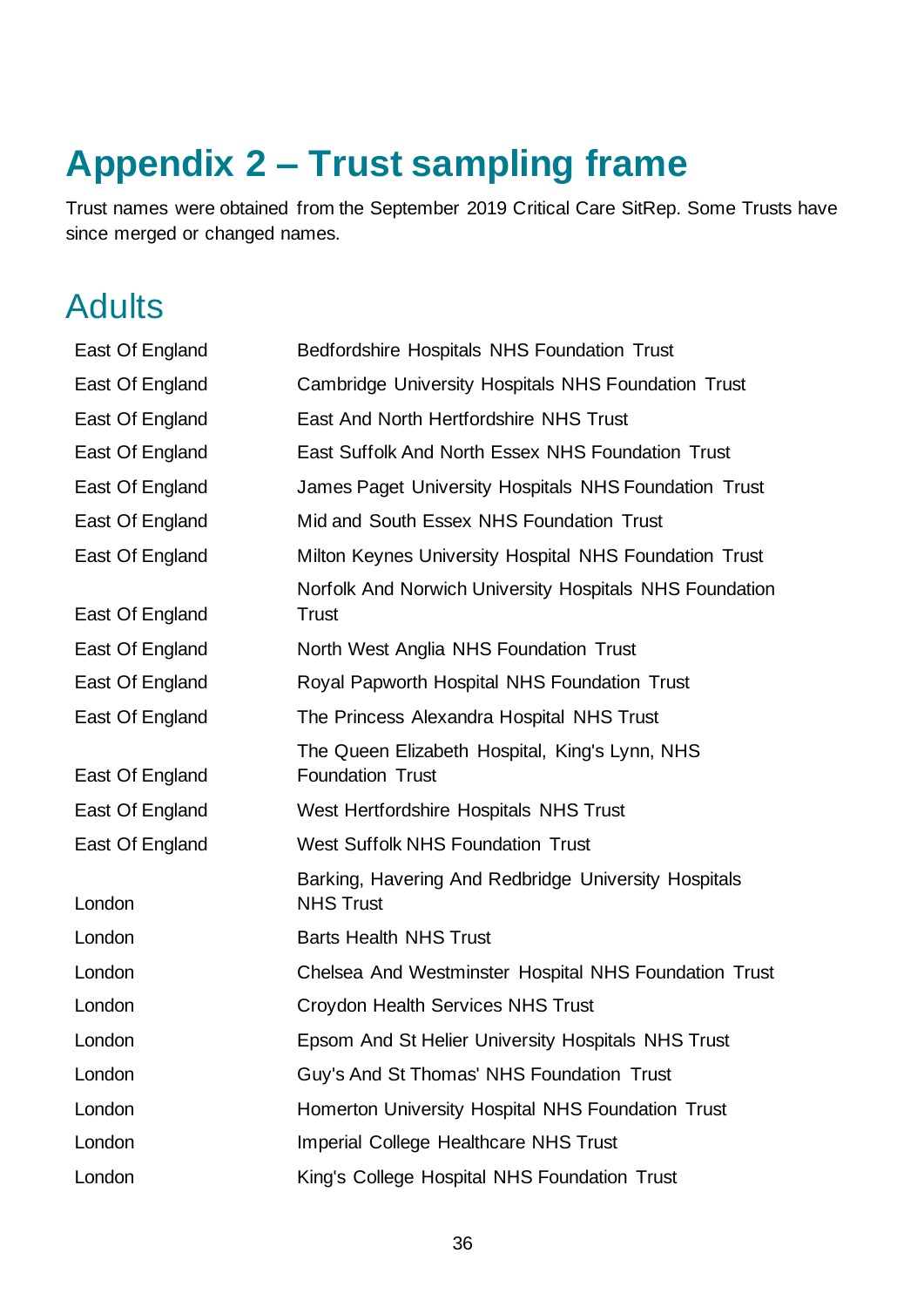| London          | Kingston Hospital NHS Foundation Trust                                              |
|-----------------|-------------------------------------------------------------------------------------|
| London          | Lewisham And Greenwich NHS Trust                                                    |
| London          | London North West University Healthcare NHS Trust                                   |
| London          | North Middlesex University Hospital NHS Trust                                       |
| London          | Royal Free London NHS Foundation Trust                                              |
| London          | Royal National Orthopaedic Hospital NHS Trust                                       |
| London          | St George's University Hospitals NHS Foundation Trust                               |
| London          | The Hillingdon Hospitals NHS Foundation Trust                                       |
| London          | The Royal Marsden NHS Foundation Trust                                              |
| London          | University College London Hospitals NHS Foundation<br>Trust                         |
| London          | <b>Whittington Health NHS Trust</b>                                                 |
| <b>Midlands</b> | Birmingham Women's And Children's NHS Foundation<br><b>Trust</b>                    |
| <b>Midlands</b> | <b>Chesterfield Royal Hospital NHS Foundation Trust</b>                             |
| <b>Midlands</b> | George Eliot Hospital NHS Trust                                                     |
| <b>Midlands</b> | Kettering General Hospital NHS Foundation Trust                                     |
| <b>Midlands</b> | Northampton General Hospital NHS Trust                                              |
| <b>Midlands</b> | Nottingham University Hospitals NHS Trust                                           |
| <b>Midlands</b> | Sandwell And West Birmingham Hospitals NHS Trust                                    |
| <b>Midlands</b> | <b>Sherwood Forest Hospitals NHS Foundation Trust</b>                               |
| Midlands        | Shrewsbury And Telford Hospital NHS Trust                                           |
| <b>Midlands</b> | South Warwickshire NHS Foundation Trust                                             |
| <b>Midlands</b> | The Dudley Group NHS Foundation Trust                                               |
| <b>Midlands</b> | The Robert Jones And Agnes Hunt Orthopaedic Hospital<br><b>NHS Foundation Trust</b> |
| <b>Midlands</b> | The Royal Orthopaedic Hospital NHS Foundation Trust                                 |
| <b>Midlands</b> | The Royal Wolverhampton NHS Trust                                                   |
| <b>Midlands</b> | United Lincolnshire Hospitals NHS Trust                                             |
| <b>Midlands</b> | University Hospitals Birmingham NHS Foundation Trust                                |
| Midlands        | University Hospitals Coventry And Warwickshire NHS<br><b>Trust</b>                  |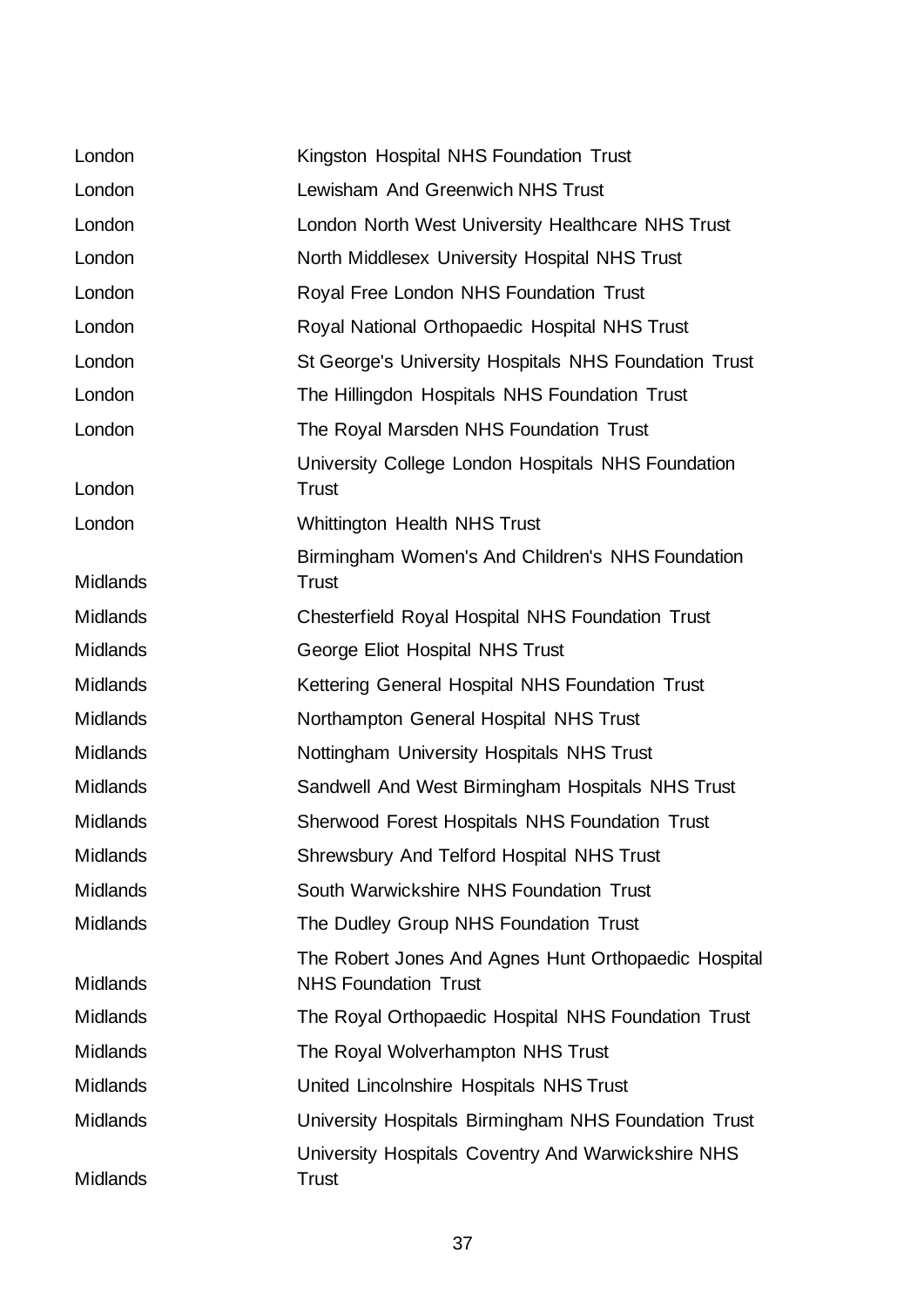| <b>Midlands</b>             | University Hospitals Of Derby And Burton NHS Foundation<br><b>Trust</b>   |
|-----------------------------|---------------------------------------------------------------------------|
| <b>Midlands</b>             | University Hospitals Of Leicester NHS Trust                               |
| <b>Midlands</b>             | University Hospitals Of North Midlands NHS Trust                          |
| <b>Midlands</b>             | <b>Walsall Healthcare NHS Trust</b>                                       |
| <b>Midlands</b>             | Worcestershire Acute Hospitals NHS Trust                                  |
| <b>Midlands</b>             | <b>Wye Valley NHS Trust</b>                                               |
| North East And<br>Yorkshire | Airedale NHS Foundation Trust                                             |
| North East And<br>Yorkshire | <b>Barnsley Hospital NHS Foundation Trust</b>                             |
| North East And<br>Yorkshire | Bradford Teaching Hospitals NHS Foundation Trust                          |
| North East And<br>Yorkshire | Calderdale And Huddersfield NHS Foundation Trust                          |
| North East And<br>Yorkshire | County Durham And Darlington NHS Foundation Trust                         |
| North East And<br>Yorkshire | Doncaster And Bassetlaw Teaching Hospitals NHS<br><b>Foundation Trust</b> |
| North East And<br>Yorkshire | Gateshead Health NHS Foundation Trust                                     |
| North East And<br>Yorkshire | Harrogate And District NHS Foundation Trust                               |
| North East And<br>Yorkshire | Hull University Teaching Hospitals NHS Trust                              |
| North East And<br>Yorkshire | Leeds Teaching Hospitals NHS Trust                                        |
| North East And<br>Yorkshire | Mid Yorkshire Hospitals NHS Trust                                         |
| North East And<br>Yorkshire | North Cumbria University Hospitals NHS Trust                              |
| North East And<br>Yorkshire | North Tees And Hartlepool NHS Foundation Trust                            |
| North East And<br>Yorkshire | Northern Lincolnshire And Goole NHS Foundation Trust                      |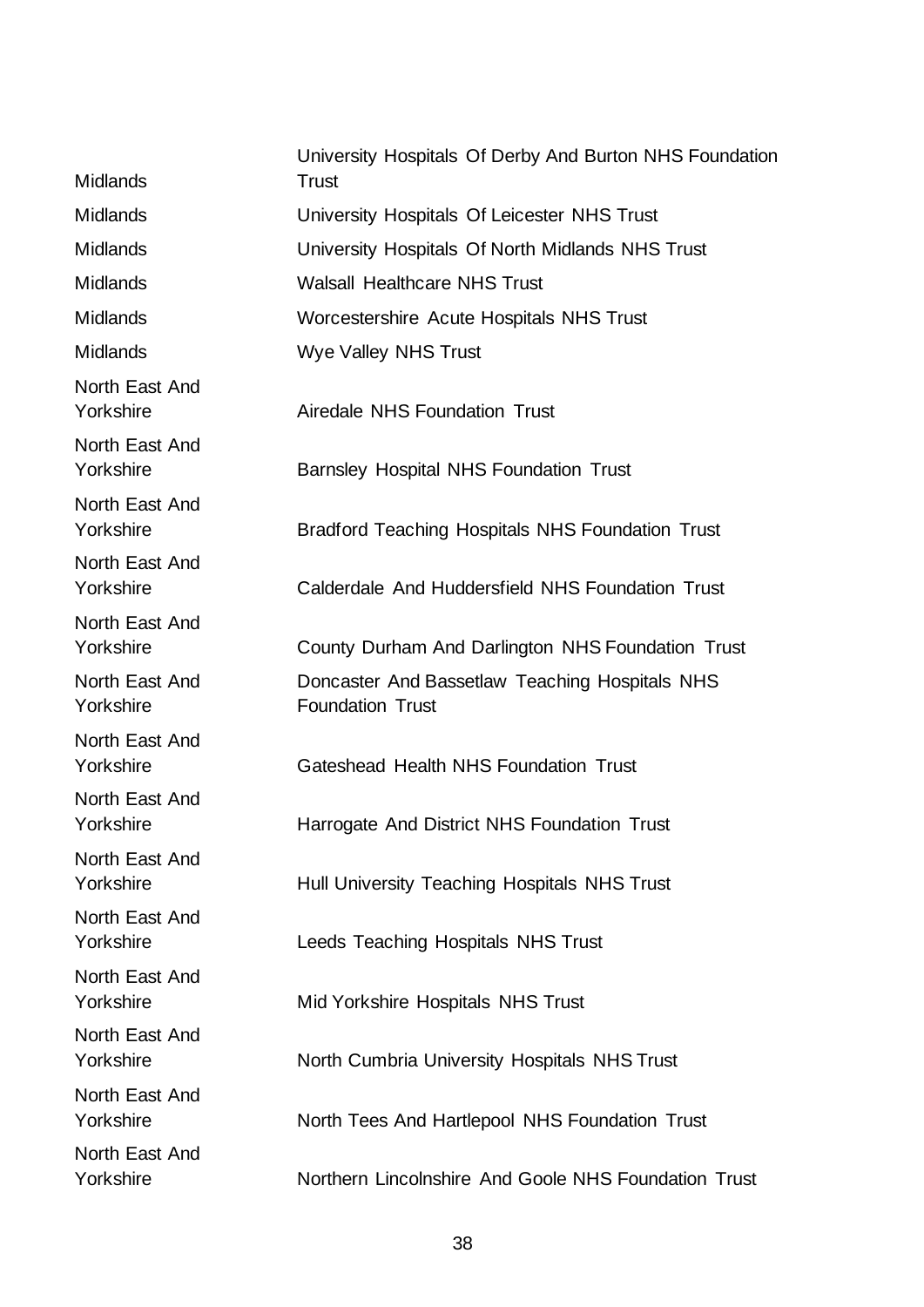| North East And<br>Yorkshire | Northumbria Healthcare NHS Foundation Trust                         |
|-----------------------------|---------------------------------------------------------------------|
| North East And<br>Yorkshire | Sheffield Teaching Hospitals NHS Foundation Trust                   |
| North East And<br>Yorkshire | South Tees Hospitals NHS Foundation Trust                           |
| North East And<br>Yorkshire | South Tyneside And Sunderland NHS Foundation Trust                  |
| North East And<br>Yorkshire | The Newcastle Upon Tyne Hospitals NHS Foundation<br><b>Trust</b>    |
| North East And<br>Yorkshire | The Rotherham NHS Foundation Trust                                  |
| North East And<br>Yorkshire | York Teaching Hospital NHS Foundation Trust                         |
| North West                  | <b>Blackpool Teaching Hospitals NHS Foundation Trust</b>            |
| North West                  | <b>Bolton NHS Foundation Trust</b>                                  |
| North West                  | Countess Of Chester Hospital NHS Foundation Trust                   |
| North West                  | <b>East Cheshire NHS Trust</b>                                      |
| North West                  | East Lancashire Hospitals NHS Trust                                 |
| North West                  | Lancashire Teaching Hospitals NHS Foundation Trust                  |
| North West                  | Liverpool Heart And Chest Hospital NHS Foundation Trust             |
| North West                  | Liverpool University Hospitals NHS Foundation Trust                 |
| North West                  | Liverpool Women's NHS Foundation Trust                              |
| North West                  | Manchester University NHS Foundation Trust                          |
| North West                  | Mid Cheshire Hospitals NHS Foundation Trust                         |
| North West                  | Pennine Acute Hospitals NHS Trust                                   |
| North West                  | <b>Salford Royal NHS Foundation Trust</b>                           |
| North West                  | Southport And Ormskirk Hospital NHS Trust                           |
| North West                  | St Helens And Knowsley Teaching Hospitals NHS Trust                 |
| North West                  | <b>Stockport NHS Foundation Trust</b>                               |
| North West                  | Tameside And Glossop Integrated Care NHS Foundation<br><b>Trust</b> |
| North West                  | The Christie NHS Foundation Trust                                   |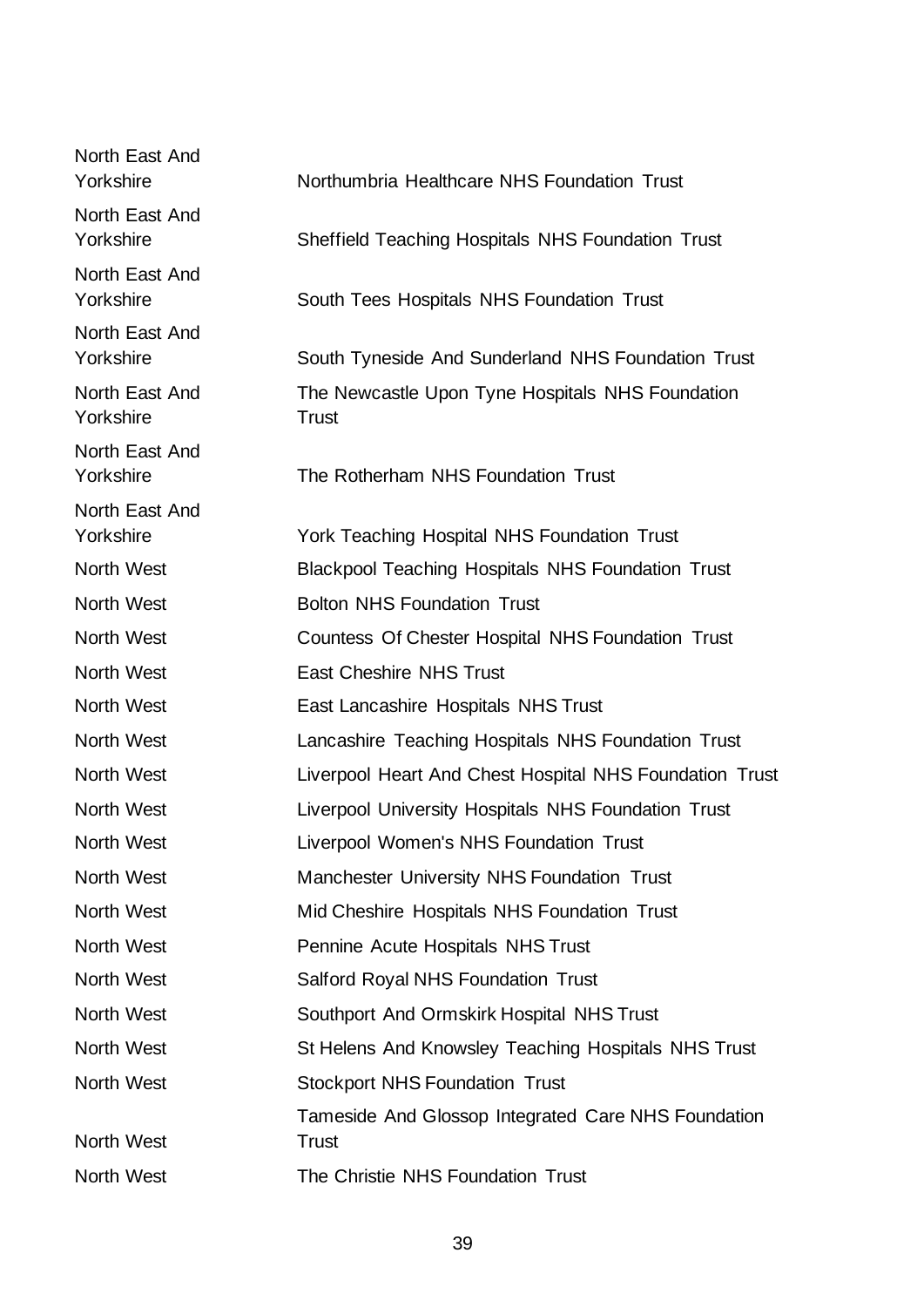| North West | The Walton Centre NHS Foundation Trust                               |
|------------|----------------------------------------------------------------------|
| North West | University Hospitals Of Morecambe Bay NHS Foundation<br><b>Trust</b> |
| North West | Warrington And Halton Hospitals NHS Foundation Trust                 |
| North West | Wirral University Teaching Hospital NHS Foundation Trust             |
| North West | Wrightington, Wigan And Leigh NHS Foundation Trust                   |
| South East | Ashford And St Peter's Hospitals NHS Foundation Trust                |
| South East | <b>Brighton And Sussex University Hospitals NHS Trust</b>            |
| South East | <b>Buckinghamshire Healthcare NHS Trust</b>                          |
| South East | Dartford And Gravesham NHS Trust                                     |
| South East | East Kent Hospitals University NHS Foundation Trust                  |
| South East | <b>East Sussex Healthcare NHS Trust</b>                              |
| South East | <b>Frimley Health NHS Foundation Trust</b>                           |
| South East | Hampshire Hospitals NHS Foundation Trust                             |
| South East | Isle Of Wight NHS Trust                                              |
| South East | Maidstone And Tunbridge Wells NHS Trust                              |
| South East | <b>Medway NHS Foundation Trust</b>                                   |
| South East | <b>Oxford University Hospitals NHS Foundation Trust</b>              |
| South East | Portsmouth Hospitals NHS Trust                                       |
| South East | Queen Victoria Hospital NHS Foundation Trust                         |
| South East | Royal Berkshire NHS Foundation Trust                                 |
| South East | Royal Surrey County Hospital NHS Foundation Trust                    |
| South East | <b>Surrey And Sussex Healthcare NHS Trust</b>                        |
| South East | University Hospital Southampton NHS Foundation Trust                 |
| South East | <b>Western Sussex Hospitals NHS Foundation Trust</b>                 |
| South West | Dorset County Hospital NHS Foundation Trust                          |
| South West | Gloucestershire Hospitals NHS Foundation Trust                       |
| South West | <b>Great Western Hospitals NHS Foundation Trust</b>                  |
| South West | <b>North Bristol NHS Trust</b>                                       |
| South West | Northern Devon Healthcare NHS Trust                                  |
| South West | <b>Royal Cornwall Hospitals NHS Trust</b>                            |
| South West | Royal Devon And Exeter NHS Foundation Trust                          |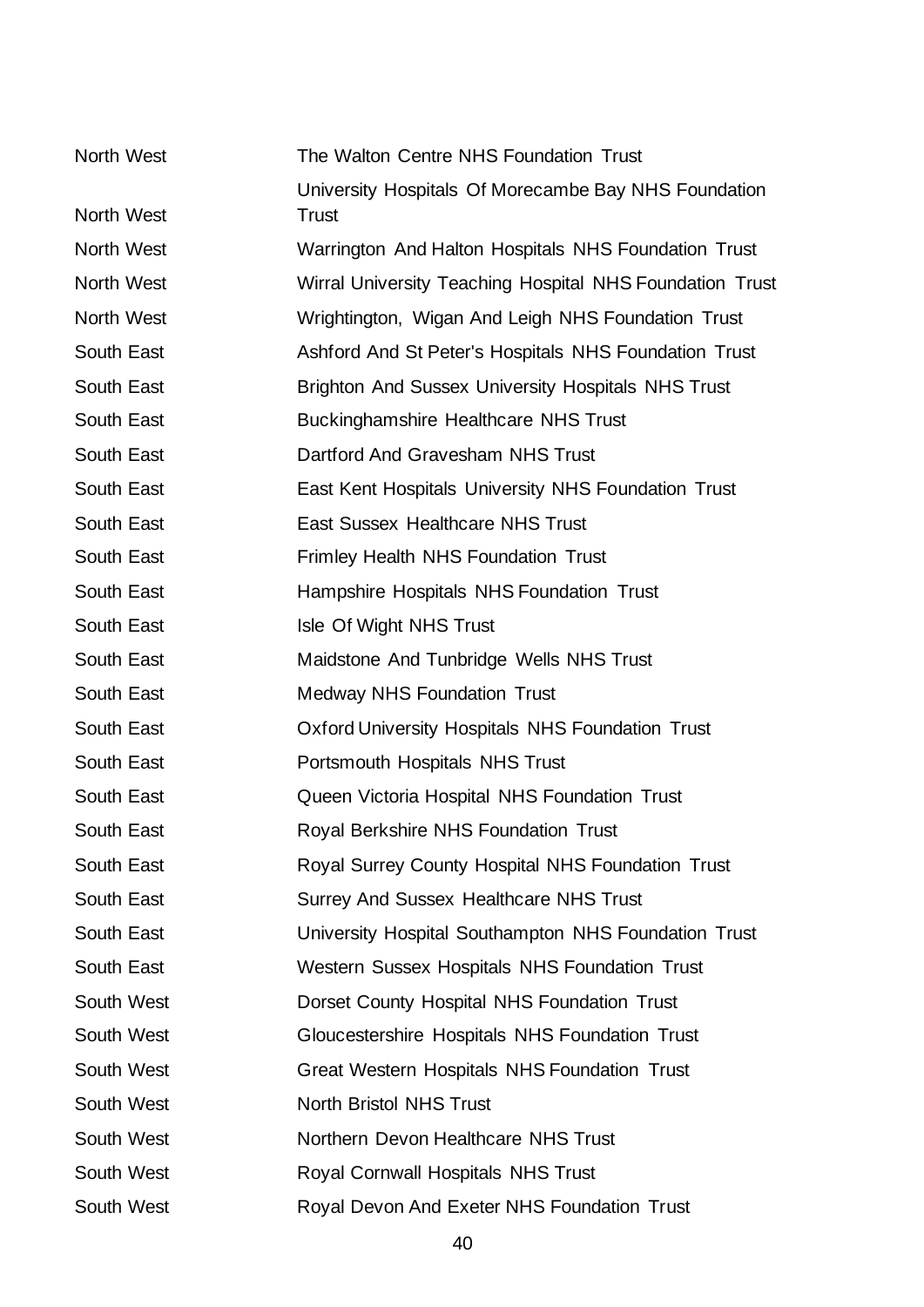| South West | Royal United Hospitals Bath NHS Foundation Trust                |
|------------|-----------------------------------------------------------------|
| South West | <b>Salisbury NHS Foundation Trust</b>                           |
| South West | Somerset NHS Foundation Trust                                   |
| South West | Torbay And South Devon NHS Foundation Trust                     |
| South West | University Hospitals Bristol and Weston NHS Foundation<br>Trust |
| South West | University Hospitals Dorset NHS Foundation Trust                |
| South West | University Hospitals Plymouth NHS Trust                         |
| South West | <b>Yeovil District Hospital NHS Foundation Trust</b>            |

### **Paediatrics**

| East Of England             | <b>Cambridge University Hospitals NHS Foundation Trust</b>                      |
|-----------------------------|---------------------------------------------------------------------------------|
| London                      | <b>Barts Health NHS Trust</b>                                                   |
| London                      | <b>Great Ormond Street Hospital For Children NHS</b><br><b>Foundation Trust</b> |
| London                      | Guy's And St Thomas' NHS Foundation Trust                                       |
| London                      | <b>Imperial College Healthcare NHS Trust</b>                                    |
| London                      | King's College Hospital NHS Foundation Trust                                    |
| London                      | St George's University Hospitals NHS Foundation Trust                           |
| <b>Midlands</b>             | Birmingham Women's And Children's NHS Foundation<br>Trust                       |
| <b>Midlands</b>             | Nottingham University Hospitals NHS Trust                                       |
| <b>Midlands</b>             | University Hospitals Of Leicester NHS Trust                                     |
| <b>Midlands</b>             | University Hospitals Of North Midlands NHS Trust                                |
| North East And<br>Yorkshire | Leeds Teaching Hospitals NHS Trust                                              |
| North East And<br>Yorkshire | <b>Sheffield Children's NHS Foundation Trust</b>                                |
| North East And<br>Yorkshire | The Newcastle Upon Tyne Hospitals NHS Foundation<br><b>Trust</b>                |
| North West                  | Alder Hey Children's NHS Foundation Trust                                       |
| North West                  | Manchester University NHS Foundation Trust                                      |
| South East                  | <b>Oxford University Hospitals NHS Foundation Trust</b>                         |
|                             |                                                                                 |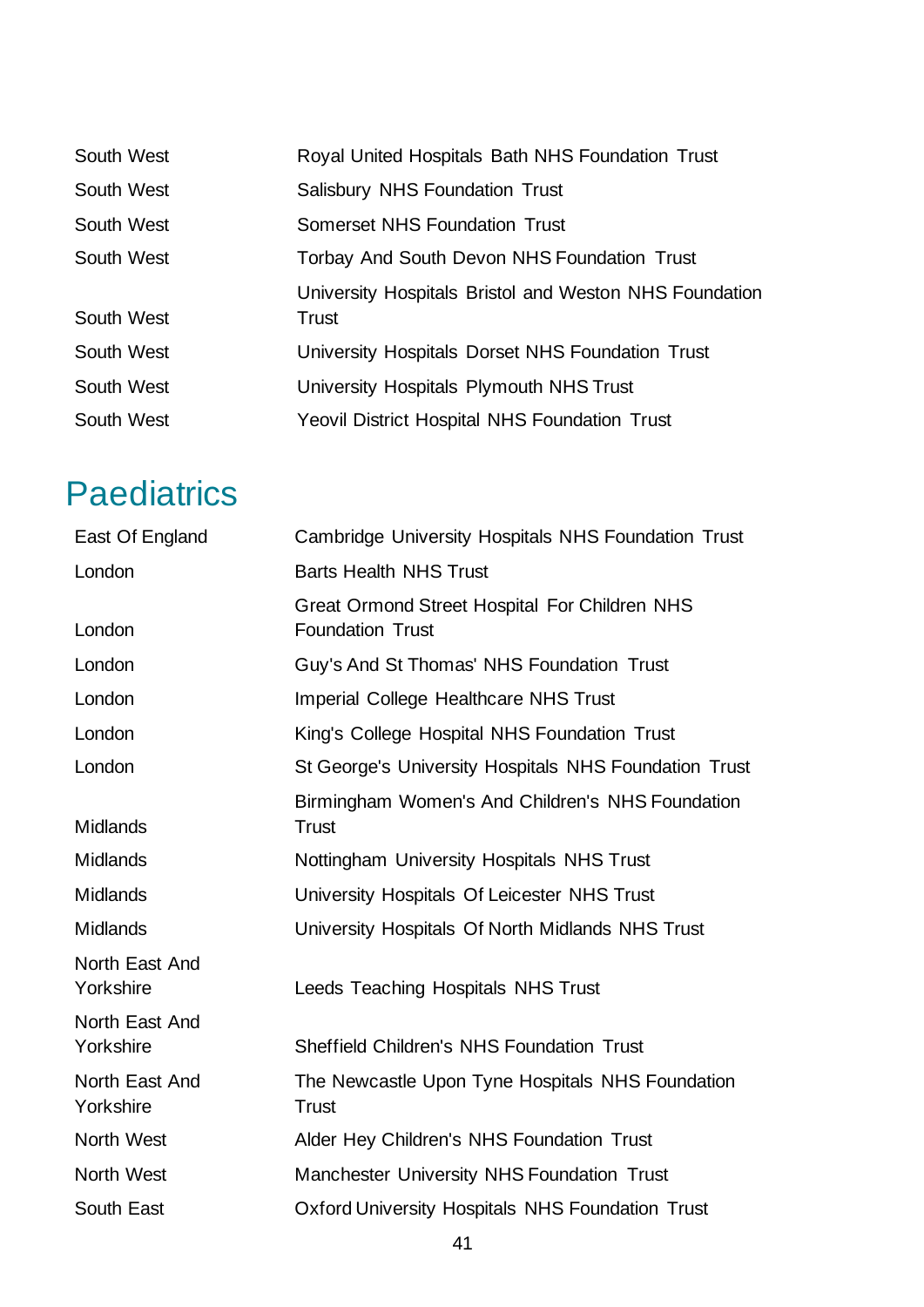| South East | University Hospital Southampton NHS Foundation Trust   |
|------------|--------------------------------------------------------|
|            | University Hospitals Bristol and Weston NHS Foundation |
| South West | Trust                                                  |

### **Neonates**

| East Of England | <b>Bedfordshire Hospitals NHS Trust</b>                                         |
|-----------------|---------------------------------------------------------------------------------|
| East Of England | Cambridge University Hospitals NHS Foundation Trust                             |
| East Of England | East And North Hertfordshire NHS Trust                                          |
| East Of England | East Suffolk And North Essex NHS Foundation Trust                               |
| East Of England | James Paget University Hospitals NHS Foundation Trust                           |
| East Of England | Mid and South Essex NHS Foundation Trust                                        |
| East Of England | Milton Keynes University Hospital NHS Foundation Trust                          |
| East Of England | Norfolk And Norwich University Hospitals NHS Foundation<br><b>Trust</b>         |
| East Of England | North West Anglia NHS Foundation Trust                                          |
| East Of England | The Princess Alexandra Hospital NHS Trust                                       |
| East Of England | The Queen Elizabeth Hospital, King's Lynn, NHS<br><b>Foundation Trust</b>       |
| East Of England | West Hertfordshire Hospitals NHS Trust                                          |
| East Of England | <b>West Suffolk NHS Foundation Trust</b>                                        |
| London          | Barking, Havering And Redbridge University Hospitals<br><b>NHS Trust</b>        |
| London          | <b>Barts Health NHS Trust</b>                                                   |
| London          | Chelsea And Westminster Hospital NHS Foundation Trust                           |
| London          | Croydon Health Services NHS Trust                                               |
| London          | Epsom And St Helier University Hospitals NHS Trust                              |
| London          | <b>Great Ormond Street Hospital For Children NHS</b><br><b>Foundation Trust</b> |
| London          | Guy's And St Thomas' NHS Foundation Trust                                       |
| London          | Homerton University Hospital NHS Foundation Trust                               |
| London          | <b>Imperial College Healthcare NHS Trust</b>                                    |
| London          | King's College Hospital NHS Foundation Trust                                    |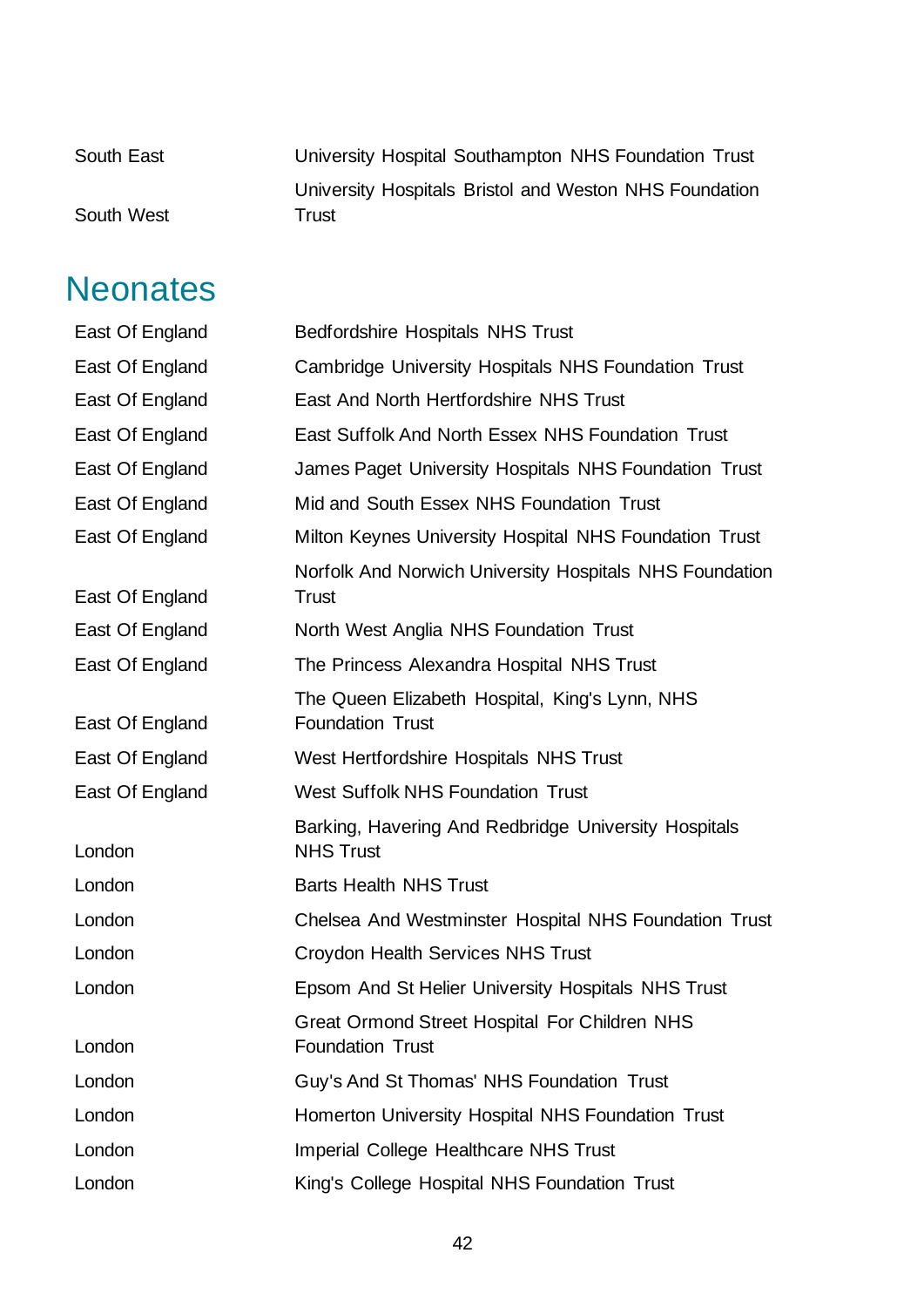| London          | Kingston Hospital NHS Foundation Trust                                  |
|-----------------|-------------------------------------------------------------------------|
| London          | Lewisham And Greenwich NHS Trust                                        |
| London          | London North West University Healthcare NHS Trust                       |
| London          | North Middlesex University Hospital NHS Trust                           |
| London          | Royal Free London NHS Foundation Trust                                  |
| London          | St George's University Hospitals NHS Foundation Trust                   |
| London          | The Hillingdon Hospitals NHS Foundation Trust                           |
| London          | University College London Hospitals NHS Foundation<br><b>Trust</b>      |
| London          | <b>Whittington Health NHS Trust</b>                                     |
| <b>Midlands</b> | Birmingham Women's And Children's NHS Foundation<br><b>Trust</b>        |
| <b>Midlands</b> | <b>Chesterfield Royal Hospital NHS Foundation Trust</b>                 |
| <b>Midlands</b> | Kettering General Hospital NHS Foundation Trust                         |
| <b>Midlands</b> | Northampton General Hospital NHS Trust                                  |
| <b>Midlands</b> | Nottingham University Hospitals NHS Trust                               |
| <b>Midlands</b> | Sandwell And West Birmingham Hospitals NHS Trust                        |
| <b>Midlands</b> | Sherwood Forest Hospitals NHS Foundation Trust                          |
| <b>Midlands</b> | Shrewsbury And Telford Hospital NHS Trust                               |
| <b>Midlands</b> | The Dudley Group NHS Foundation Trust                                   |
| <b>Midlands</b> | The Royal Wolverhampton NHS Trust                                       |
| <b>Midlands</b> | United Lincolnshire Hospitals NHS Trust                                 |
| <b>Midlands</b> | University Hospitals Birmingham NHS Foundation Trust                    |
| <b>Midlands</b> | University Hospitals Coventry And Warwickshire NHS<br><b>Trust</b>      |
| <b>Midlands</b> | University Hospitals Of Derby And Burton NHS Foundation<br><b>Trust</b> |
| <b>Midlands</b> | University Hospitals Of Leicester NHS Trust                             |
| <b>Midlands</b> | University Hospitals Of North Midlands NHS Trust                        |
| <b>Midlands</b> | <b>Walsall Healthcare NHS Trust</b>                                     |
| <b>Midlands</b> | Worcestershire Acute Hospitals NHS Trust                                |
| <b>Midlands</b> | <b>Wye Valley NHS Trust</b>                                             |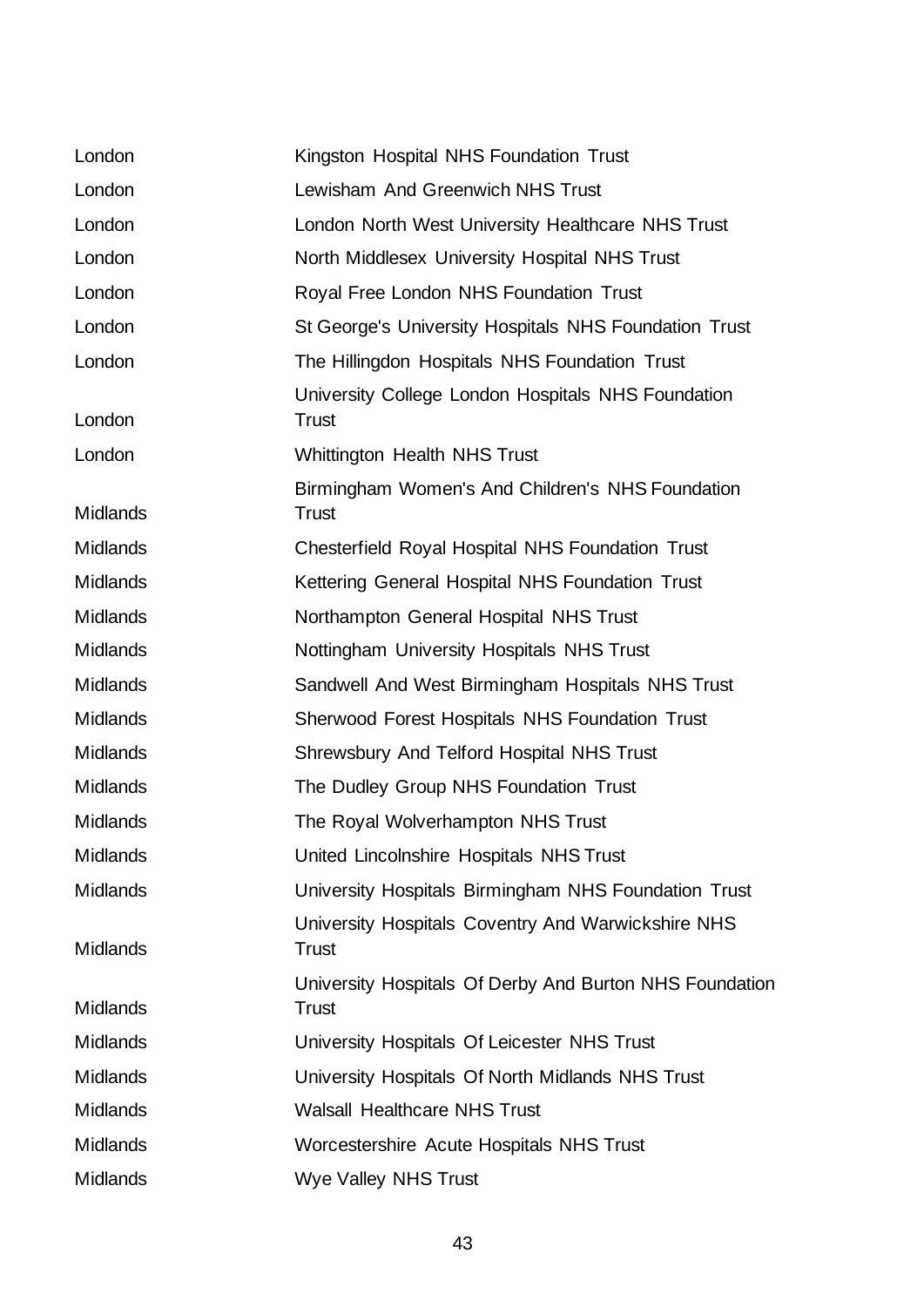| North East And<br>Yorkshire | <b>Airedale NHS Foundation Trust</b>                             |
|-----------------------------|------------------------------------------------------------------|
| North East And<br>Yorkshire | <b>Barnsley Hospital NHS Foundation Trust</b>                    |
| North East And<br>Yorkshire | <b>Bradford Teaching Hospitals NHS Foundation Trust</b>          |
| North East And<br>Yorkshire | Calderdale And Huddersfield NHS Foundation Trust                 |
| North East And<br>Yorkshire | Hull University Teaching Hospitals NHS Trust                     |
| North East And<br>Yorkshire | Leeds Teaching Hospitals NHS Trust                               |
| North East And<br>Yorkshire | Mid Yorkshire Hospitals NHS Trust                                |
| North East And<br>Yorkshire | Northern Lincolnshire And Goole NHS Foundation Trust             |
| North East And<br>Yorkshire | <b>Sheffield Children's NHS Foundation Trust</b>                 |
| North East And<br>Yorkshire | Sheffield Teaching Hospitals NHS Foundation Trust                |
| North East And<br>Yorkshire | South Tees Hospitals NHS Foundation Trust                        |
| North East And<br>Yorkshire | South Tyneside And Sunderland NHS Foundation Trust               |
| North East And<br>Yorkshire | The Newcastle Upon Tyne Hospitals NHS Foundation<br><b>Trust</b> |
| North East And<br>Yorkshire | The Rotherham NHS Foundation Trust                               |
| North East And<br>Yorkshire | York Teaching Hospital NHS Foundation Trust                      |
| North West                  | <b>Blackpool Teaching Hospitals NHS Foundation Trust</b>         |
| North West                  | <b>Bolton NHS Foundation Trust</b>                               |
| North West                  | <b>East Cheshire NHS Trust</b>                                   |
| North West                  | East Lancashire Hospitals NHS Trust                              |
| North West                  | Lancashire Teaching Hospitals NHS Foundation Trust               |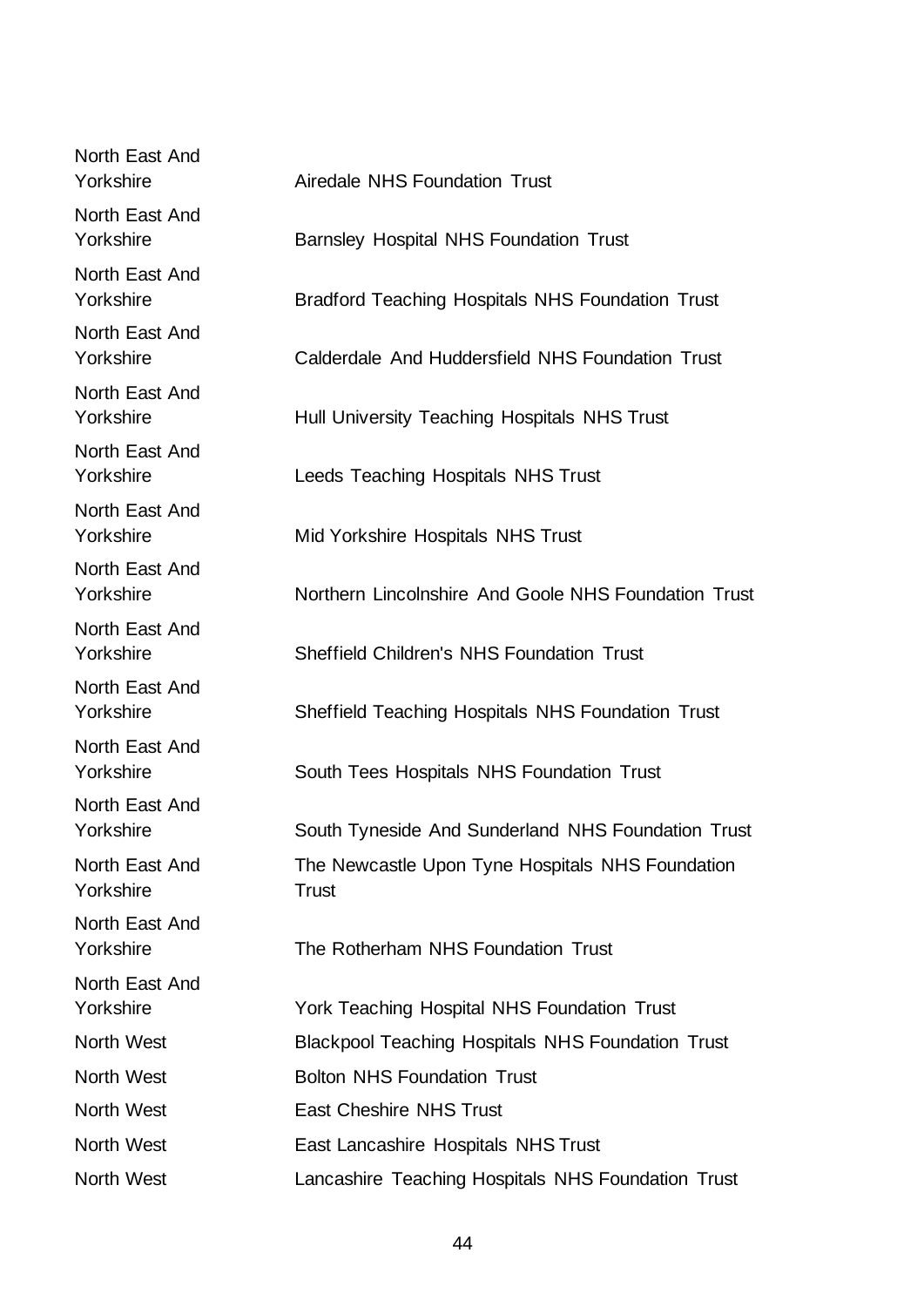| North West | Liverpool Women's NHS Foundation Trust                               |
|------------|----------------------------------------------------------------------|
| North West | Manchester University NHS Foundation Trust                           |
| North West | Mid Cheshire Hospitals NHS Foundation Trust                          |
| North West | Pennine Acute Hospitals NHS Trust                                    |
| North West | Southport And Ormskirk Hospital NHS Trust                            |
| North West | <b>Stockport NHS Foundation Trust</b>                                |
| North West | Tameside And Glossop Integrated Care NHS Foundation<br><b>Trust</b>  |
| North West | University Hospitals Of Morecambe Bay NHS Foundation<br><b>Trust</b> |
| North West | Warrington And Halton Hospitals NHS Foundation Trust                 |
| North West | Wirral University Teaching Hospital NHS Foundation Trust             |
| South East | Ashford And St Peter's Hospitals NHS Foundation Trust                |
| South East | <b>Brighton And Sussex University Hospitals NHS Trust</b>            |
| South East | <b>Buckinghamshire Healthcare NHS Trust</b>                          |
| South East | East Kent Hospitals University NHS Foundation Trust                  |
| South East | <b>Frimley Health NHS Foundation Trust</b>                           |
| South East | Hampshire Hospitals NHS Foundation Trust                             |
| South East | <b>Medway NHS Foundation Trust</b>                                   |
| South East | <b>Oxford University Hospitals NHS Foundation Trust</b>              |
| South East | Portsmouth Hospitals NHS Trust                                       |
| South East | Royal Berkshire NHS Foundation Trust                                 |
| South East | Royal Surrey County Hospital NHS Foundation Trust                    |
| South East | <b>Surrey And Sussex Healthcare NHS Trust</b>                        |
| South East | University Hospital Southampton NHS Foundation Trust                 |
| South East | Western Sussex Hospitals NHS Foundation Trust                        |
| South West | Gloucestershire Hospitals NHS Foundation Trust                       |
| South West | Great Western Hospitals NHS Foundation Trust                         |
| South West | <b>North Bristol NHS Trust</b>                                       |
| South West | Northern Devon Healthcare NHS Trust                                  |
| South West | <b>Royal Cornwall Hospitals NHS Trust</b>                            |
| South West | Royal Devon And Exeter NHS Foundation Trust                          |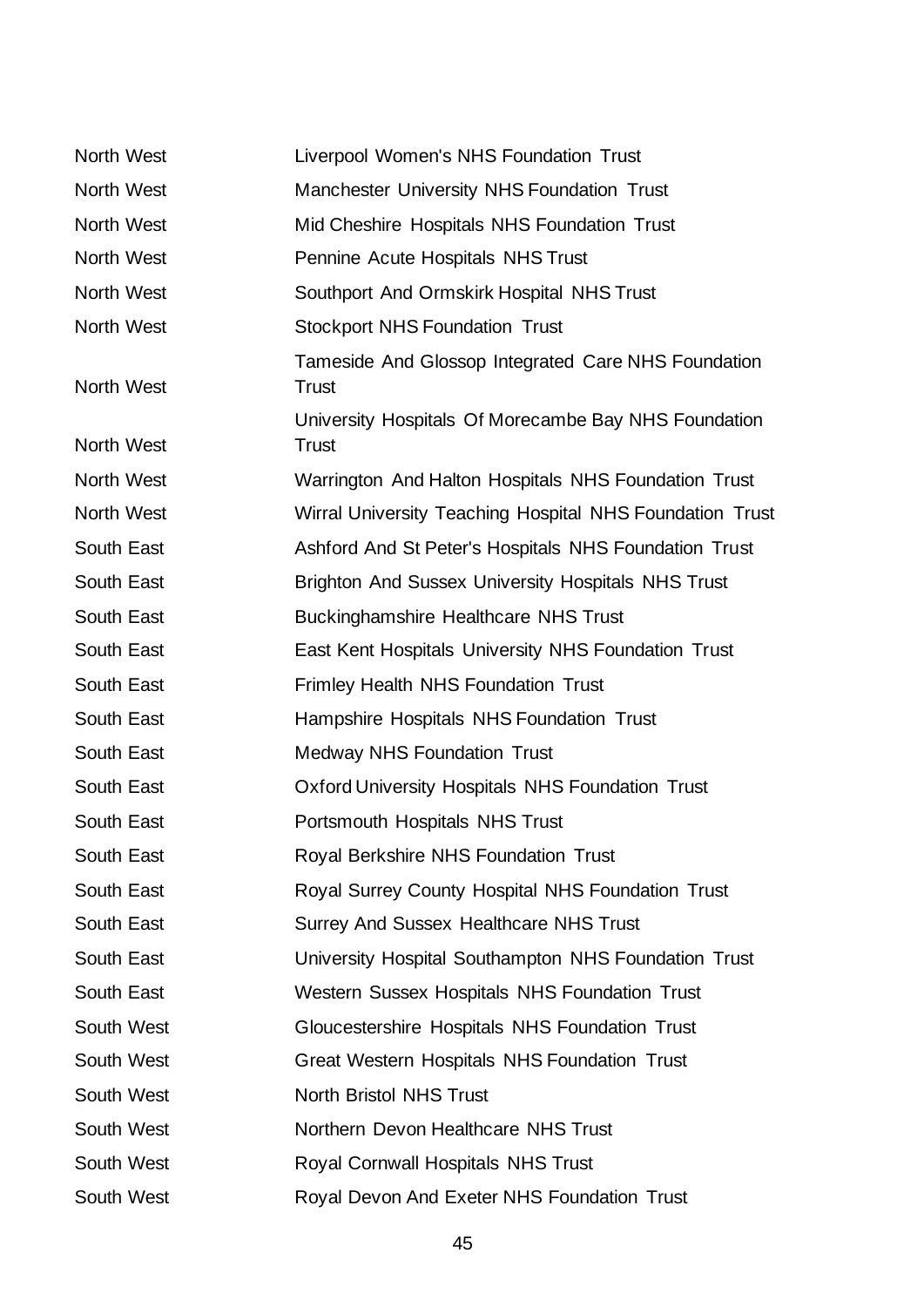| South West | Royal United Hospitals Bath NHS Foundation Trust                |
|------------|-----------------------------------------------------------------|
| South West | <b>Salisbury NHS Foundation Trust</b>                           |
| South West | Somerset NHS Foundation Trust                                   |
| South West | University Hospitals Bristol and Weston NHS Foundation<br>Trust |
| South West | University Hospitals Dorset NHS Trust                           |
| South West | University Hospitals Plymouth NHS Trust                         |